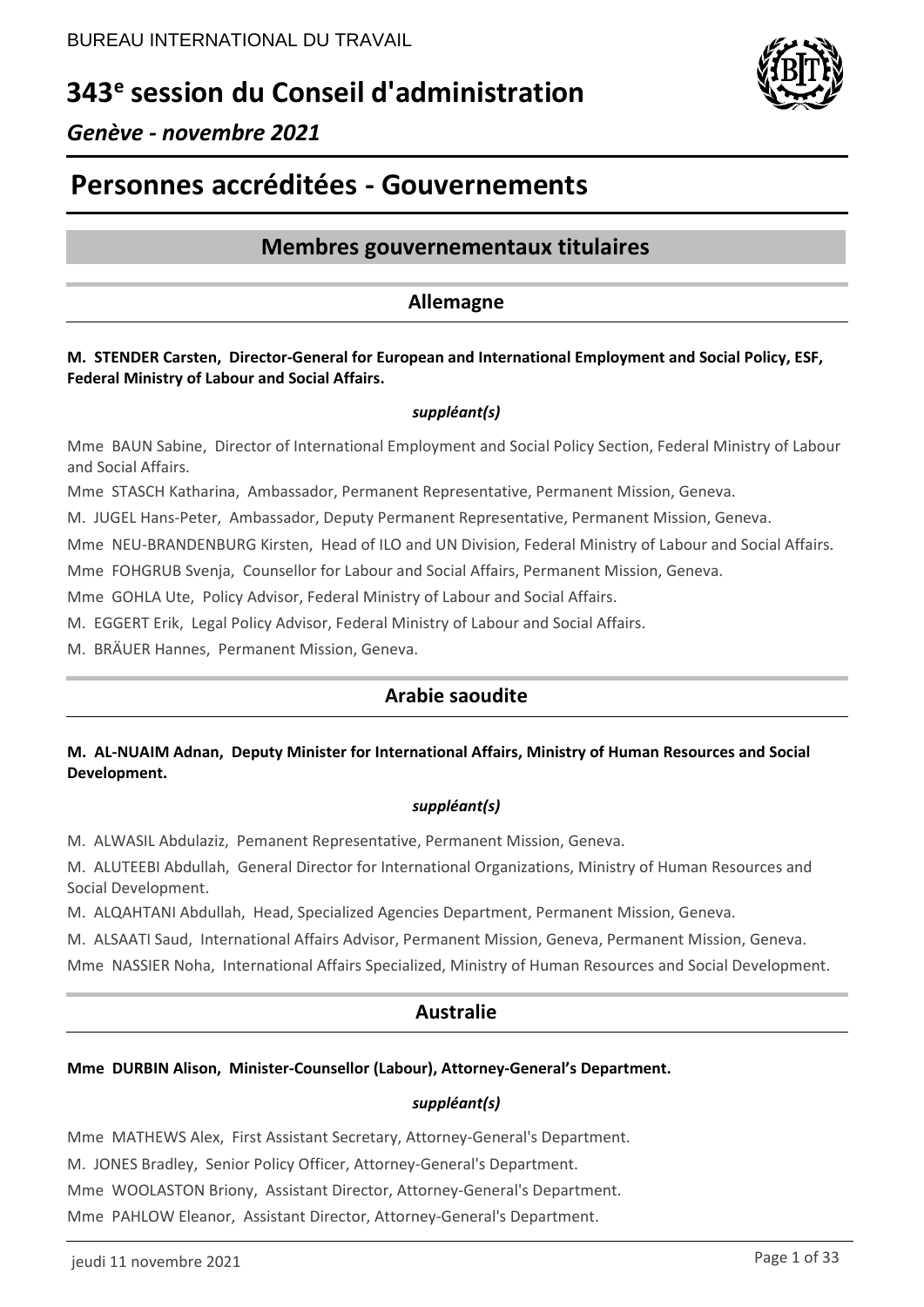Mme WETTINGER Jennifer, Assistant Secretary, Attorney-General's Department. M. RICHARDS John, Assistant Director, Attorney-General's Department. Mme ZHU Judith, Policy Officer, Attorney-General's Department. Mme GUTHRIE-JONES Kelsey, Policy Officer (Labour), Department of Foreign Affairs and Trade. Mme LETTS Kristin, Director, Attorney-General's Department. Mme MURRAY Lauren, Assistant Director, Attorney-General's Department. M. HEHIR Martin, Deputy Secretary, Attorney-General's Department. M. DALEY Peter, Director, Attorney-General's Department. Mme DUNCAN Rebecca, Assistant Director, Attorney-General's Department. Mme FITT Sarah, Assistant Director, Attorney-General's Department. Mme KANG Serah, Assistant Director, Attorney-General's Department. Mme XIA Victoria, Graduate, Attorney-General's Department.

## **Barbade**

#### **M. JORDAN Colin, Minister of Labour and Social Partnership Relations.**

#### *suppléant(s)*

M. BLACKMAN Chad, Permanent Representative, Permanent Mission, Geneva.

Mme BEST Karen, Permanent Secretary, Ministry of Labour and Social Partnership Relations.

Mme HOWELL Marva, Deputy Permanent Secretary, Ministry of Labour and Social Partnership Relations.

Mme HOPE-GREENIDGE Claudette, Chief Labour Officer, Labour Department, Ministry of Labour and Social Partnership Relations.

M. KELLMAN Ricardo, Counsellor, Permanent Mission, Geneva.

M. INNISS Dwaine, First Secretary, Permanent Mission, Geneva.

Mme GRIFFITH-JACK Shani, First Secretary, Permanent Mission, Geneva.

Mme BROWNE Tricia, Administrative Officer, Ministry of Labour and Social Partnership Relations.

Mme BURKE Psyche, Senior Economist, Ministry of Labour and Social Partnership Relations.

### **Brésil**

#### **M. DA SILVA NUNES Tovar, Embajador, Representante Permanente, Misión Permanente, Ginebra.**

#### *suppléant(s)*

Mme ESCOREL DE MORAES Maria Luisa, Embajadora, Representante Permanente Adjunta, Misión Permanente, Ginebra.

M. HERMANN Breno, Ministro-Consejero, Misíon Permanente, Ginebra.

M. BRAGA COSTA PEREIRA Pablo, Coordinador-General de Relaciones Internacionales, Ministerio del Trabajo.

Mme BORGES BRANCO Louise, Subjefe de la División de Ciudadanía, Ministerio de las Relaciones Exteriores.

M. RAVAGNANI Vismar, Segundo-Secretario, Misión Permanente, Ginebra.

Mme DA COSTA NOGUEIRA Ana Clara, Coordinadora de Asuntos Internacionales de Trabajo, Ministerio del Trabajo.

#### **Cameroun**

#### **M. OWONA Grégoire, Ministre du Travail et de la Sécurité sociale.**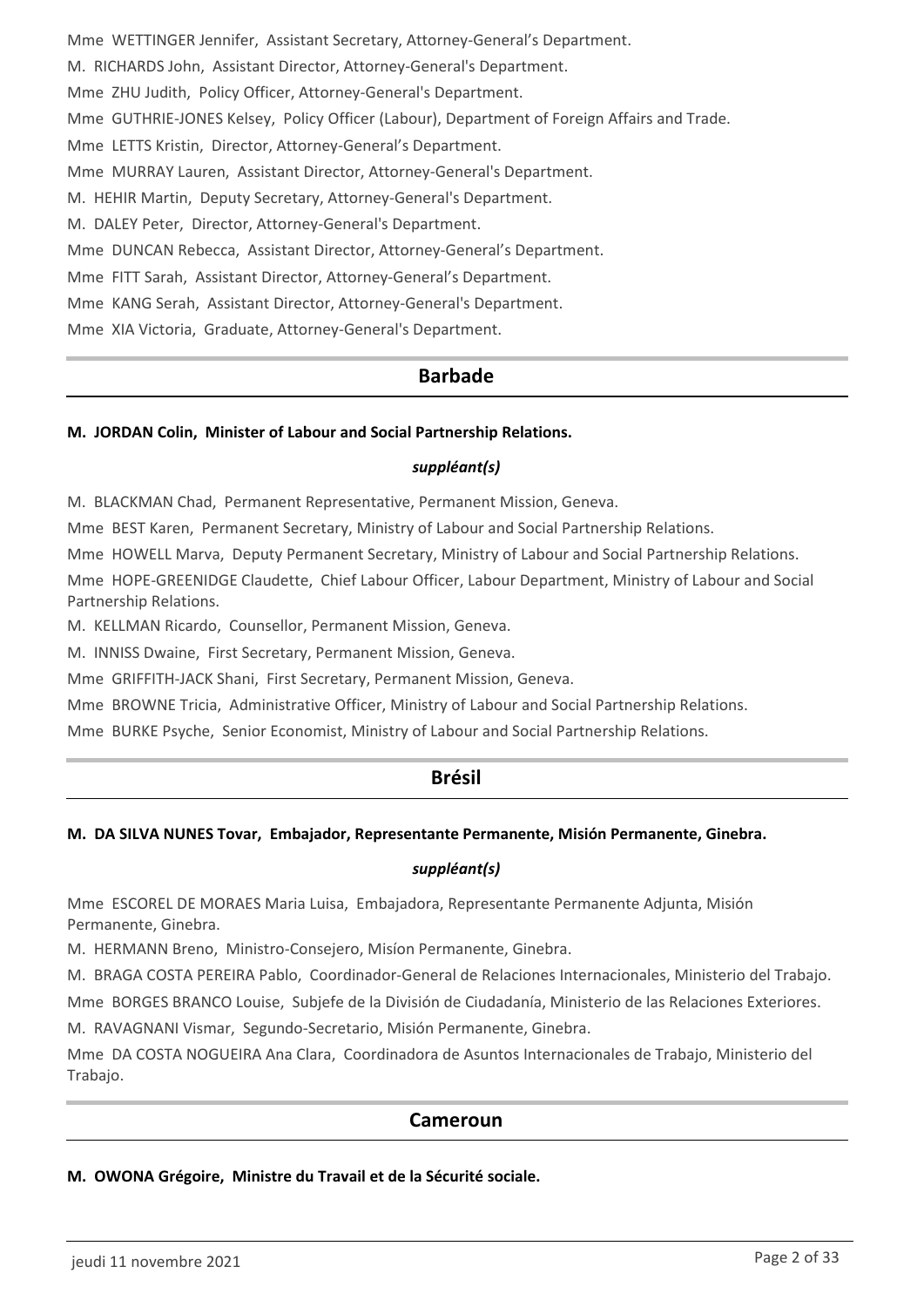#### *suppléant(s)*

M. EHETH Salomon, Ambassadeur, Représentant permanent, Mission permanente, Genève.

Mme NKONO Balbine Elisabeth, Directrice des Relations professionnelles, Ministère du Travail et de la Sécurité sociale.

M. BOSSE Théophile Olivier, Deuxième Conseiller, Mission permanente, Genève.

Mme MBOUZIE AHANDA ÉPOUSE ABAH Angélique, Chef de la Division des Normes internationales du Travail, Ministère du Travail et de la Sécurité sociale.

Mme ANGONEMANE MVONDO Corine Elsa, Chef de la Cellule des Normes internationales du Travail, Ministère du Travail et de la Sécurité sociale.

M. NJOYA SALAM Yen, Chargé d'Etudes, Assistant no. 1, Cellule des Nomes internationales du Travail.

Mme BAUKET Nahbila Yvonne, Chargée d'Etudes, Assistant no. 2, Cellule des Normes internationales du Travail, Ministère du Travail.

# **Chili**

#### **M. TRESSLER Frank, Embajador, Representante Permanente, Misión Permanente, Ginebra.**

#### *suppléant(s)*

M. CARVAJAL Francisco, Consejero, Ministerio de Relaciones Exteriores.

M. SILVA Pedro Pablo, Jefe de la Unidad de Asuntos Internacionales, Ministerio del Trabajo y Previsión Social.

M. FERNÁNDEZ Cristóbal, Ministerio de Relaciones Exteriores.

M. GILABERT Maximiliano, Asesor de la Unidad de Asuntos Internacionales, Ministerio del Trabajo y Previsión Social.

M. SCHAEFFER Juan Pablo, Agregado Laboral, Misión Permanente, Ginebra.

## **Chine**

#### **M. LI Song, Charge d'affaires, Ambassador, Deputy Permanent Representative, Permanent Mission, Geneva.**

#### *suppléant(s)*

M. HAO Bin, Director-General, Department of International Cooperation, Ministry of Human Resources and Social Security.

M. ZHANG Yangwu, Minister-Counsellor, Permanent Mission, Geneva.

Mme QIAN Xiaoyan, Deputy Director-General, Department of International Cooperation, Ministry of Human Resources and Social Security.

M. WANG Tao, Counsellor, Permanent Mission, Geneva.

M. JIA Jie, Director, Department of International Cooperation, Ministry of Human Resources and Social Security.

M. GAO Si, First Secretary, Permanent Mission, Geneva.

Mme LI Feixia, Senior Consultant, Department of International Cooperation, Ministry of Human Resources and Social Security.

Mme HE Leibin, Senior Officer, Department of International Cooperation, Ministry of Human Resources and Social Security.

Mme DUAN Meifeng, Third Secretary, Permanent Mission, Geneva.

M. WANG Jingnan, Junior Officer, Department of International Cooperation, Ministry of Human Resources and Social Security.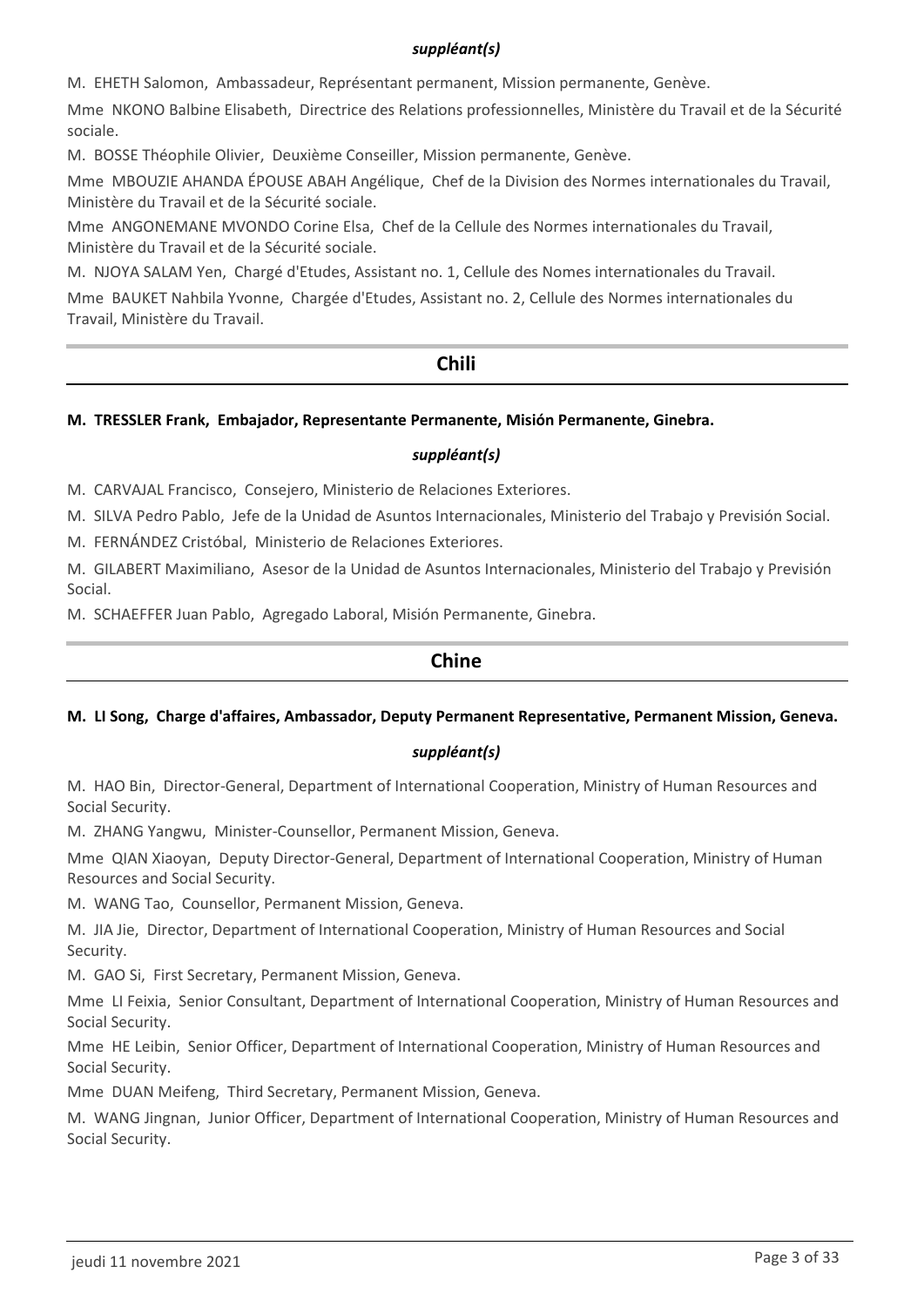## **Colombie**

#### **Mme ARANGO Alicia, Embajadora, Representante Permanente, Misión Permanente, Ginebra.**

#### *suppléant(s)*

Mme MUÑOZ Andrea, Viceministra de Relaciones Laborales e Inspección, Ministerio de Trabajo. Mme GAVIRIA Gloria, Jefe de Cooperación y Relaciones Internacionales, Ministerio del Trabajo. M. AYALA Álvaro , Embajador, Representante Permanente Alterno, Misión Permanente, Ginebra. Mme FORERO María Fernanda, Consejera, Misión Permanente, Ginebra. Mme GARRIDO Ximena, Consejera, Misión Permanente, Ginebra.

## **Eswatini**

#### **M. BUTHELEZI Phila, Minister of Labour and Social Security.**

#### *suppléant(s)*

M. HLOPHE John, Principal Secretary, Ministry of Labour and Social Security.

M. SHABANGU Mthunzi, Commissioner of Labour, Ministry of Labour and Social Security.

M. MKHALIPHI Thulani, Principal Secretary, Ministry of Public Works and Transport.

## **États-Unis d'Amérique**

#### **SHEPARD Robert, Director, Office of International Relations and Economic Research, Department of Labor.**

#### *suppléant(s)*

 BARRETT Joan, Chief, Multilateral Affairs Division, Office of International Relations and Economic Research, Department of Labor.

 COWAN Chelsea, Management Reform Officer, Office of Management Policy and Resources, Department of State.

EPSTEIN Sara, Office of International Labor Affairs, Department of State.

GOODYEAR Jennifer, Labor Attaché, Permanent Mission, Geneva.

JOHNSON Seneca, Counselor, Multilateral Economic and Political Section (MEPA), Permanent Mission, Geneva.

 LEE Adam, International Relations Officer, Office of International Relations and Economic Research, Department of Labor.

LEE Thea, Deputy Undersecretary of Labor for International Affairs, Department of Labor.

LI Zhao, Deputy Director, Office of International Relations and Economic Research, Department of Labor.

 MANCE Hollie, Management Analyst, Office of Management Policy and Resources, Bureau of International Organization Affairs, Department of State.

 MITTELHAUSER Mark, Associate Deputy Undersecretary of Labor for International Affairs, Department of Labor.

MOELING Benjamin, Charge d'Affaires ad interim, Permanent Mission, Geneva.

MOODY Steeve, Director, Office of International Labor Affairs, Department of State.

 MORENO Ethel, International Relations Officer, Office of International Relations and Economic Research, Department of Labor.

PETERS Catherine, Office of the Legal Advisor, Permanent Mission, Geneva.

RILEY Robert, Acting Deputy Chief of Mission, Permanent Mission, Geneva.

 SUMNER Wilson, Program Analyst, Office of Economic and Development Affairs, Bureau of International Organization Affairs, Department of State.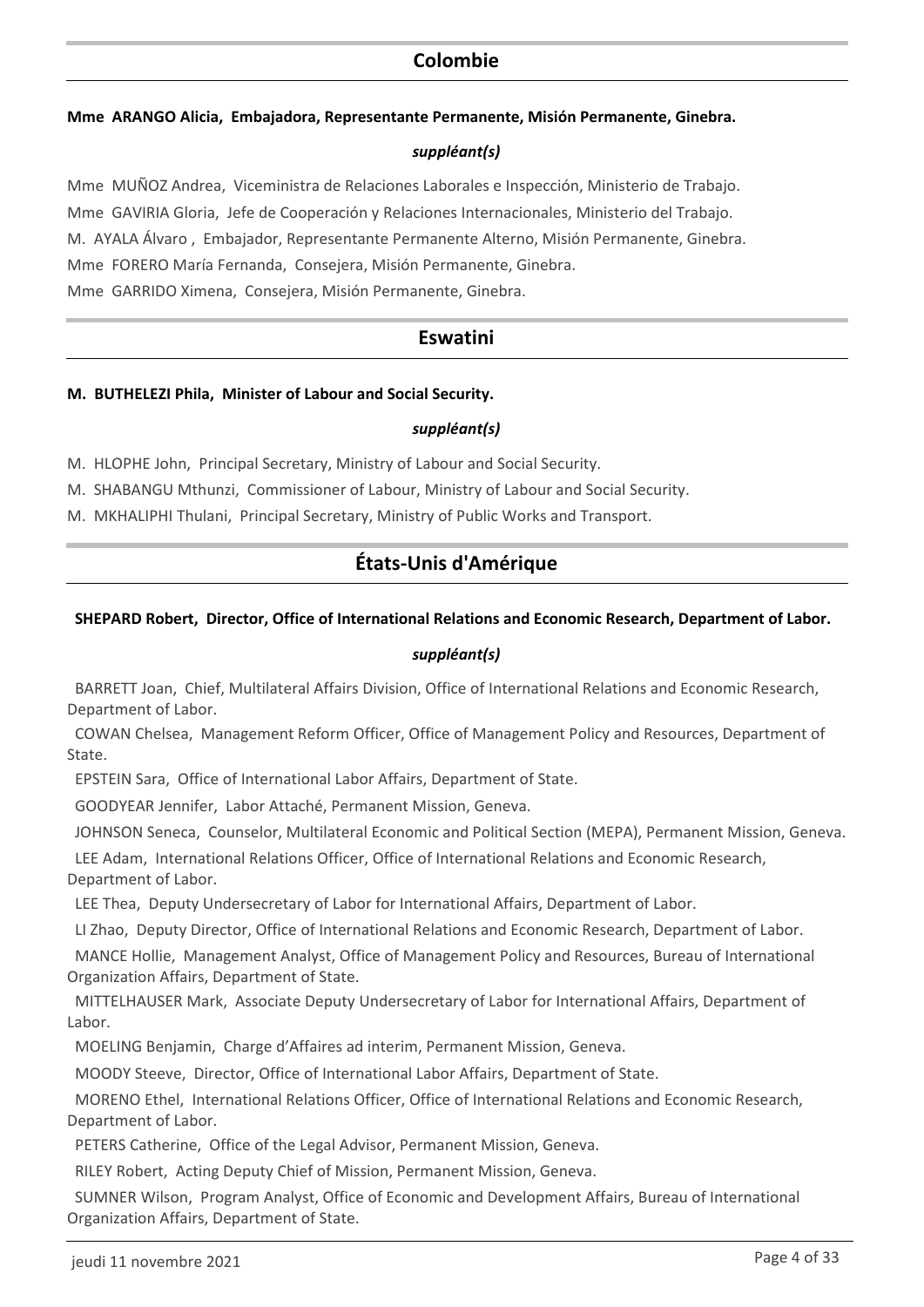#### **M. VOVCHENKO Alexey, First Deputy Minister of Labour and Social Protection, Ministry of Labour.**

#### *suppléant(s)*

M. GALITOV Gennady, Permanent Representative, Permanent Mission, Geneva.

M. ZEMLYANSKIY Igor, Head of Division Legal and International Activity Department, Ministry of Labour.

M. BERDYEV Marat, Deputy Director, Department of Economic Cooperation, Ministry of Foreign Affairs.

M. GULYAEV Denis, Deputy Head of Division Legal and International Activity Department, Ministry of Labour.

M. ZHUKOV Nikita, Deputy Head, Permanent Mission, Geneva.

M. KISILEV Andrey, Head of Division, Department of Economic Cooperation, Ministry of Foreign Affairs.

M. SERGEEV Vadim, Senior Counselor, Head of International Legal and Social Desk, Permanent Mission, Geneva .

M. SPIRIN Yuri, Counsellor, Head of Finance Desk, Permanent Mission, Geneva.

M. KRUTSKIKH Sergey, First Secretary, Political Section, Permanent Mission, Geneva.

Mme YUROVA Ekaterina, First Secretary, Department of Economic Cooperation, Ministry of Foreign Affairs.

M. IVAN Novikov, Second Secretary Finance Desk, Permanent Mission, Geneva.

### **France**

#### **M. BONNAFONT Jérôme, Ambassadeur, Représentant permanent, Mission permanente, Genève.**

#### *suppléant(s)*

Mme KARVAR Anousheh, Déléguée du Gouvernement au Conseil d'administration du BIT.

M. SAINT-DENIS Antoine, Délégué aux Affaires européennes et internationales, Ministère du Travail, de l'Emploi, de l'Insertion.

Mme LACHAUSSÉE Emmanuelle, Représentante permanente adjointe, Mission permanente, Genève.

M. PETIT Jérémie, Chef de Pôle, Ministère de l'Europe et des Affaires étrangères.

M. KUNZ Stéphane, Chef, Ministère du Travail, de l'Emploi, de l'Insertion.

M. DUMAS Nicolas, Chargé de mission, Ministère du Travail, de l'Emploi, de l'Insertion.

Mme HERESON Josette, Conseillère politique, Mission permanente, Genève.

M. DEDIEU Thierry, Conseiller pour les Affaires sociales, Mission permanente, Genève.

M. DENIS Martin, Conseiller de la Déléguée du Gouvernement de la France, Ministère du Travail, de l'Emploi, de l'Insertion.

Mme BOURREAU-DE-GANTES Marie, Conseillère Presse et Communication, Mission permanente, Genève.

M. TRAUTMANN Ludovic, Attaché, Mission permanente, Genève.

## **Guatemala**

#### **M. RODRÍGUEZ PELLECER Rafael Eugenio, Ministro de Trabajo y Previsión Social.**

#### *suppléant(s)*

Mme RODRÍGUEZ MANCIA Carla María, Embajadora, Representante Permanente, Misión Permanente, Ginebra.

Mme SALAZAR URRUTIA María Isabel, Viceministra de Administración del Trabajo, Ministerio de Trabajo y Previsión Social.

Mme ESCRIBÁ MAZARIEGOS Eleonora, Directora de Asuntos Internacionales del Trabajo, Ministerio de Trabajo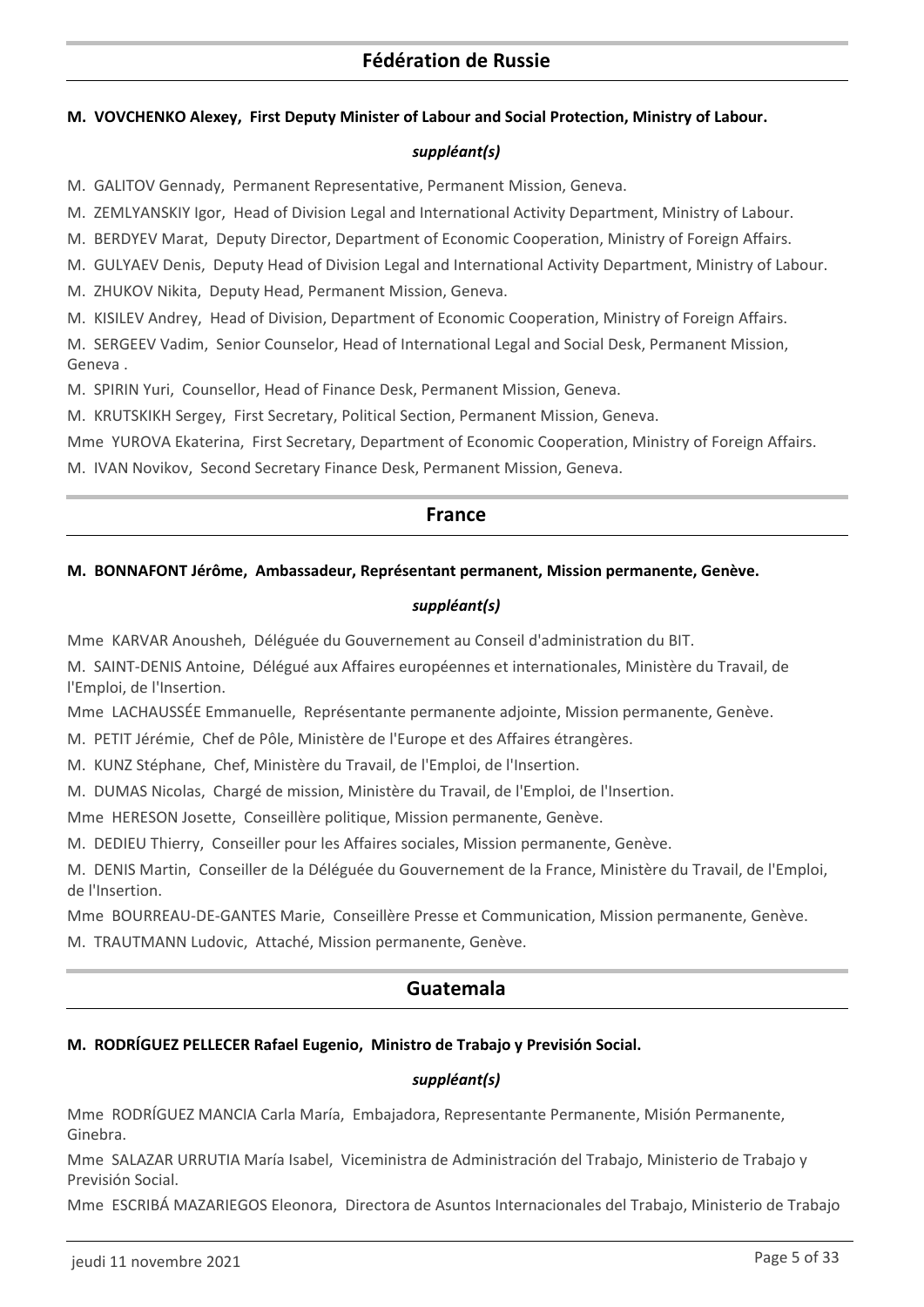### **Inde**

#### **M. BARTHWAL Sunil, Secretary (Vice-Minister), Ministry of Labour & Employment.**

#### *suppléant(s)*

M. PANDEY Indra Mani, Ambassador, Permanent Representative, Permanent Mission, Geneva.

M. AGRAWAL Puneet, Ambassador, Deputy Permanent Representative, Permanent Mission, Geneva.

M. GUPTA Ram Kumar, Joint Secretary, Ministry of Labour and Employment.

M. THAKUR Rupesh Kumar, Director, Ministry of Labour and Employment.

Mme TAMRAKAR Barkha, First Secretary, Permanent Mission, Geneva.

Mme SARRAF Priya, Deputy Director, Ministry of Labour and Employment.

## **Indonésie**

#### **Mme WERDANINGTYAS Grata Endah, Ambassador, Chargé d'Affaires, Permanent Mission, Geneva.**

#### *suppléant(s)*

Mme HERASATI Penny D., Director for Socio-Cultural Affairs and International Organization of Developing Countries, Ministry of Foreign Affairs.

M. HIDAYAT Muhammad Arif, Head of Cooperation Bureau, Secretariat General, Ministry of Manpower.

Mme ADRIANI ., Director of Mediator for Industrial Relations, Directorate General of Industrial Relations and Worker's Social Security, Ministry of Manpower.

M. ROSANDRY Indra, Minister-Counsellor, Permanent Mission, Geneva.

Mme MURTI Gita Loka, Coordinator for Socio-Cultural Affairs, Ministry of Foreign Affairs.

Mme DEWI Amelia Diatri Tuangga, Coordinator for Wages Standardization and Facilitation, Directorate General of Industrial Relations and Worker's Social Security, Ministry of Manpower.

M. ASTONO Sudi, Senior Labour Inspector, Director General for Labour Inspection and OSH Development, Ministry of Manpower.

Mme FARIDA Anndalussia Firda, Policy Analyst, Director General for Labour Inspection and OSH Development, Ministry of Manpower.

Mme HASAN Isnarti, Coordinator for Legislation and Cooperation, Directorate General for Manpower Placement and Employment Expansion Development, Ministry of Manpower.

Mme ADRIANA Lena, Staff for International Cooperation Compiler, Directorate General of Training and Productivity Devel, Ministry of Manpower.

Mme LESTARI Sri, Coordinator for Multilateral and Bilateral Cooperation , Ministry of Manpower.

M. WIJAYA Hendry, Coordinator for Legal Consideration, Advocacy, Documentation and Legal Information, Legal Bureau, Ministry of Manpower.

Mme RAKHMATIA Nara Masista, First Secretary, Permanent Mission, Geneva.

M. MANDALIKA Rizky, Sub Coordinator for International Evaluation Convention, Legal Bureau, Ministry of Manpower.

M. SOEMANTRI Pragusdiniyanto Prakasa, Staff for Socio Cultural Affairs, Ministry of Foreign Affairs.

#### **Italie**

#### **M. CORNADO Gian Lorenzo, Ambassador, Permanent Representative, Permanent Mission, Geneva.**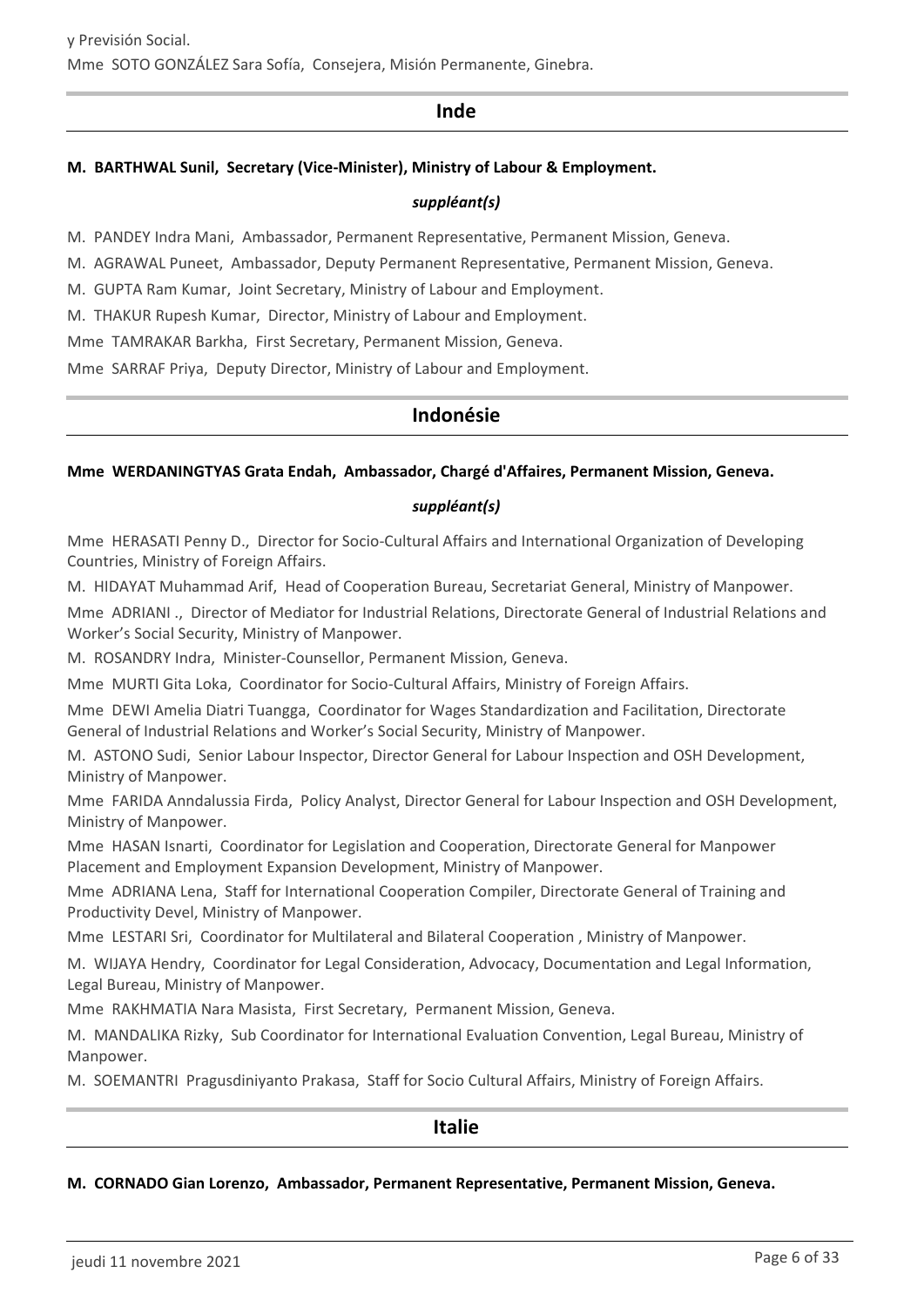#### *suppléant(s)*

Mme CORINTO Maria Concetta, Executive, Directorate-General for Working Relationship and Industrial Relations, Ministry of Labour and Social Policies.

Mme CALLIGARO Laura Ulda, Counsellor, Permanent Mission, Geneva.

Mme GUERRERA Stefania, Officer, Directorate-General for Working Relationship and Industrial Relations, Ministry of Labour and Social Policies.

Mme IANNELLO Caterina, Officer, Directorate-General for Working Relationship and Industrial Relations, Ministry of Labour and Social Policies.

Mme LAZAR Irina Ilona, Officer, Directorate-General for Working Relationship and Industrial Relations, Ministry of Labour and Social Policies.

M. MEROLLI Ivano, Officer, Directorate-General for Working Relationship and Industrial Relations, Ministry of Labour and Social Policies.

M. ALAMARI Davide, Attaché, Permanent Mission, Geneva.

Mme GALLI Alessia, Permanent Mission, Geneva.

#### **Japon**

#### **M. YAMAZAKI Kazuyuki, Ambassador Extraordinary and Plenipotentiary, Permanent Representative, Permanent Mission, Geneva.**

#### *suppléant(s)*

M. TAGAYA Nobunao, Senior Assistant Minister, Minister's Secretariat, Ministry of Health, Labour and Welfare.

M. HONSEI Kouzou, Ambassador, Deputy Permanent Representative, Permanent Mission, Geneva.

M. SAITA Yukio, Minister, Permanent Mission, Geneva.

M. HIRASHIMA Masakuni, Deputy Assistant Minister for International Policy Planning, International Affairs Division, Ministry of Health, Labour and Welfare.

M. NAKAJIMA Akihiro, Counsellor, Permanent Mission, Geneva.

Mme CHIYA-FUJII Mamiko, Director, International Labour and Cooperation Office, International Affairs Division, Ministry of Health, Labour and Welfare.

M. NAGATA Mazakazu, Counsellor, Permanent Mission, Geneva.

M. FUJII Kento, Deputy Director, International Labour and Cooperation Office, International Affairs Division, Ministry of Health, Labour and Welfare.

Mme OKAZAKI Yuri, Deputy Director, Specialized Agencies Division, International Cooperation Bureau, Ministry of Foreign Affairs.

Mme INOUE Ryoko, Section Chief, International Labour and Cooperation Office, International Affairs Division, Ministry of Health, Labour and Welfare.

Mme ASANUMA-KAWASE Yuri, Senior officer, International Labour and Cooperation Office, International Affairs Division, Ministry of Health, Labour and Welfare.

Mme NOGUCHI Kiho, Senior officer, International Labour and Cooperation Office, International Affairs Division, Ministry of Health, Labour and Welfare.

M. IKEDA Jun, Official, International Labour and Cooperation Office, International Affairs Division, Ministry of Health, Labour and Welfare.

Mme YANOI-SEKI Megumi, Official, International Labour and Cooperation Office, International Affairs Division, Ministry of Health, Labour and Welfare.

M. MIZUNO Hikaru, Official, International Labour and Cooperation Office, International Affairs Division, Ministry of Health, Labour and Welfare.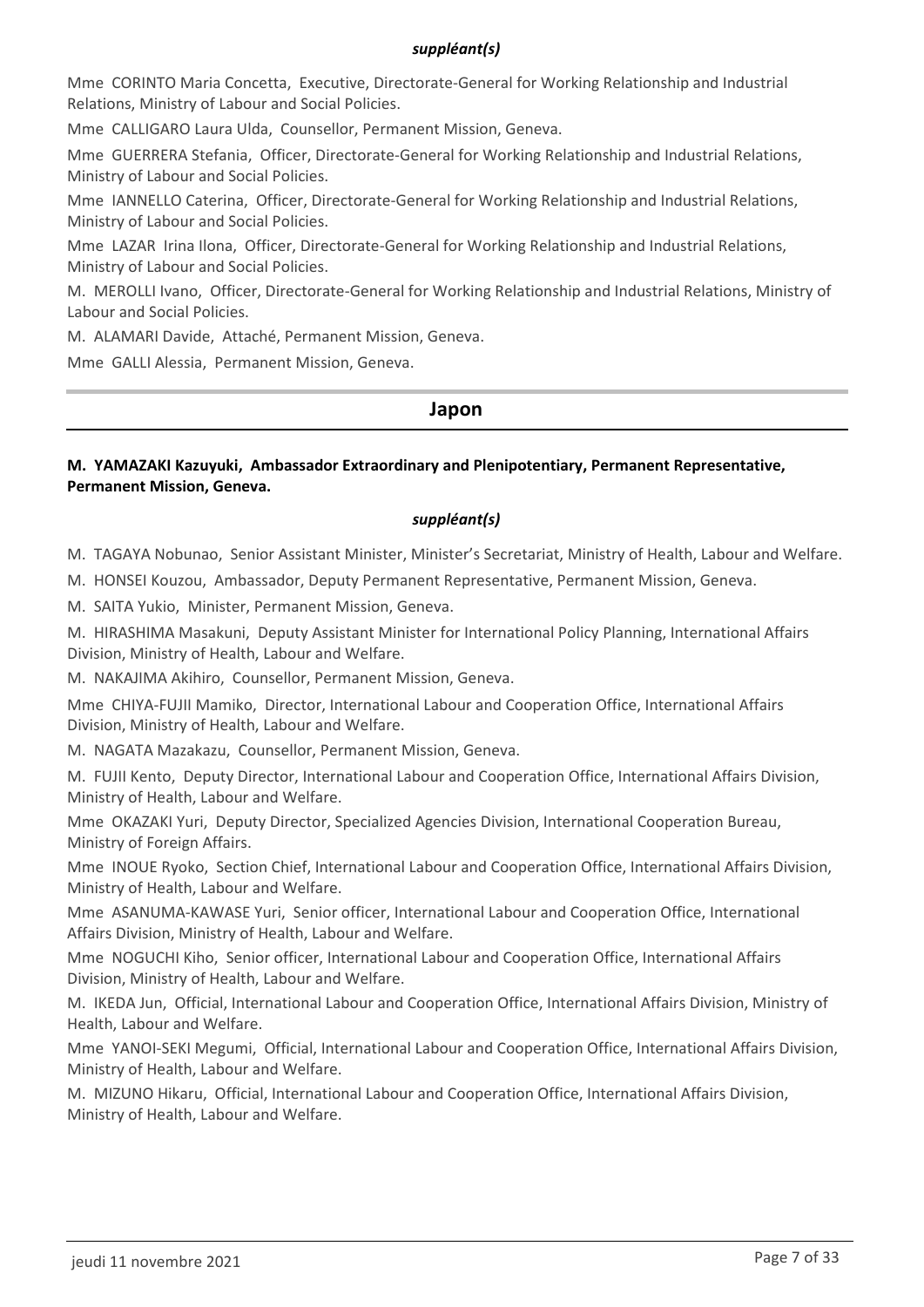#### **M. SEKKOURI Younes, Ministre de l'Inclusion économique, de la petite Entreprise, de l'Emploi et des Compétences.**

#### *suppléant(s)*

M. ZNIBER Omar, Ambassadeur, Représentant permanent, Mission permanente, Genève.

M. DAHBI Khalid, Conseiller, Mission permanente, Genève.

M. SAMSAM Ottman, Conseiller, Mission permanente, Genève.

M. ISBAYENE Abdelkrim, Directeur de la Coopération Internationale et du Partenariat, Ministère de l'Inclusion économique, de la petite Entreprise, de l'Emploi et des Compétences.

Mme ADMI Salima, Directrice du Travail, Ministère de l'Inclusion économique, de la petite Entreprise, de l'Emploi et des Compétences.

M. BOUHOUCHE Taib, Directeur de la Protection sociale des Travailleurs, Ministère de l'Inclusion économique, de la petite entreprise, de l'Emploi et des Compétences.

Mme AOUAB Fatine, Chef de la Division du Partenariat et du Suivi des Activités et Manifestations lnternationales, Ministère de l'Inclusion économique, de la petite entreprise, de l'Emploi et des Compétences.

M. ITRI Abdeljebbar, Chef de Service des Normes internationales du Travail, Ministère de l'Inclusion économique, de la petite entreprise, de l'Emploi et des Compétences.

Mme AHROUCH Naima, Chef de Service des Conventions bilatérales de la Protection Sociale, Ministère de l'Inclusion économique, de la petite Entreprise, de l'Emploi et des Compétences.

Mme TOUILE Khadija, Chef de Service de l'Encouragement de l'Auto Emploi, Ministère de l'Inclusion économique, de la petite Entreprise, de l'Emploi et des Compétences.

Mme JTITOU Asmae, Service de la Promotion de l'Emploi et des programmes d'Insertion Professionnelle, Ministère de l'Inclusion économique, de la petite entreprise, de l'Emploi et des Compétences.

### **Mexique**

#### **Mme MARTÍNEZ LIÉVANO Érika Gabriela, Ministra, Encargada de Negocios, a.i. , Misión Permanente,**

#### *suppléant(s)*

M. ENCINAS NÁJERA Alejandro, Titular de la Unidad de Política Laboral y Relaciones Institucionales.

Mme CEBALLOS GAYSTARDO Ingrid Amalia, Directora General de Relaciones Institucionales, Secretaría del Trabajo y Previsión Social.

M. VARGAS JUÁREZ Raúl, Primer Secretario, Misión Permanente, Ginebra.

Mme LUNA CAMACHO Sara Gabriela, Segunda Secretaria, Misión Permanente, Ginebra.

Mme SALAZAR MONREAL Mara Angélica, Directora de Asuntos Hemisféricos, Secretaría del Trabajo y Previsión Social.

Mme ORTEGA DÁVILA Janet, Subdirectora de Cooperación Laboral, Secretaría del Trabajo y Previsión Social. Mme MORALES AGUILAR Rocío, Subdirectora para la OIT, Secretaría del Trabajo y Previsión Social.

M. SEGOVIA GARCÍA Álvaro Ernesto, Jefe de Departamento de Cooperación Multilateral, Secretaría del Trabajo y Previsión Social.

Mme CEBALLOS ZAPATA Paulina, Asesora, Misión Permanente, Ginebra.

M. HERNÁNDEZ VEGA José Antonio, Asesor, Misión Permanente, Ginebra.

## **Nigéria**

#### **M. NGIGE Chris, Minister of Labour and Employment.**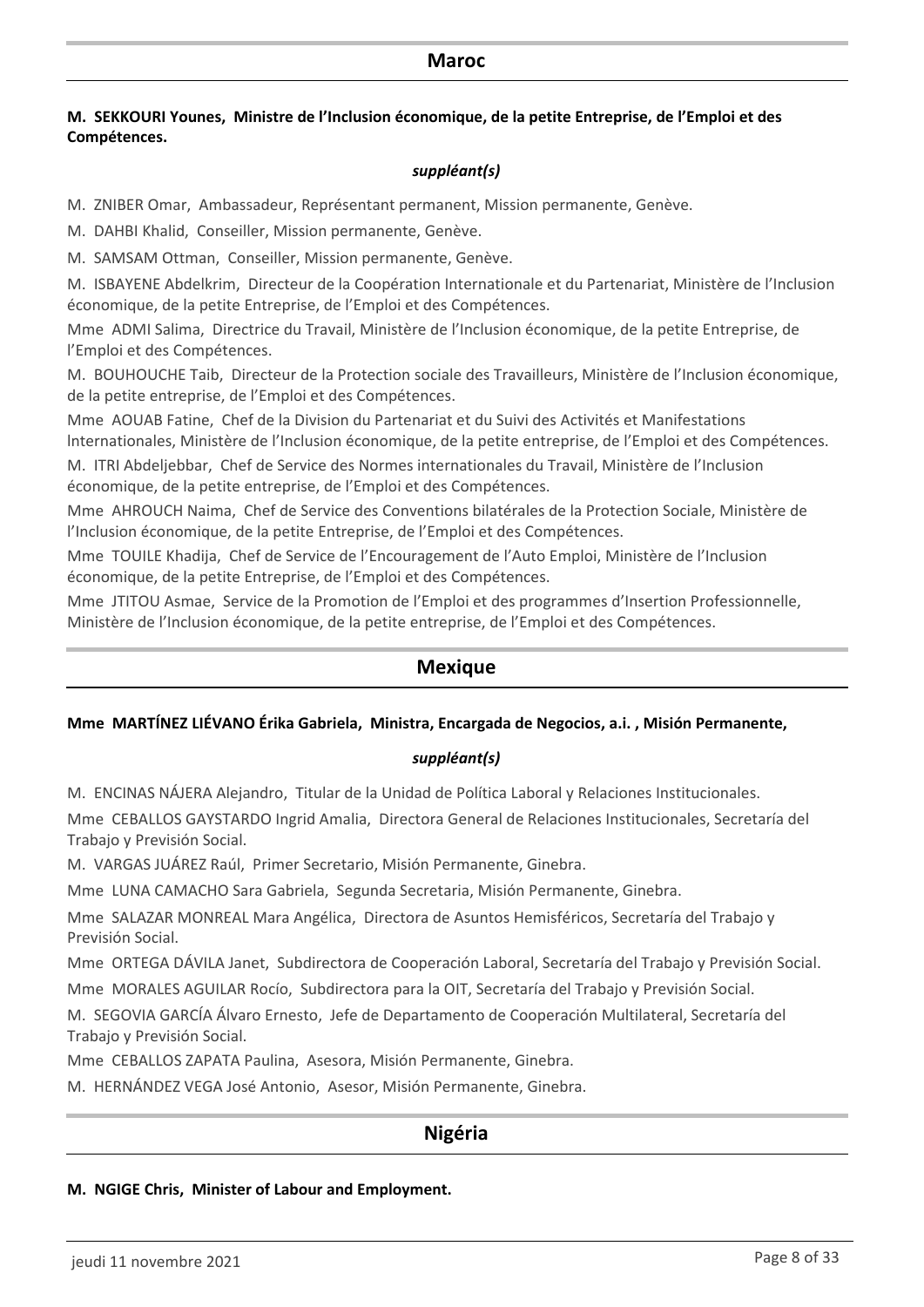#### *suppléant(s)*

M. TARFA Yerima, Permanent Secretary, Ministry of Labour and Employment.

Mme DIKE Chinedu, Special Adviser Technical (HMLE), Ministry of Labour and Employment.

M. CHUKWUBIKE Patrick, Special Adviser Admin (HMLE), Ministry of Labour and Employment .

Mme AKPAN Omoabie, Director (Trade Union Services & Industrial Relations), Ministry of Labour and Employment.

M. NYAMALI John, Director (Employment & Wages), Ministry of Labour and Employment.

M. MUONEKE Aloy, Director (Finance & Accounts), Ministry of Labour and Employment .

Mme AJIBOYE Dorcas, Director (Social Security/Cooperative Development), Ministry of Labour and Employment.

Mme ADEBAMBO Juliana, Deputy Director (Productivity Measurement & Labour Standards), Ministry of Labour and Employment .

M. AJUWON Dauda, Deputy Director (Inspectorate), Ministry of Labour and Employment.

Mme UDOINWANG Joyce, Deputy Director (Productivity Measurement & Labour Standards), Ministry of Labour and Employment .

M. ESSAH Aniefiok, Labour Attaché, Permanent Mission, Geneva.

M. IGBINOSUN Emmanuel, Deputy Director (Employment & Wages), Ministry of Labour and Employment, Ministry of Labour and Employment.

Mme LOMA Murna, Chief Labour Officer (PM&LS), Ministry of Labour and Employment .

M. AKOR Kashim, Director General, National Productivity Centre.

M. JAMOH Bashir, Director General, Nigerian Maritime Administration and Safety Agency.

## **Ouganda**

### **Mme AMONGI ONGOM Betty, Minister of Gender, Labour and Social Development.**

#### *suppléant(s)*

M. OKELLO MACODWOGO Patrick Charles, Minister of State for Labour, Employment and Industrial Relations, Ministry of Gender, Labour and Social Development.

M. KIBENGE Aggrey David, Pemanent Secretary, Ministry of Gender, Labour and Social Development.

M. WANDERA Martin, Director, Labour, Employment and Occupational Safety and Health, Ministry of Gender, Labour and Social Development.

Mme KIGENYI Eunice, Chargé d'Affaires a.i., Permanent Mission, Geneva.

M. ASIIMWE Alex, Commissioner for Labour, Industrial Relations and Productivity, Ministry of Gender, Labour and Social Development.

Mme NABWIRE Rebecca, Principal Labour Officer, International Labour Affairs, Ministry of Gender, Labour and Social Development.

M. MWESIGWA Brian, First Secretary, Permanent Mission, Geneva.

## **Pakistan**

### **M. HASHMI Khalil-ur-Rahman, Ambassador, Permanent Representative, Permanent Mission, Geneva.**

#### *suppléant(s)*

M. MEHDI Zaman, Ambassador, Deputy Permanent Representative, Permanent Mission, Geneva.

Mme AYESHA Farhat, Minister, Permanent Mission, Geneva.

M. GUL Sumair, Second Secretary, Permanent Mission, Geneva.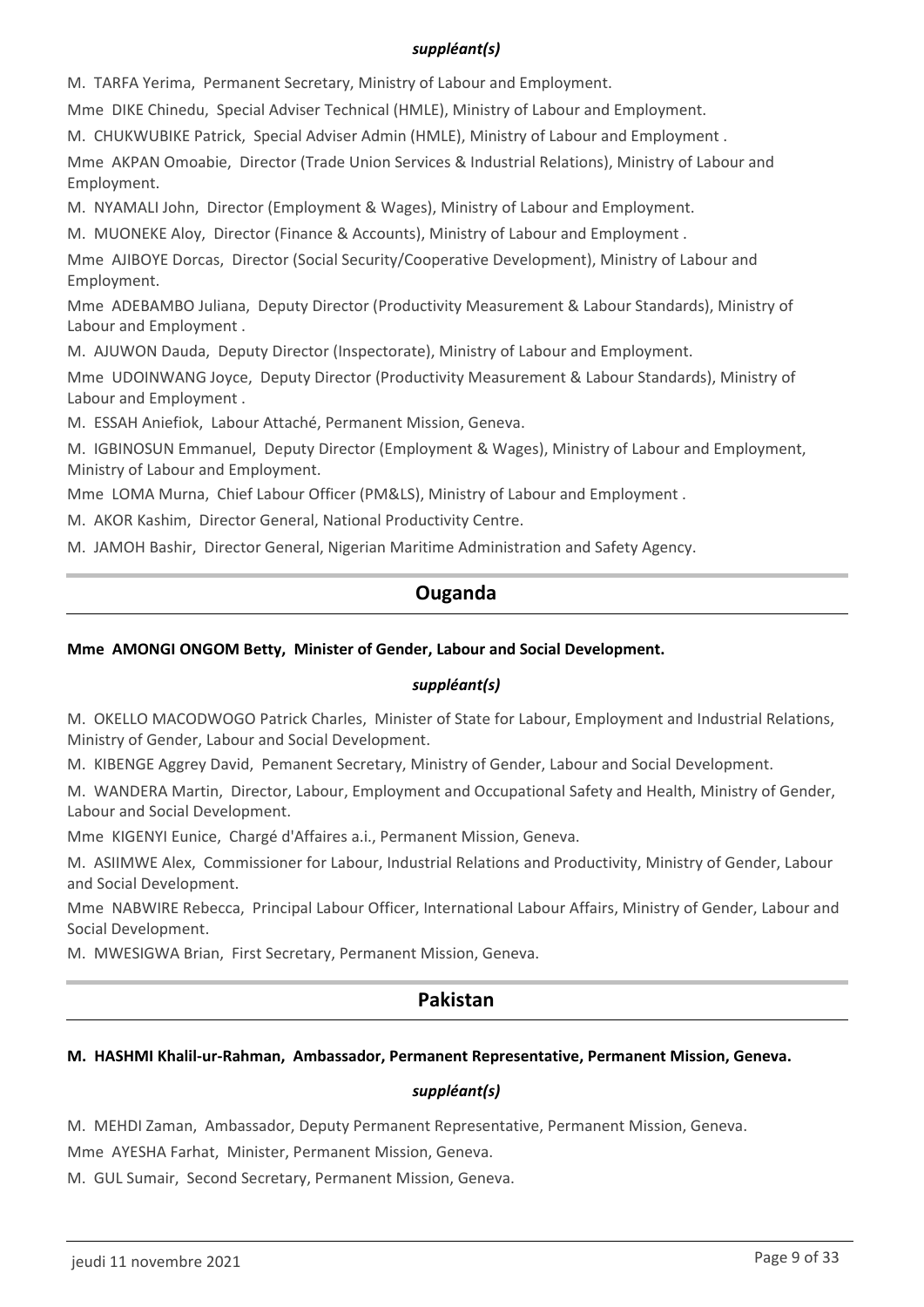### **Roumanie**

#### **M. VIERITA Adrian, Ambassador, Permanent Representative, Mission permanente, Genève.**

#### *suppléant(s)*

M. TACHE Cristian, Counsellor, Ministry of Labour and Social Protection.

M. ANTOHI Florian, Minister Plenipotentiary, Permanent Mission, Geneva.

### **Royaume-Uni de Grande-Bretagne et d'Irlande du Nor**

#### **M. O'CONNOR Ronan, Deputy-Director, International Strategy, Department for Work and Pensions.**

#### *suppléant(s)*

Mme STEIJGER (FULLER) Shelley, Head, International Engagement, Department for Work and Pensions. Mme DOCKRAY Kristina, Team Leader, International Engagement, Department for Work and Pensions. Mme RUTHERFORD Olivia, Policy Advisor, International Engagement , Department for Work and Pensions. Mme ANTONIOU Sophia, Policy Advisor, International Engagement, Department for Work and Pensions. Mme SHEARMAN Miriam, Ambassador, Deputy Head of Mission, Permanent Mission, Geneva. Mme HATIA Savannah, Second Secretary, Permanent Mission, Geneva.

M. CODA Kevin, Policy Advisor, International Engagement, Department for Work and Pensions.

M. MANLEY Simon, Ambassador, Permanent Representative, Permanent Mission, Geneva .

#### **Rwanda**

#### **Mme RWANYINDO KAYIRANGWA Fanfan, Minister of Public Service and Labour.**

#### *suppléant(s)*

Mme RWAKAZINA Marie Chantal, Ambassador, Perrmanent Representative, Permanent Mission, Geneva. M. MWAMBARI Faustin, Head of Employment Ecosystem Policy and Strategy Department, Ministry of Public Sevice and Labour.

M. TUBANAMBAZI Edmond, First Counsellor, Permanent Mission, Geneva.

M. KANANGA Patrick, Chief Labour and Decent Work Administrator, Ministry of Public Service and Labour.

M. NTIRAMPEBA Sylvère, Labour Market Statistics and Forecasting Analyst, Ministry of Public Service and Labour.

#### **Suède**

#### **Mme JARDFELT Anna, Ambassador, Permanent Representative and Chairperson of the ILO Governing Body. Permanent Mission, Geneva.**

#### *suppléant(s)*

M. JANSON Thomas, Counsellor, Labour Affairs, Permanent Mission, Geneva.

M. EKÉUS Oscar, Senior Adviser, Permanent Mission, Geneva.

Mme ABDALLAH Laila, Special Adviser, Ministry of Employment.

Mme BARBOU DES PLACES Emelie, Desk Officer, Ministry of Employment.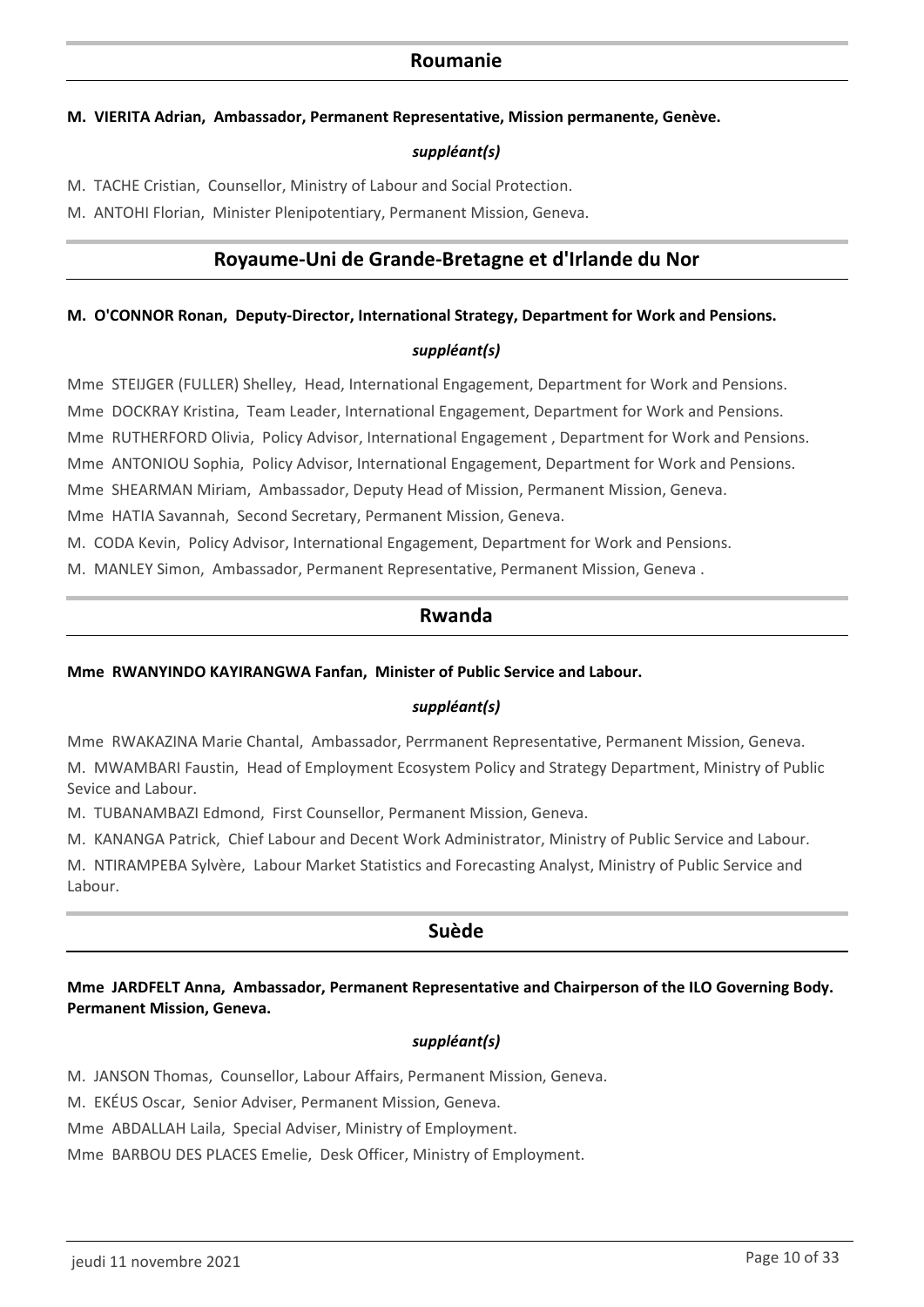## **Tchéquie**

#### **M. BALEK Vaclav, Ambassador, Permanent Representative, Permanent Mission, Geneva.**

#### *suppléant(s)*

Mme ZAJAROSOVÁ Zuzana, Director, Department for the European Union and International Co-operation, Ministry of Labour and Social Affairs.

M. FUCHS Miroslav, Deputy-Director, Department for the European Union and International Co-operation, Ministry of Labour and Social Affairs.

- M. BULÁNEK Martin, First Secretary, Permanent Mission, Geneva.
- M. JANECEK Pavel, Head of International Co-operation Unit, Ministry of Labour and Social Affairs.
- M. POKORNÝ Pavel, Expert, International Co-operation Unit, Ministry of Labour and Social Affairs.

M. MARTINEK Petr, Desk Officer, Department of Multilateral Economic Relations, Ministry of Foreign Affairs.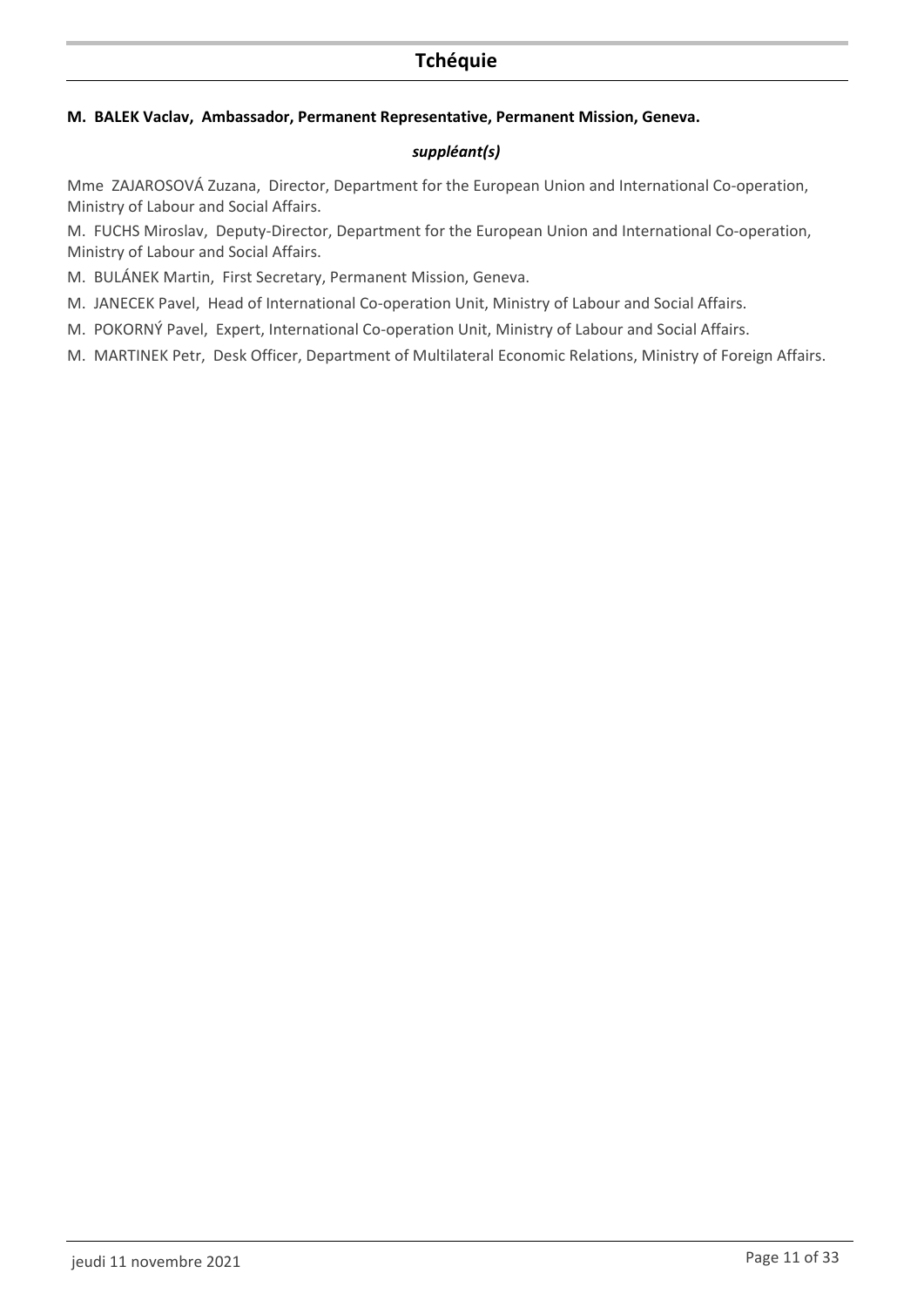## **Membres gouvernementaux adjoints**

#### **Algérie**

#### **M. LAHFAYA Abderrahmane, Ministre du Travail, de l'Emploi et de la Sécurité sociale.**

#### *suppléant(s)*

M. SOUALEM Lazhar, Ambassadeur, Représentant permanent, Mission permanente, Genève.

M. HAOUAM Faouzi, Direction générale de la Sécurité sociale, Ministère du Travail, de l'Emploi et de la Sécurité sociale.

M. MEKHAZNI Rabah, Directeur des Relations de Travail, Ministère du Travail, de l'Emploi et de la Sécurité sociale.

M. BOUDIAF Mohamed Charef Eddine, Direction générale de l'Emploi et de l'Insertion, Ministère du Travail, de l'Emploi et de la Sécurité sociale.

M. AISSAOUI Boualem, Directeur des Etudes juridiques, Ministère du Travail, de l'Emploi et de la Sécurité Sociale.

M. MERCHICHI Ahmed, Direction des Relations de Travail, Ministère du Travail, de l'Emploi et de la Sécurité sociale.

M. SI YOUCEF Abdelkrim, Direction des Relations de Travail, Ministère du Travail, de l'Emploi et de la Sécurité sociale.

M. IMKOHLA Ahsène, Direction des Relations de Travail, Ministère du Travail, de l'Emploi et de la Sécurité sociale.

M. BAKIR Mohamed, Premier Secrétaire, Mission permanente, Genève.

## **Argentine**

#### **M. VILLEGAS Federico, Embajador, Representante Permanente, Misión Permanente, Ginebra.**

#### *suppléant(s)*

M. PROFFEN Germán, Ministro Plenipotenciario, Misión Permanente, Ginebra.

M. CORRES Gerardo, Dirección de Asuntos Internacionales, Ministerio de Trabajo, Empleo y Seguridad Social.

Mme RODRIGUEZ Marysol, Analista Técnico, Dirección de Asuntos Internacionales, Ministerio de Trabajo, Empleo y Seguridad Social.

Mme LOBO Natalia, Analista Técnico, Dirección de Asuntos Internacionales, Ministerio de Trabajo, Empleo y Seguridad So.

Mme DURÁN Bárbara, Analista Técnico, Dirección de Asuntos Internacionales, Ministerio de Trabajo, Empleo y Seguridad Social.

## **Bangladesh**

#### **M. HUQ Anisul, Minister of Law, Justice and Parliamentary Affairs.**

#### *suppléant(s)*

Mme MONNUJAN SUFIAN Begum, State Minister, Ministry of Labour and Employment.

M. MUSTAFIZUR RAHMAN Md., Ambassador, Permanent Representative, Permanent Mission, Geneva.

M. EHSAN-E-ELAHI Md., Secretary, Ministry of Labour and Employment.

M. NAZRUL ISLAM Md., Major General, Executive Chairman, Bangladesh Export Processing Zone Authority.

Mme KARIM Jebunnesa, Additional Secretary, Ministry of Labour and Employment.

M. KUMAR Goutom, Director General, Department of Labour.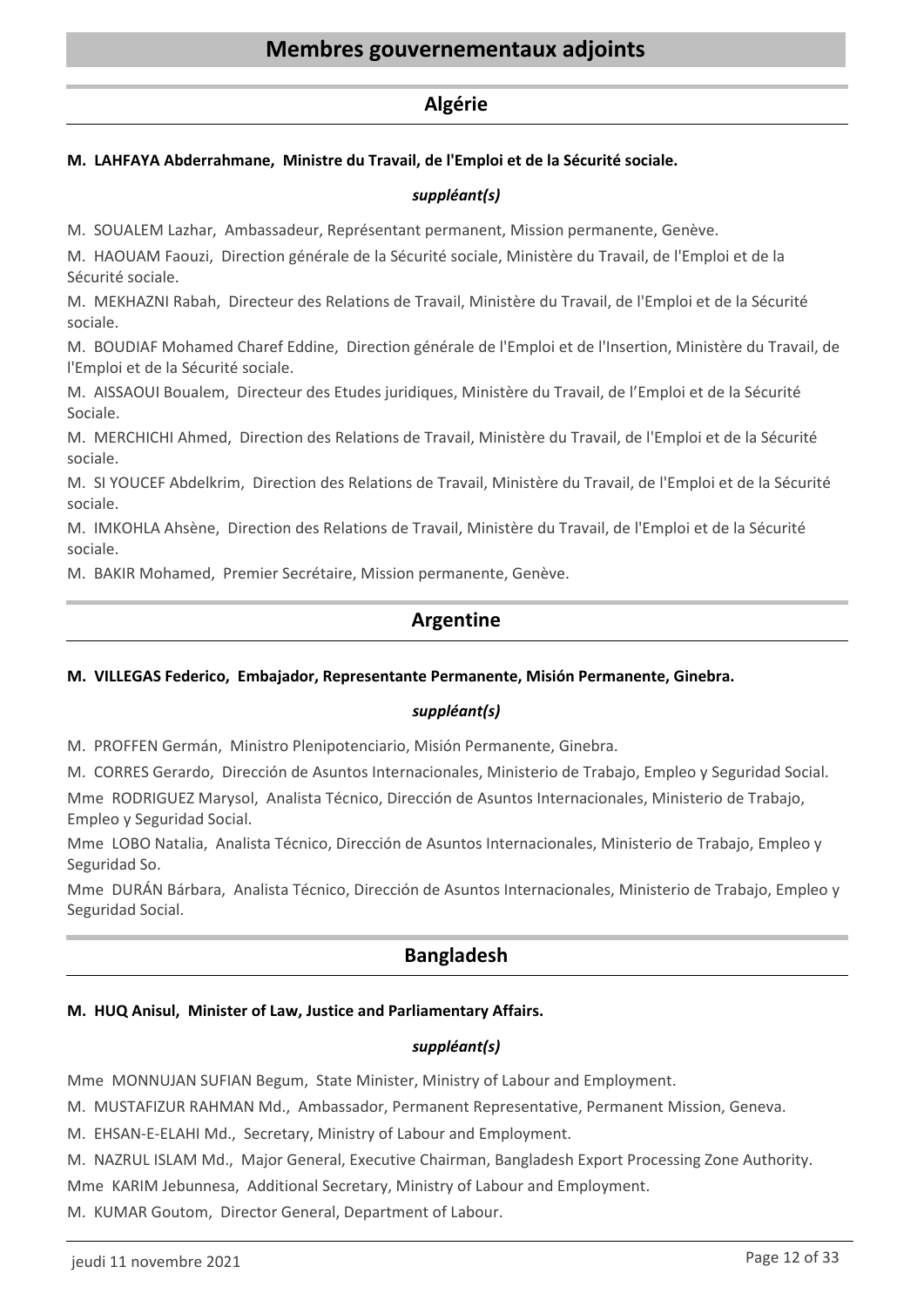M. NASIR UDDIN AHMED Md., Inspector General (in charge), Department of Inspection for Factories and Establishments.

M. HUMAYUN KABIR Md., Joint Secretary, Ministry of Labour and Employment.

M. JAKERUL ABEDIN Md., Joint Secretary, Legislative & Parliamentary Affairs Division.

M. MURSHID KAZI Faiyaz, Director General, Ministry of Foreign Affairs.

Mme HAQUE Shanchita, Deputy Permanent Representative, Permanent Mission, Geneva.

M. KAMRUZZAMAN Mohammad, Counsellor, Permanent Mission, Geneva.

M. HASNAT MD. MOINUDDIN Abu, PS to Hon'ble State Minister, Ministry of Labour and Employment.

Mme BEGUM Monowara, Senior Assistant Secretary, Ministry of Labour and Employment.

M. ZAHANGIR ALOM Md., PS to Secretary, Ministry of Labour and Employment.

M. BIN MOMEN Masur, Foreign Secretary, Ministry of Foreign Affairs .

M. NUR KUTUBUL ALAM Md., Private Secretary to the Minister of Law and Parliamentary Affairs.

Mme ANJUM Samia, Director General, Ministry of ForeignAffairs.

## **Belgique**

#### **M. PECSTEEN DE BUYTSWERVE Marc, Ambassadeur, Représentant permanent, Mission permanente,**

#### *suppléant(s)*

Mme BOUTSEN Thérèse, Ministre-Conseillère, Mission permanente, Genève.

M. DUHAMEL Frank, Conseiller, Mission permanente, Genève.

M. MAENAUT David, Délégué général de la délégation de la Flandre à Genève.

M. RUTTEN Benoit, Délégué, Délégation générale Wallonie-Bruxelles à Genève.

Mme BALTAR Ana-Maria, Attachée auprès de la délégation générale de Wallonie-Bruxelles à Genève.

Mme GROGNARD Juliette, Délégation de la Flandre à Genève.

## **Brunéi Darussalam**

#### **AWANG HAJI IBRAHIM Muhammad Saufi, Commissioner of Labour, Department of Labour.**

#### *suppléant(s)*

HJ SAWAS Haji Shariful, Deputy Commissioner of Labour, Department of Labour.

HAJI AZLAN Rozan, Assistant Commissioner of Labour, Department of Labour.

HJ SULAIMAN Mardiana, Assistant Commissioner of Labour, Department of Labour.

OSMAN Fajinur, Labour Inspector, Department of Labour.

MAHALEE Mazlizah, Permanent Representative, Permanent Mission, Geneva.

AHMAD Abhar, Second Secretary, Permanent Misison, Geneva.

## **Canada**

#### **NORTON Leslie E., Ambassador, Permanent Representative, Permanent Mission, Geneva.**

#### *suppléant(s)*

MAWHINNEY Tamara, Deputy Permanent Representative, Minister-Counsellor, Permanent Mission, Geneva.

 PATRY Rakesh, Director-General, International and Intergovernmental Labour Affairs, Labour Program, Employment and Social Development Canada.

THORNTON Kim, Director, Multilateral Labour Affairs, Labour Program, Employment and Social Development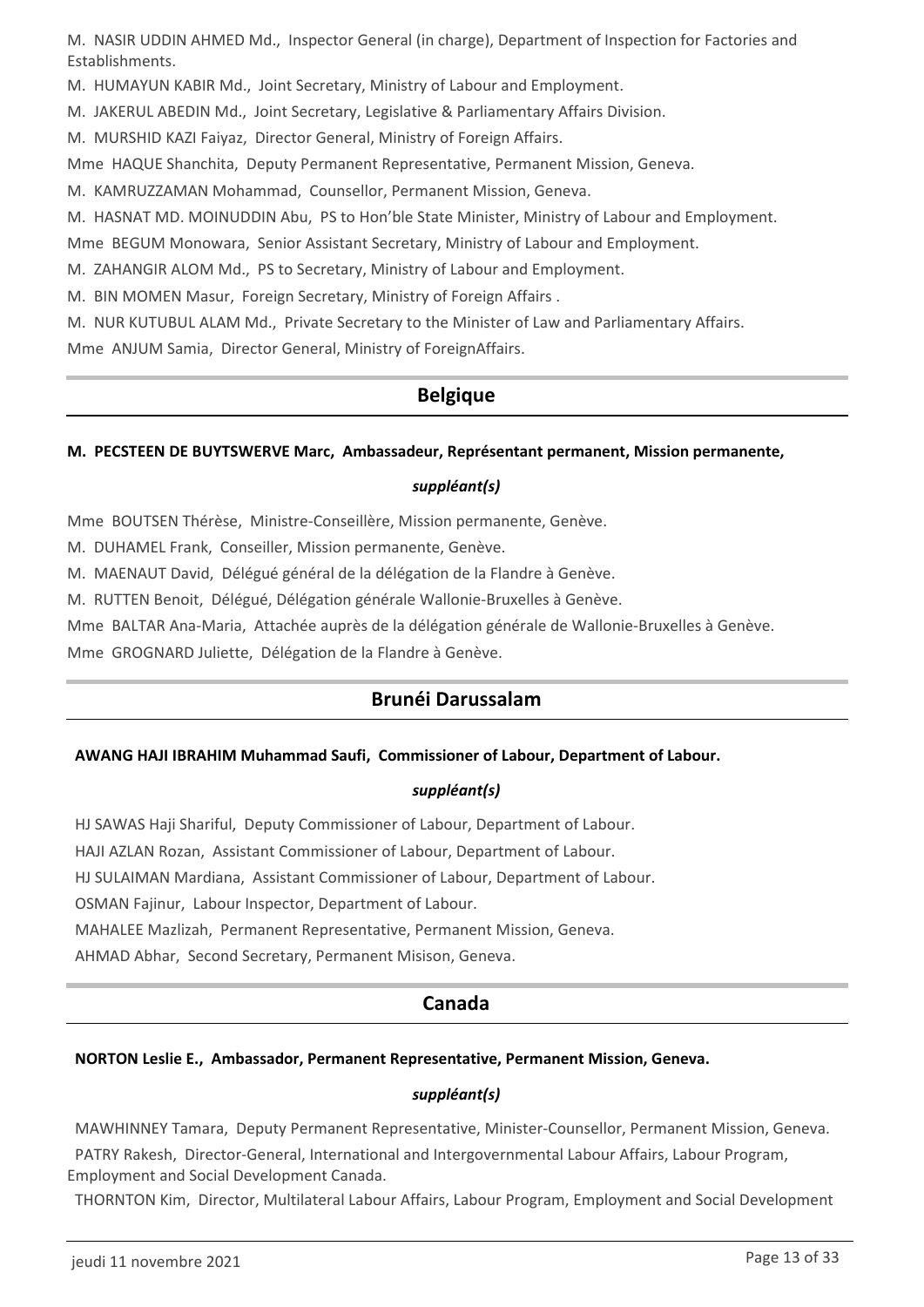Canada.

 ZHOU Irene, Deputy Director, Multilateral Labour Affairs, Labour Program, Employment and Social Development Canada.

KOMORSKI Christina, Deputy Director, United Nations Division, Global Affairs Canada.

TOUS Yvona, Senior Policy Adviser, United Nations Division, Global Affairs Canada.

MAYRAND Hélène, Counsellor, Permanent Mission, Geneva.

JENKINSON Joseph, Health, Labour and Governance Advisor, Permanent Mission, Geneva.

 CALDER Heather, Senior Policy Analyst, Multilateral Labour Affairs, Labour Program, Employment and Social Development Canada.

 BLAIS Anik, Senior Policy Analyst, Multilateral Labour Affairs, Labour Program, Employment and Social Development Canada.

 ZHANG Youna, Policy Analyst, Multilateral Labour Affairs, Labour Program, Employment and Social Development Canada.

 KOESTLER Sarah, Policy Analyst, Multilateral Labour Affairs, Labour Program, Employment and Social Development Canada.

 EDDINGFIELD Nelson, Policy Analyst, Multilateral Labour Affairs, Labour Program, Employment and Social Development Canada.

 CASTELA LOPES Natasha, Policy Analyst, Multilateral Labour Affairs, Labour Program, Employment and Social Development Canada.

## **Croatie**

#### **Mme BATISTIC KOS Vesna, Ambassador, Permanent Representative, Permanent Mission, Geneva.**

#### *suppléant(s)*

M. SUBOTIC Vatroslav, Head of the Service for International Cooperation in the Field of Work, Ministry of Labour, Pension System, Family and Social Policy.

Mme MUSIC OREŠKOVIC Iva, Senior Adviser Specialist, Ministry of Labour, Pension System, Family and Social Policy.

Mme BLAGUS Jelena, Senior Expert Associate, Ministry of Labour, Pension System, Family and Social Policy.

Mme HORVAT Kristina, Expert Associate, Ministry of Labour, Pension System, Family and Social Policy.

Mme ŠKORO BIONDIC Antonija Nina, Minister Counsellor, Permanent Mission, Geneva.

#### **Cuba**

#### **M. QUINTANILLA ROMÁN Juan Antonio, Embajador, Representante Permanent, Misión Pemanente, Ginebra.**

#### *suppléant(s)*

Mme PITA RODRÍGUEZ Edilen Bárbara, Segunda Secretaria a cargo de los temas de la OIT, Misión Permanente, Ginebra.

Mme LAU VALDÉS Miriam, Especialista principal de Relaciones Internacionales de la Dirección Jurídica y de Relaciones Internacionales, Ministerio de Trabajo y Seguridad Social.

### **Equateur**

#### **Mme DURANGO Paulina, Viceministra de Trabajo y Empleo, Ministerio del Trabajo.**

#### *suppléant(s)*

M. IZQUIERDO Emilio, Embajador, Representante Permanente, Misión Permanente, Ginebra.

M. PAZMIÑO Germán, Subsecretario del Trabajo, Ministerio del Trabajo.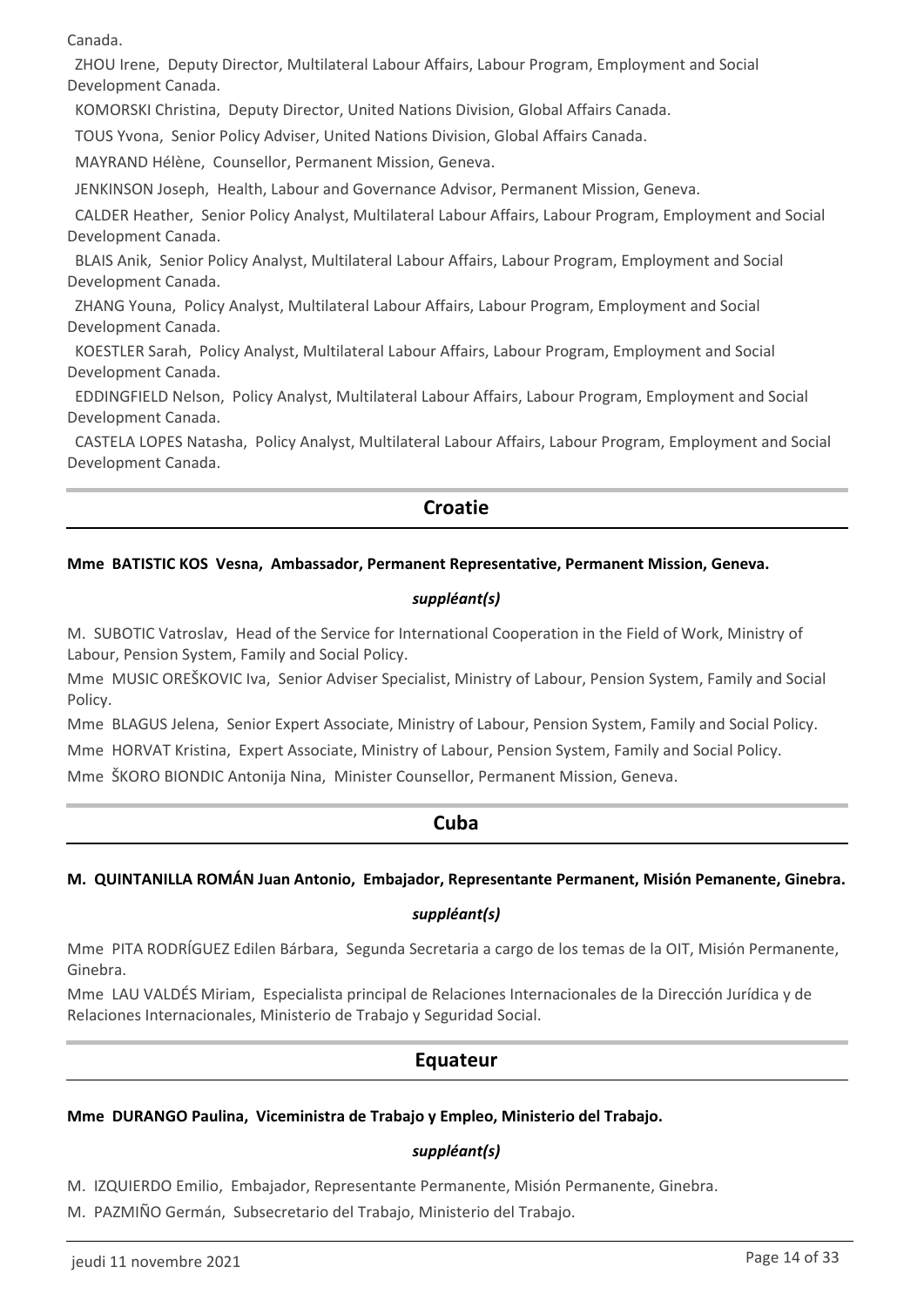M. HIDALGO José, Subsecretario de Empleos y Salarios, Ministerio del Trabajo.

M. DÁVALOS Alejandro, Ministro, Representante Permanente Alterno, Misión Permanente, Ginebra.

M. POZO Juan, Coordinador de Empleos y Salarios, Ministerio del Trabajo.

Mme ITURRALDE Dolores, Directora de Relaciones Internacionales, Ministerio del Trabajo.

Mme DÍAZ Paola, Segundo Secretario, Misión Permanente, Ginebra.

M. GUAYAQUIL Daniel, Analista de relaciones Internacionales, Ministerio del Trabajo.

### **Espagne**

#### **Mme DÍAZ-RATO Aurora, Embajadora, Representante Permanente, Misión Permanente, Ginebra.**

#### *suppléant(s)*

M. NOVALES BILBAO Alfredo, Jefe de Sección, Consejería de Trabajo, Migraciones y Seguridad Social, Misión Permanente, Ginebra.

M. SORIA QUINTANA Javier, Consejero, Misión Permanente, Ginebra.

Mme MARTÍ NIKLEWITZ Natalia, Personal de apoyo, Consejería de Trabajo, Migraciones y Seguridad Social, Misión Permanente, Ginebra.

### **Gabon**

#### **Mme BERRE Madeleine Edmée, Ministre de l'Emploi et du Travail.**

#### *suppléant(s)*

Mme NZENZE Mireille Sarah, Ambassadeur, Représentant permanent, Mission permanente, Genève.

Mme GNANGUI NGUEMA Nora Urielle, Conseiller Diplomatique, Ministère de l'Emploi et du Travail.

M. NYAMA William Rodrigue, Premier Conseiller, Misison permanente, Genève.

M. MANGONGO Ferdinand, Conseiller chargé des Questions sociales et des Relations avec l'OIT, Mission permanente, Genève.

Mme MIKAMBI Emilie Léocady, Directeur General du Travail, de la Main-d'ceuvre et de l'Emploi, Ministère du Travail.

Mme DITENGOU Nothurge, Directeur général de la Santé et de la Sécurité au Travail, Ministère duTravail.

M. IKAPI Guy, Directeur General Adjoint des Ressources Humaines, Ministère du Travail.

M. NZUE OBAME Thanguy, Directeur des Relations internationales, Ministère du Travail.

M. AGONDJO Luc, Directeur du Travail et de la Réglementation, Ministère du Travail.

## **Iran (République islamique d')**

#### **M. FOROOZAN Hamed, Director General, International Department, Ministry of Cooperatives, Labour and Social Welfare.**

#### *suppléant(s)*

M. PAKSERESHT Soleiman, Labour Counsellor, Permanent Mission, Geneva.

M. ALAMIPOUR Seyed Mohammad, Deputy Director General for the Department of International Affairs, Ministry of Cooperatives, Labour and Social Welfare.

Mme ABYAR Tahereh, Head of Office, International Department, Ministry of Cooperatives, Labour and Social Welfare.

Mme SOLTANI Marjaneh, Expert, International Department, Ministry of Cooperatives, Labour and Social Welfare.

Mme ABDARI Fatemeh, Expert, International Department, Ministry of Cooperatives, Labour and Social Welfare.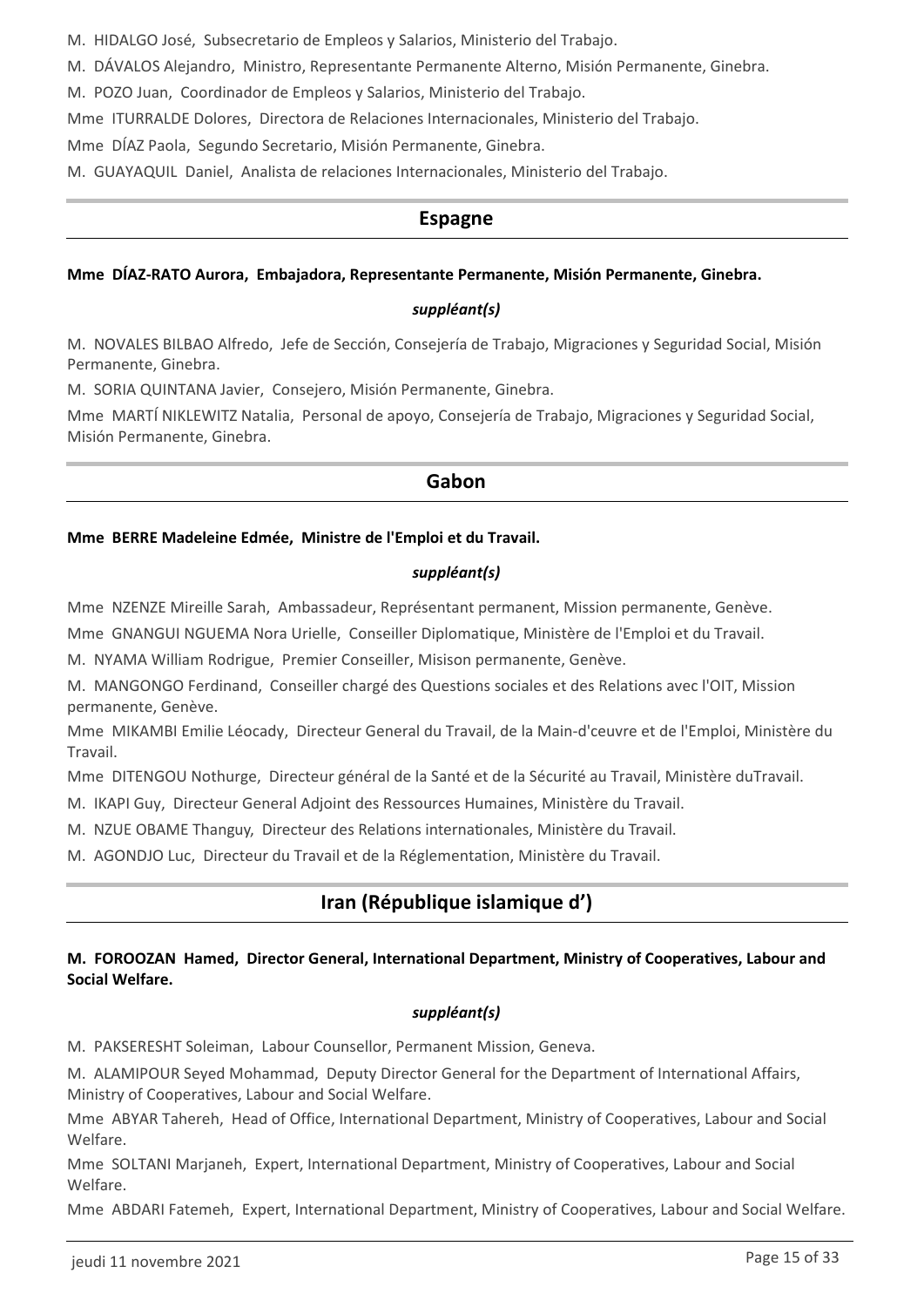M. HASNZADEH Azim, Expert, International Department, Ministry of Cooperatives, Labour and Social Welfare.

Mme JAFARI SAREBANGHOLI Akram, Expert, International Department, Ministry of Cooperatives, Labour and Social Welfare.

M. SHARFY Nasrollah, Expert, Employment Department, Ministry of Cooperatives, Labour and Social Welfare.

M. TOHIDI Morteza, Expert, International Department, Ministry of Cooperatives, Labour and Social Welfare.

#### **Iraq**

#### **M. AL-LAMI Raed Jabbar, Director General of Labor & Vocational Training , Ministry of Labour and Social Affairs.**

#### *suppléant(s)*

Mme AL JOBOURY Amna, Manager of Legislation Department, Ministry of Labour and Social Affairs.

Mme IBRHEEM Majida, Responsible of Legislation Division in Legal Directorate, Ministry of Labour and Social Affairs.

M. ABDUL RAZAAGH Mohammed, Manager of Legal Department in Labor & Vocational Training Directorate, Ministry of Labour and Social Affairs.

Mme GERGES Rajaa, Manager of Finance in Administration & Finance Directorate, Ministry of Labour and Social Affairs.

Mme ABDUL JABBAR Mahasin, Manager of Arab & International Relation Department, Ministry of Labour and Social Affairs.

Mme FADEL Zainab, Responsible of Relation Division in Directorate of Labor & Vocational Training, Ministry of Labour and Social Affairs.

Mme ADAEE Ragham, Legislation Division in Legal Directorate, Ministry of Labour and Social Affairs.

### **Islande**

#### **Mme HALLSTEINSDÓTTIR Unnur Elfa, Legal Advisor, Department of Labour Market Affairs and Vocational Rehabilitation, Ministry of Social Affairs.**

#### *suppléant(s)*

Mme KRISTINSDÓTTIR Eva Margrét, Legal Advisor, Department of Labour Market Affairs and Vocational Rehabilitation, Ministry of Social Affairs.

Mme GUNNARSDÓTTIR Margrét, Legal Advisor, Department of Labour Market Affairs and Vocational Rehabilitation.

#### **Libye**

**Mme ALGADI Basma, Counsellor, Permanent Mission, Geneva.**

### **Lituanie**

**Mme BAUBLIENE Jurate, Adviser, Strategic Decisions Support and International Cooperation Group, Ministry of Social Securit.**

#### **Malaisie**

**Mme ARIFFIN Noor Arzila, Director, Ministry of Human Resources.**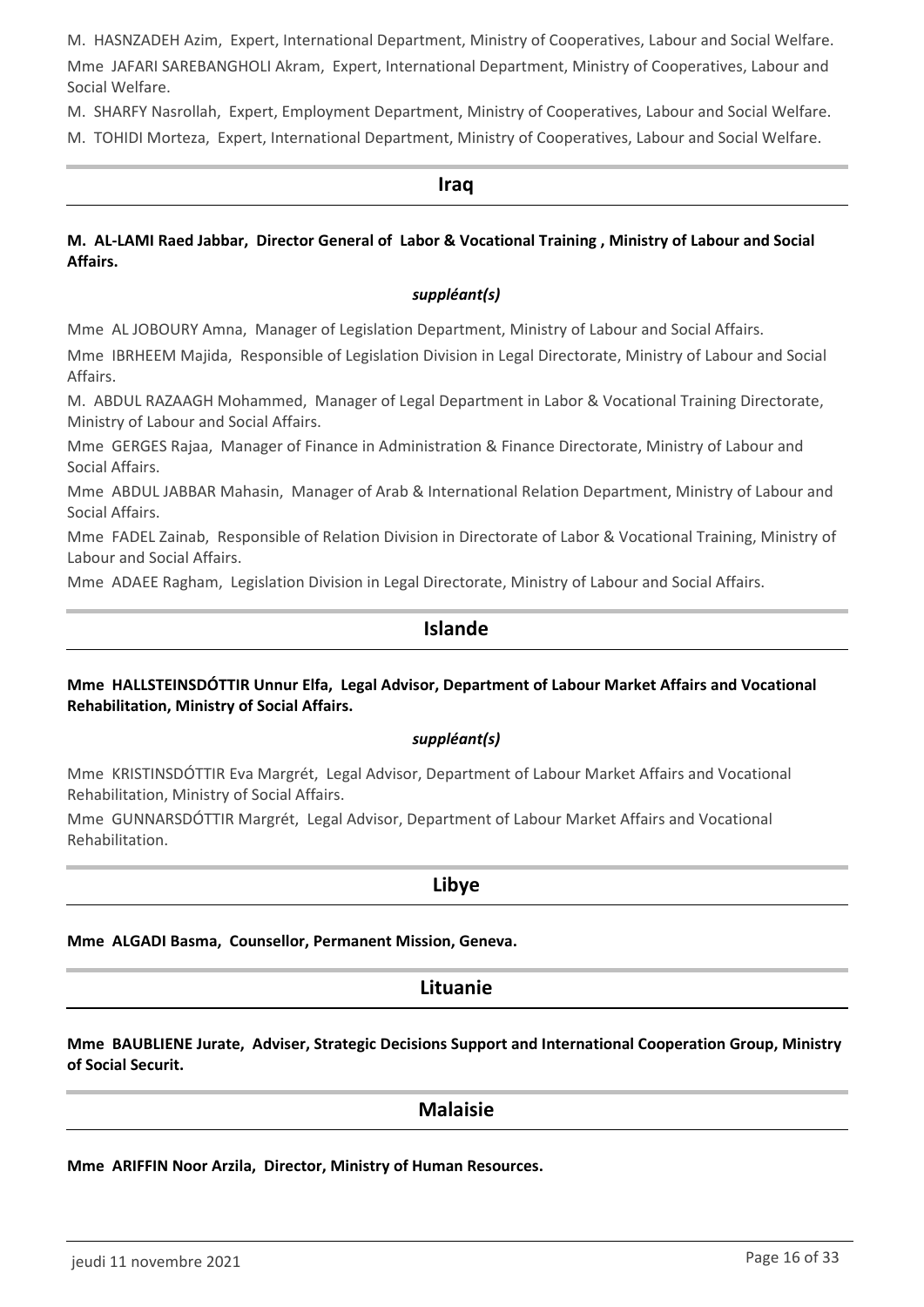#### *suppléant(s)*

M. ZAKARIA Zaki, Undersecretary, Ministry of Human Resources.

Mme NOOR SIDIN Noor Haryantie, Principal Assistant Secretary, Ministry of Human Resources.

Mme MOHD PISTA Nur Azureen, First Secretary, Permanent Mission, Geneva.

Mme MOHAMAD KHALID Khalidah Edayu, Assistant Secretary, Ministry of Human Resources.

Mme HESHAMMUDDIN Nurul Asyiqin, Assistant Secretary, Ministry of Human Resources.

#### **Malawi**

#### **Mme KAMTUKULE Vera, Deputy Minister of Labour, Ministry of Labour.**

#### *suppléant(s)*

M. CHUNGA Dickinson, Principal Secretary, Ministry of Labour.

M. NYANGULU Hlalerwayo, Labour Commissioner, Ministry of Labour.

M. KAYIRA Pacharo , Deputy Permanent Representative, Permanent Mission, Geneva.

M. MUSUKWA Wafwile, Deputy Labour Commissioner, Ministry of Labour.

Mme KAWAMBA Lindizga, Assistant Labour Commissioner, Ministry of Labour.

M. TUKULA Joseph, First Secretary, Permanent Mission, Geneva.

### **Namibie**

#### **M. NUJOMA Utoni, Minister of Labour, Industrial Relations and Employment Creation.**

#### *suppléant(s)*

M. NDEMULA Hafeni Ludwig, Deputy Minister, Ministry of Labour, Industrial Relations and Employment Creation .

Mme IMENE-CHANDURU Julia, Ambassador, Permanent Mission, Geneva.

Mme INDOMBO Lydia, Acting Executive Director, Ministry of Labour, Industrial Relations and Employment Creation.

Mme YA TOIVO Vicki Erenstein, Special Adviser to the Minister, Ministry of Labour, Industrial Relations and Employment Creation.

M. PODEWILTZ Otniel, Employment Equity Commissioner, Ministry of Labour, Industrial Relations and Employment Creation.

M. KASSEN Henry, Labour Commissioner, Ministry of Labour, Industrial Relations and Employment Creation.

M. MWIYA Albius, Director for Labour Market Services, Ministry of Labour, Industrial Relations and Employment Creation.

Mme MUDJANIMA Aune, Director for Labour Services, Ministry of Labour, Industrial Relations and Employment Creation.

Mme SIHLAHLA Kyllikki, Acting Deputy Labour Commissioner, Ministry of Labour, Industrial Relations and Employment Creation.

Mme NICODEMUS Meriam, Deputy Director for International Relations and Advice , Ministry of Labour, Industrial Relations and Employment Creation.

Mme HEDIMBI Maria, Chief Public Relations Officer, Ministry of Labour, Industrial Relations and Employment Creation.

Mme SHIPUNDA Maria, Personal Assistant to the Executive Director, Ministry of Labour, Industrial Relations and Employment Creation.

M. KATJAIMO David, Control Labour Relations Officer, Ministry of Labour, Industrial Relations and Employment Creation.

M. AMUNYELA Elias, Labour Attaché, Permanent Mission, Geneva.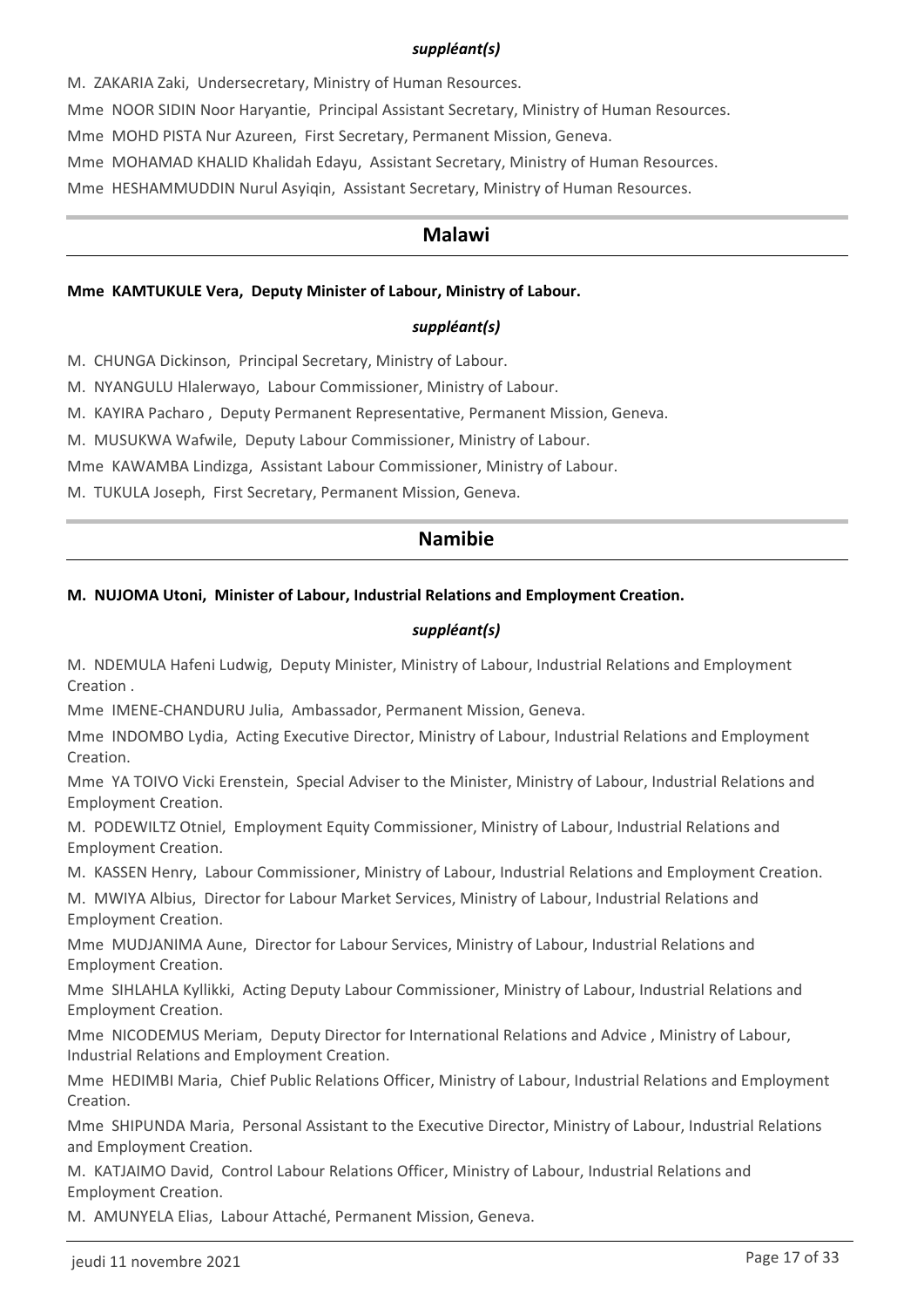#### **Niger**

#### **M. BOUKARY Ibrah, Ministre de l'Emploi, du Travail et de la Protection sociale.**

#### *suppléant(s)*

M. LABO Laouali, Ambassadeur, Représentant permanent, Misison permanente, Genève.

M. DIDIER SEWA Lasse, Conseiller, Mission permanente, Genève.

M. ABDOU Dounama, Directeur général du Travail, Ministère de l'Emploi, du Travail et de la Protection sociale.

M. SOULEY Iro, Directeur General de la Protection sociale, Ministère de l'Emploi, du Travail et de la Protection sociale.

M. MARAYE Moussa, Directeur général de l'Emploi, Ministère de l'Emploi, du Travail et de la Protection sociale.

M. ADAMOU SANDA Idé, Sécrétaire général de la Caisse Nationale de la Sécurité Sociale.

M. NAHANTCHI Ibrahim, Directeur général de l'Agence Nationale pour la Promotion de l'Emploi.

M. BARIGAYE Akilou Hamet, Directeur général de la Caisse Nationale de Sécurité Sociale.

Mme ABDOU Sidi Fatchima, Conseillère Financière, Caisse Nationale de la Sécurité Sociale.

M. BOUBACAR Idrissa, Directeur Général Adjoint, Observatoire National de l'Emploi et de la Formation.

Mme ALFARI Gisso Lailata, Directrice des normes internationales du travail, Ministère de l'Emploi, du Travail et de la Protection sociale.

M. SOUMAILA Harona, Directeur du Travail et de la Promotion du Dialogue social, Ministère de l'Emploi, du Travail et de la Protection sociale.

M. YACOUBA Ibrahim Saley, Directeur de la Sécurité et Santé au Travail, Ministère de l'Emploi, du Travail et de la Protection .

Mme ABDOULAZIZ Haoua, Directrice, Agence Nationale pour la Mutualité.

M. MAIKASSOUA Robert Mahaman, Directeur de la Sécurité sociale, Ministère de l'Emploi, du Travail et de la Protection sociale.

Mme KAZELMA Yaganami Fanta, Directrice de la Mutualité Sociale, Ministère de l'Emploi, du Travail et de la Protection sociale.

#### **Oman**

#### **M. ALMULLAHI Abdulla, Assistant DG for Planning, Ministry of Labour.**

#### *suppléant(s)*

M. HADHRAMI Nasser, Director of International cooperation, Ministry of Labour.

M. ALSIEIABI Ahmed, Head section of International Organisations, Ministry of Labour.

## **Portugal**

#### **M. MACIEIRA Rui, Ambassador, Permanent Representative, Permanent Mission, Geneva.**

#### *suppléant(s)*

Mme OLIM Ana, Director General for Employment and Industrial Relations, Ministry of Labour, Solidarity and Social Security.

M. MARTINS Mário, Deputy Permanent Representative, Permanent Mission, Geneva.

M. NUNES Filipe, Counsellor, Permanent Mission, Geneva.

Mme SOUSA Susana, Department of Labour Conditions, Directorate-General for Employment and Labour Relations, Ministry of Labour, Solidarity and Social Security.

Mme VAN-DÚNEM Neusa, Head of ILO Affairs Unit, Directorate-General for Employment and Labour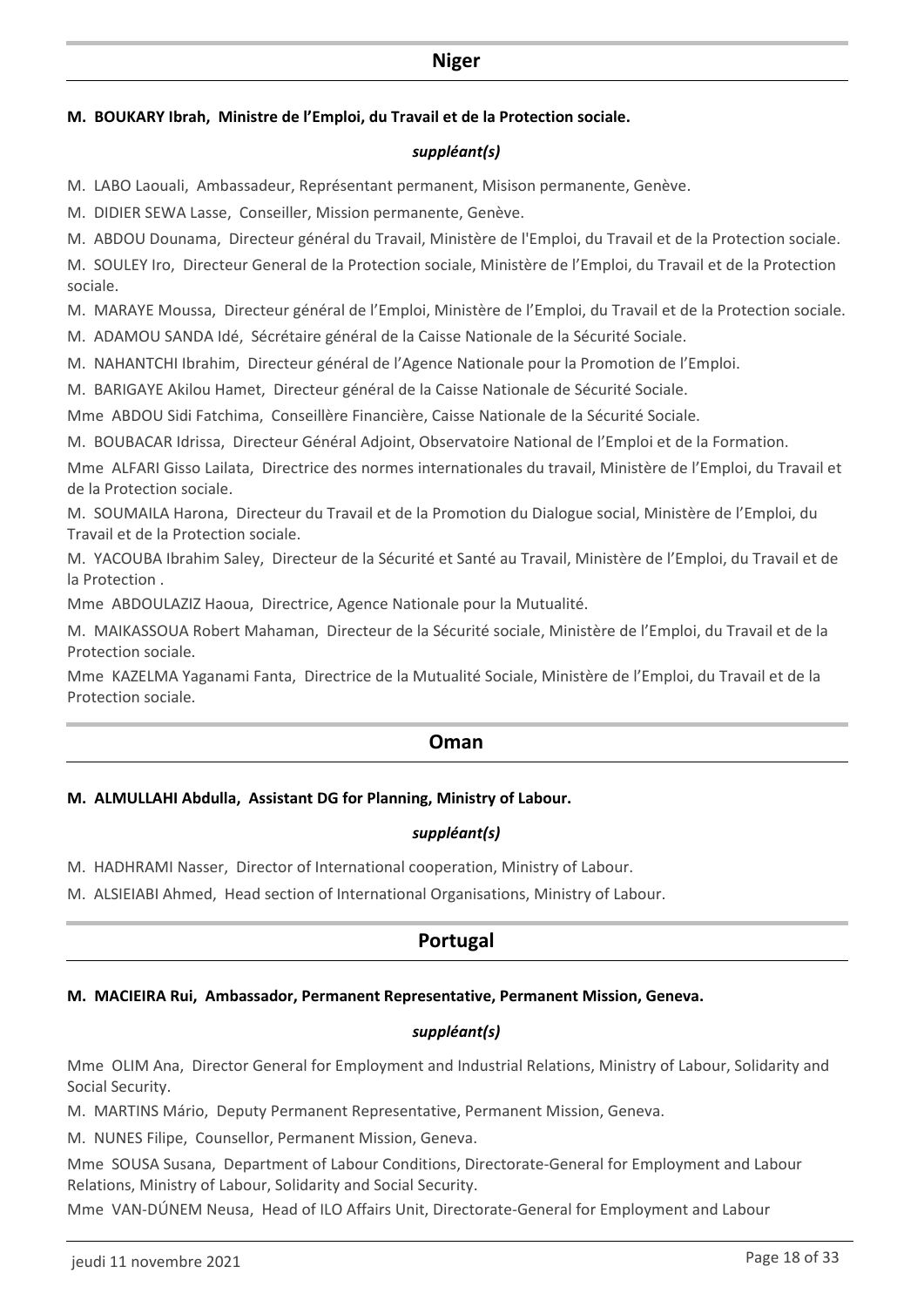Relations, Ministry of Labour, Solidarity and Social Security.

Mme SOUSA Conceição, Directorate-General of Social Security, Ministry of Labour, Solidarity and Social Security.

Mme MATOS Gisela, Institute of Social Security, Ministry of Labour, Solidarity and Social Security.

Mme VINHAS Marina, ILO Affairs Unit, Directorate-General for Employment and Labour Relations, Ministry of Labour, Solidarity and Social Security.

M. FONSECA Rui, Directorate-General of Social Security, Ministry of Labour, Solidarity and Social Security.

Mme BARTOLOMEU Sónia, Department of Labour Conditions, Directorate-General for Employment and Labour Relations, Ministry of Labour, Solidarity and Social Security.

Mme MOSQUEIRA Teresa, Attaché, Permanent Mission, Geneva.

## **République de Corée**

#### **M. LEE Taeho, Ambassador Extraordinary and Plenipotentiary, Permanent Representative, Permanent Mission, Geneva.**

### *suppléant(s)*

M. LIM Sang-beom, Ambassador, Deputy Permanent Representative, Permanent Mission, Geneva.

M. CHO Hyung Keun, Labour Attaché, Permanent Mission, Geneva.

M. NOH Kil Joon, Director-General, International Cooperation Division, Ministry of Employment and Labor. Mme KIM So Yeon, Director, International Cooperation Division, Ministry of Employment and Labor.

M. JUNG Jae Hun, Deputy-Director, International Cooperation Division, Ministry of Employment and Labor.

Mme KIM Yoon Jee, Deputy-Director, International Cooperation Division, Ministry of Employment and Labor.

M. WI Su Hwan, Deputy-Director, Development Cooperation Division, Ministry of Employment and Labor.

M. WON Dongyeong, Assistant Director, International Cooperation Division, Ministry of Employment and Labor.

Mme CHOI Sujin, Assistant Director, International Cooperation Division, Ministry of Employment and Labor. Mme CHOI Yoo Min, Second Secretary, International Organizations Bureau, Ministry of Foreign Affairs. Mme KIM Jeong-yun, Third Secretary, International Organizations Bureau, Ministry of Foreign Affairs.

## **République démocratique populaire lao**

### **M. SISOMVANG Vilayphong, Director General of Planning and International Cooperation Department, Ministry of Labour and Social Welfare.**

#### *suppléant(s)*

M. MANIBOUN Oudone, Deputy Director General of Labour Management Department, Ministry of Labour and Social Welfare.

M. SOUKTHAVIPHONE Phetsamone, Deputy Director General of Social Security Organization, Ministry of Labour and Social Welfare.

Mme KEOXAYYAVONG Vanny, Deputy Director General of Skills and Employment Development, Ministry of Labour and Social Welfare.

M. SISAKETH Sitsangkhom, Counsellor, Deputy Permanent Representative, Permanent Mission, Geneva.

Mme THAMMASACK Bouasy, Director of Division, Skills and Employment Development Department, Ministry of Labour and Social Welfare.

Mme LIKKAYA Phaengsouk, Director of Division, Social Security Organization, Ministry of Labour and Social Welfare.

M. RAJVONG Alomlangsy, Second Secretary, Permanent Mission, Geneva.

Mme LOMANY Soutsaichay, Technical Officer, Planning and International Cooperation Department, Ministry of Labour and Social Welfare.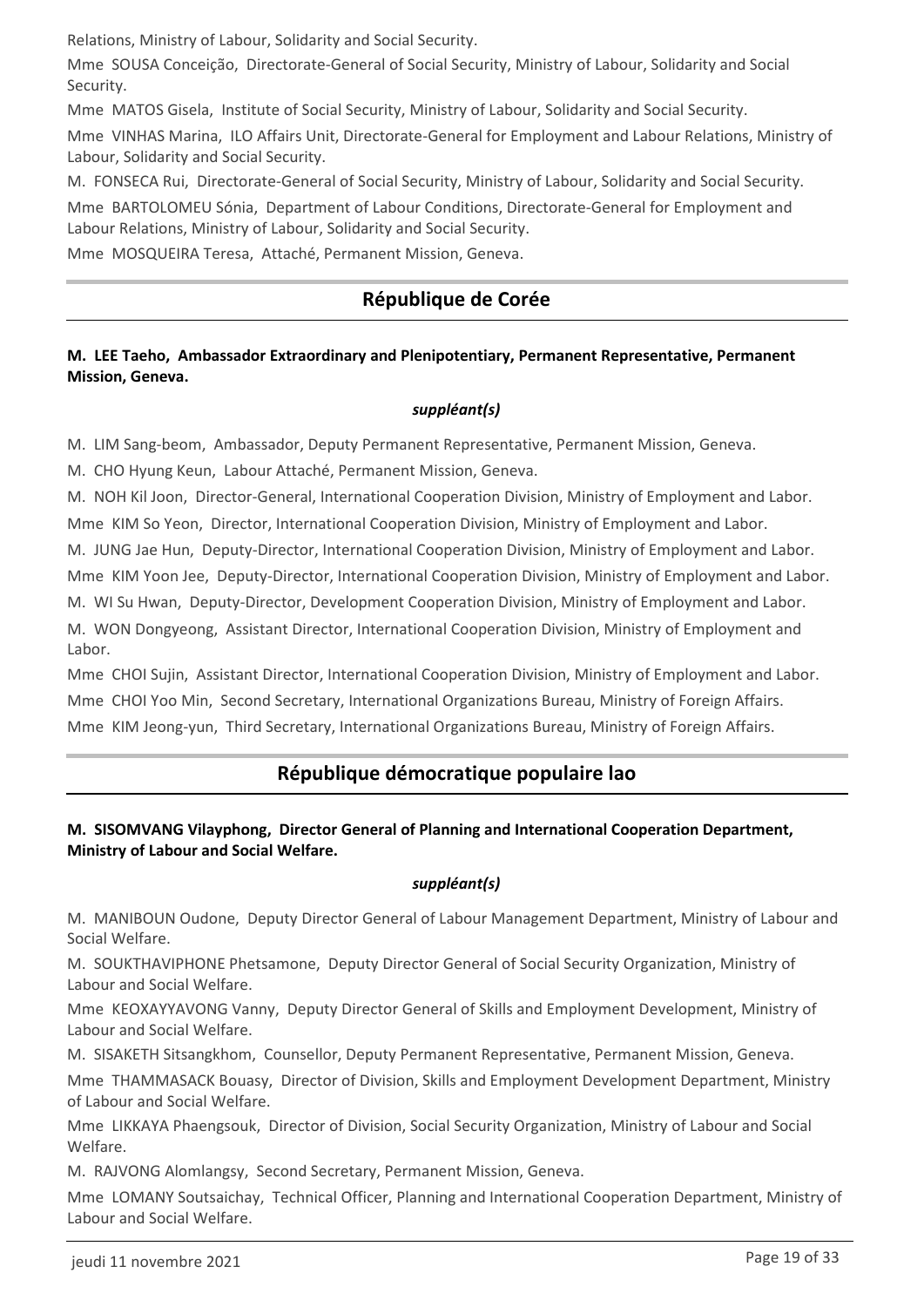M. PHOUTHAVONG Phetviengkham, Technical Officer, Labour Management Department, Ministry of Labour and Social Welfare.

## **République dominicaine**

#### **M. DE CAMPS Luis Miguel, Ministro de Trabajo.**

#### *suppléant(s)*

Mme DE LA CRUZ VARGAS Elsa Sabrina, Viceministra de Relaciones Sindicales y Empresariales, Ministerio de Trabajo.

M. ALCÁNTARA MEJÍA Virgilio, Embajador, Representante Permanente, Misión Permanente, Ginebra.

Mme BAUTISTA Priscila, Consejera, Misión Permanente, Ginebra.

M. ESTÉVEZ GONZÁLEZ Juan Antonio, Viceministro de Seguridad Social y Riesgos Laborales, Ministerio de Trabajo.

Mme ARISTY PAUL Marie Laure, Viceministra de Políticas de Empleo, Ministerio de Trabajo.

Mme CORNIEL GARCÍA Mayrenis Celestina, Viceministra de Sectores Vulnerables y Trabajos Infantiles, Ministerio de Trabajo.

M. MATEO JESÚS Julián, Viceministro de Inspección, Ministerio de Trabajo.

M. SUÁREZ ASTACIO Javier Alberto, Asesor Jurídico, Ministerio de Trabajo.

M. HERRERA Andrés Valentin, Director General de Trabajo, Ministerio de Trabajo.

M. CARREÑO SIMÓ Olivier, Director Jurídico, Ministerio de Trabajo.

Mme ESPAILLAT María Altagracia, Directora General de Higiene y Seguridad Industrial, Ministerio de Trabajo.

M. SANTOS JIMÉNEZ Samir, Director General de Empleo, Ministerio de Trabajo.

Mme LEGER Katherine, Coordinadora de la Dirección General de Trabajo, Ministerio de Trabajo.

Mme PIMENTEL Sarah, Directora de Relaciones Internacionales, Ministerio de Trabajo.

Mme RODRÍGUEZ Katherine, Analista de Relaciones Internacionales, Ministerio de Trabajo.

## **Sénégal**

#### **M. SECK Coly, Ambassadeur, Représentant permanent, Mission permanente, Genève.**

#### *suppléant(s)*

M. CISSE Karim, Directeur général du Travail et de la Sécurité sociale.

Mme NIANG FALL Ramatoulaye, Directrice des Relations de Travail et des Organisations professionnelles.

M. COLY Enie Joel, Chef de la division des Relations internationales de Travail.

Mme TALL Madina, Deuxième Conseiller, Mission permanente, Genève.

## **Slovénie**

#### **Mlle PIPAN Anita, Ambassador, Permanent Representative, Permanent Mission, Geneva.**

#### *suppléant(s)*

M. DEVCIC Damir, Minister Plenipotentiary, Deputy Permanent Representative, Permanent Mission, Geneva. Mme DRAKSLER Urska, Second Secretary, Permanent Mission, Geneva.

M. JERAS Gasper, Specialised Assistant II, Labour and Labour Rights Directorate, Ministry of Labour, Family, Social Affairs and Equal Opportunities.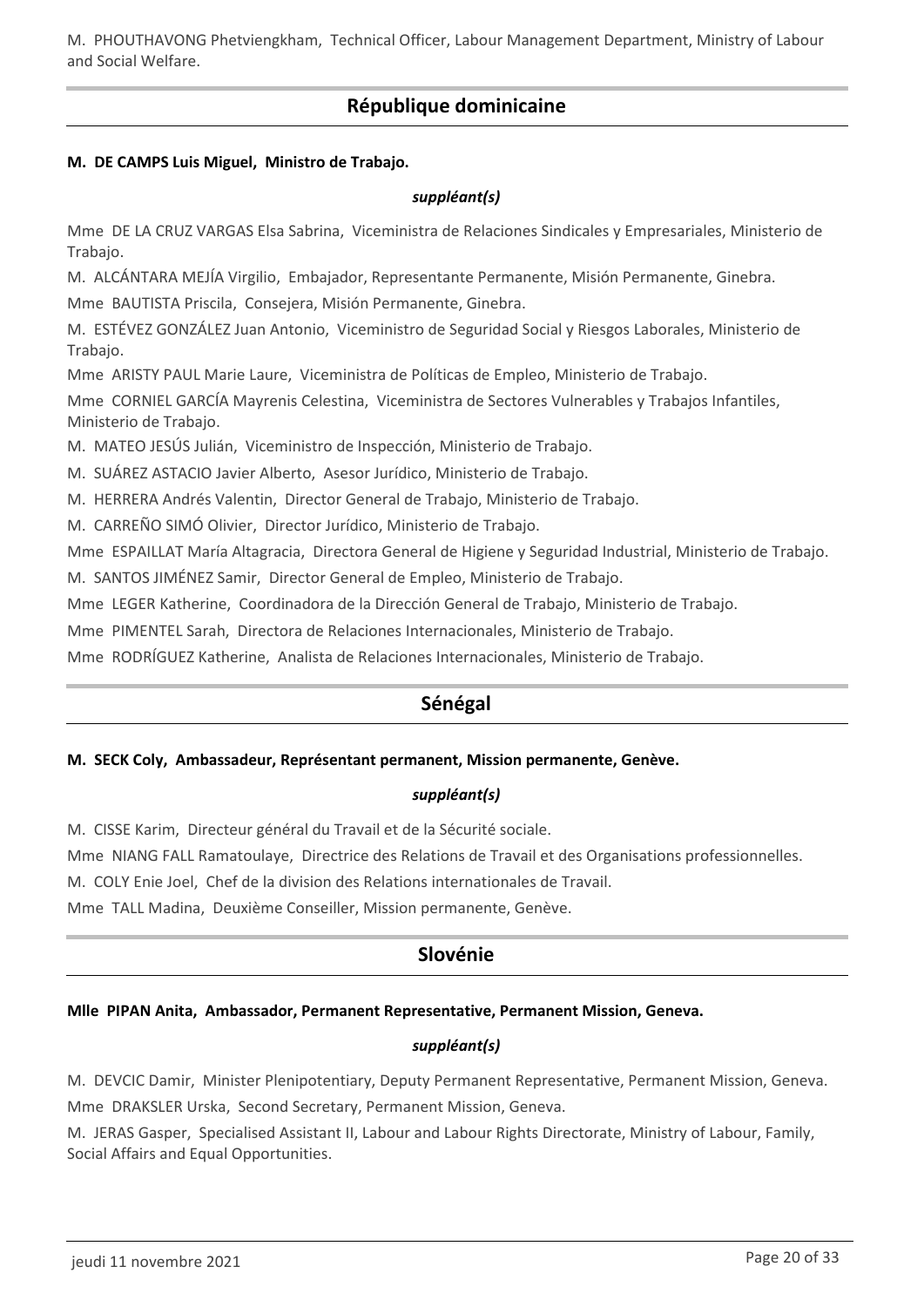## **Afrique du Sud**

M. NDEBELE Sipho, Chief Director, Department of Employment and Labour.

M. HADEBE Siyabonga, Labour Attaché, Permanent Mission, Geneva.

Mme TINYANI Lufuno, Director, Department of Employment and Labour.

Mme PETERSEN Georgina, Deputy Director, Department of Employment and Labour.

M. LETOABA Kgomotso, Deputy Director, Department of Employment and Labour.

## **Albanie**

Mme LLESHI Ravesa, Ambassador, Permanent Representative, Permanent Mission, Geneva. Mme KOÇO Brunilda, Minister-Counsellor, Permanent Mission, Geneva.

## **Autriche**

Mme DEMBSHER Iris, Head, International Social Policy Unit, Federal Ministry of Labour.

M. ZWERENZ Georg, International Social Policy Unit, Federal Ministry of Labour.

M. BILGERI Andreas, Counsellor, Permanent Mission, Geneva.

## **Azerbaïdjan**

M. ISRAFILOV Galib, Permanent Representative, Permanent Mission, Geneva.

M. MARDALIYEV Seymur, Deputy Permanent Representative, Permanent Mission, Geneva.

Mme POPOVA Svetlana, Deputy Head, International Relations Department.

M. MAMMADOV Bakhtiyar, Senior consultant, Labour Policy Department.

## **Bélarus**

M. STARAVOYTOV Igor, Deputy Minister of Labour and Social Protection, Ministry of Labour and Social Protection .

M. AMBRAZEVICH Yury, Ambassador, Permanent Representative, Permanent Mission, Geneva.

M. PISAREVICH Vadim, Deputy Permanent Representative, Permanent Mission, Geneva.

M. NIKALAYENIA Dmitry, Counsellor, Permanent Mission, Geneva.

Mlle OSTROVSKAYA Olga, Head of International Cooperation and Social Partnership Department, Ministry of Labour and Social P.

M. KORENCHUK Evgeniy, Counsellor, International Cooperation and Social Partnership Department, Ministry of Labour and Soci.

Mme SKRIPNIK Oksana, Chief Specialist, International Cooperation and Social Partnership Department, Ministry of Labour an.

## **Bolivie (Etat plurinational de)**

Mme MACDONAL Maira, Embajador, Representante Permanente, Misión Permanente, Ginebra. Mme CARRASCO Inés, Ministra Consejera, Misión Permanente, Ginebra.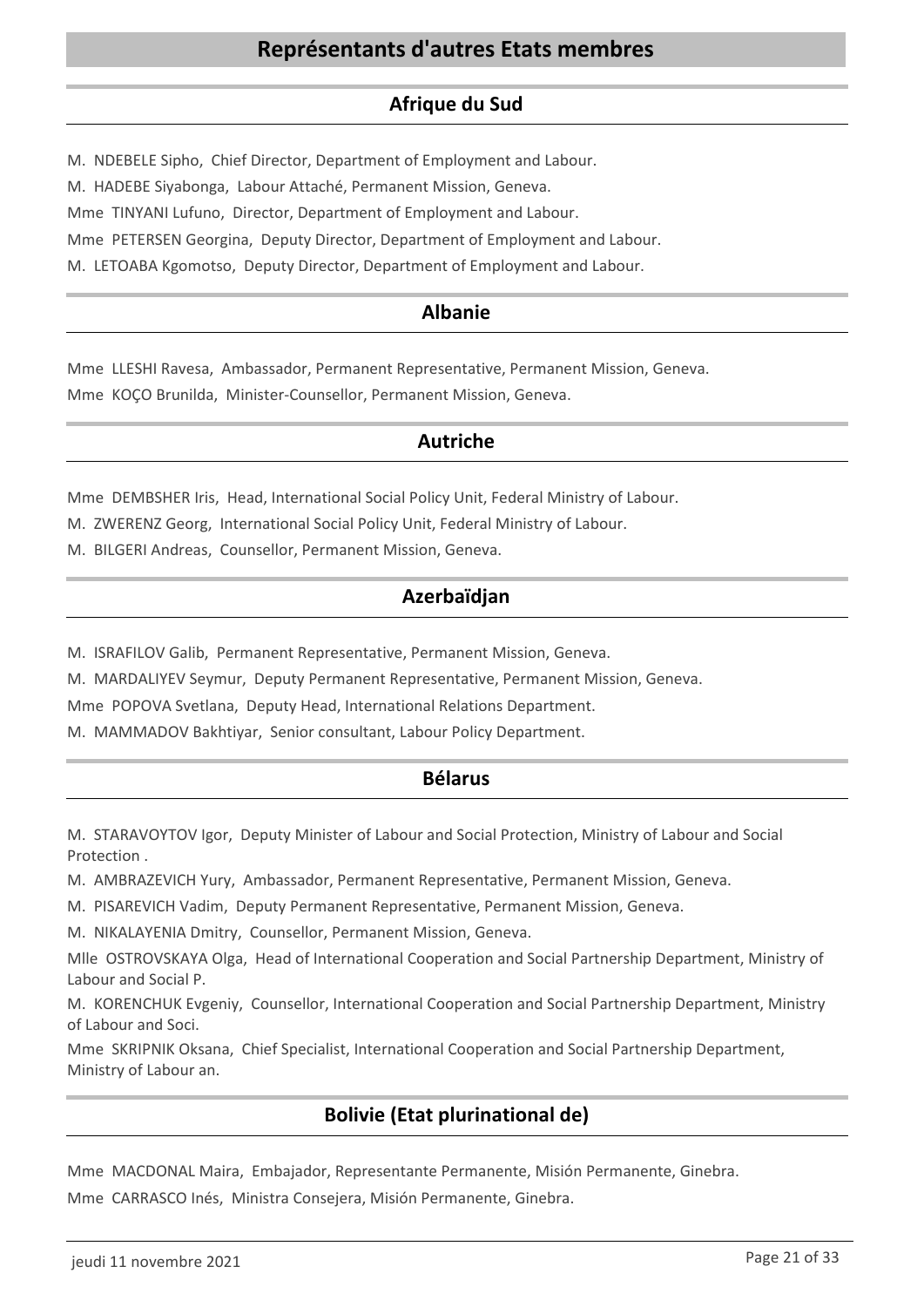Mme NARVÁEZ Mariana, Primera Secretaria, Misión Permanente, Ginebra.

#### **Botswana**

M. KOORAPETSE Michael Sean, Labour Attaché, Permanent Mission, Geneva.

### **Bulgarie**

M. STERK Yuri, Permanent Representative, Permanent Mission, Geneva.

Mme PARAPUNOVA Stanimira, Director of European Affairs and International Cooperation Directorate, Ministry of Labour and Social Policy.

Mme SLAVCHEVA Elitsa, Head of International and Bilateral Cooperation Division, European Affairs and International Cooperation Directorate, Ministry of Labour and Social Policy.

Mme ALEKSANDROVA Petya, Senior Expert, International and Bilateral Cooperation Division, Ministry of Labour and Social Policy.

Mme ALEKSANDROVA Aleksandra, Senior Expert, International and Bilateral Cooperation Division, European Affairs and International Cooperation Directorate, Ministry of Labour and Social Policy.

Mme ORBETSOVA Veronika, Third Secretary, Permanent Mission, Geneva.

## **Burkina Faso**

M. SOUGOURI Dieudonné W. Désiré, Ambassadeur, Représentant permanent, Mission permanente, Genève.

Mme TRAORÉ BAZIÉ Eliélé Nadine, Ambassadeur, Représentante permanente adjointe, Mission permanente, Genève.

Mme OUÉDRAOGO Wendegoudi Jacqueline, Premier Conseiller, Mission permanente, Genève.

M. ZIDA Issouf, Directeur des Relations et des Normes internationales du Travail, Ministère de la Fonction publique, du Travail et de la Protection sociale.

M. SAWADOGO Ismaël, Chef de Service des Normes internationales du Travail, Ministère de la Fonction publique, du Travail et de la Protection sociale.

## **Cambodge**

Mme SOVANN Vannaroth, Secretary of State, Ministry of Labour and Vocational Training.

M. SOM Chamnan, Under Secretary of State, Ministry of Labour and Vocational Training.

M. PHUN Sokpheak, Deputy Director, Department of International Cooperation, Ministry of Labour and Vocational Training.

M. NGETH Thunsereibandith, Labour Attaché, Permanent Mission, Geneva.

M. YANG Sokha, Labour Attaché, Permanent Mission, Geneva.

## **Chypre**

Mme ANDREOU Natalia, International Affairs Officer A', Ministry of Labour, Welfare and Social Insurance.

Mme IOANNIDOU Yolanda, International Affairs Officer, Ministry of Labour, Welfare and Social Insurance.

Mme PETRANYI Andrea, Deputy Permanent Representative, Permanent Mission, Geneva.

M. MAKRIYIANNIS Christos, First Secretary, Permanent Mission, Geneva.

Mlle KONSTANTINOU Evangelia, Attachée, Permanent Mission, Geneva.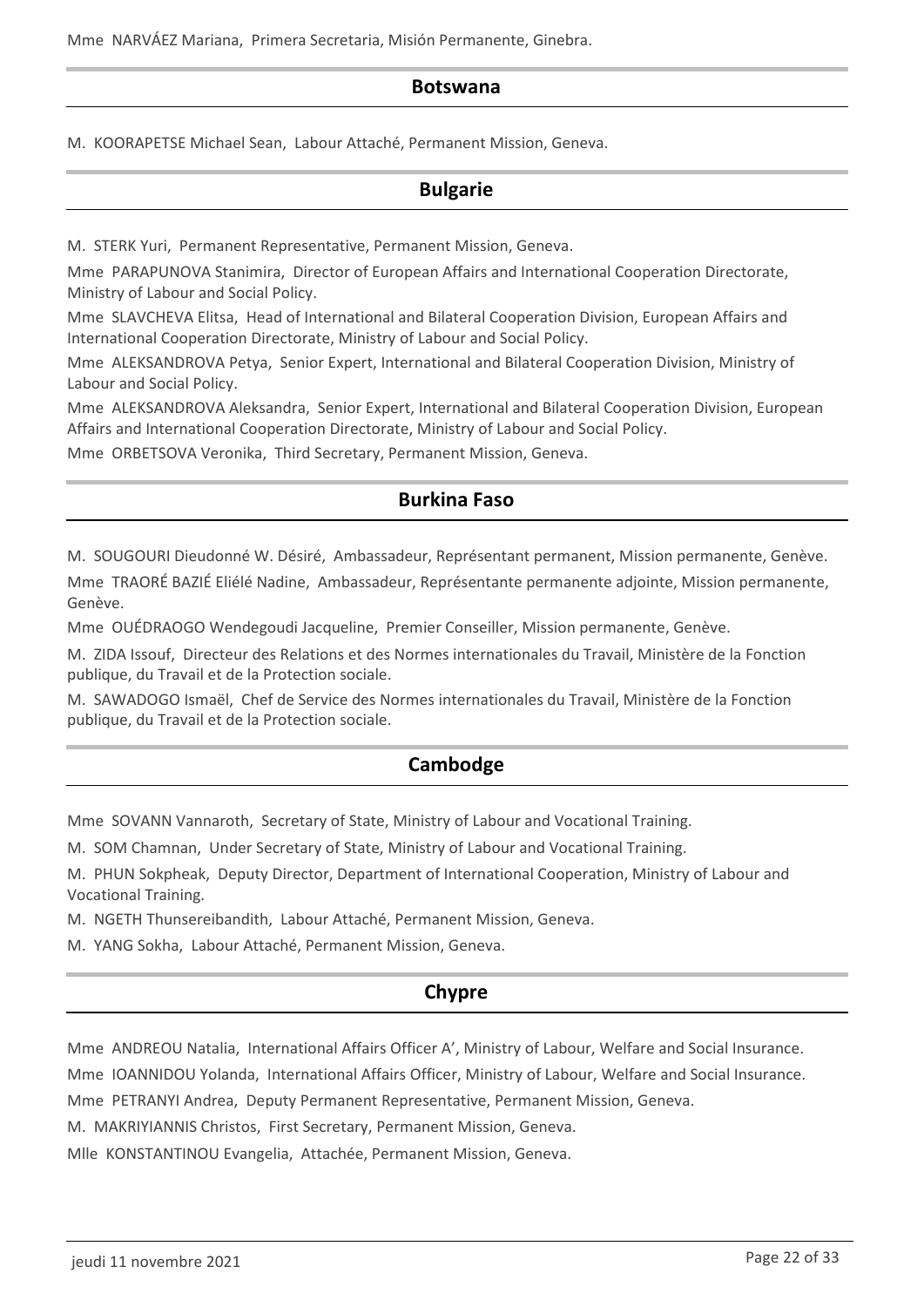### **Congo**

- M. GUILLOND Aimé Clovis, Ambassadeur, Représentant permanent, Mission permanente, Geneva.
- M. BOTOKOU EBOKO Jules César, Ministre Conseiller, Mission permanente, Genève.
- M. AKONDZO NGUIAMBO Joseph, Ministère de la Fonction publique, du Travail et de la Sécurtié sociale.
- M. GOUARY Jules Blondin, Ministère de la Fonction publique, du Travail et de la Sécurtié sociale.
- M. OKOMBI Auxence Léonard, Ministère de la Fonction publique, du Travail et de la Sécurtié sociale.

## **Costa Rica**

Mme DEVANDAS AGUILAR Catalina, Embajadora, Representante Permanente, Misión Permanente, Ginebra.

Mlle DUNCAN VILLALOBOS Shara, Embajadora, Representante Permanente Alerna, Misión Permanente, Ginebra.

Mme BOLAÑOS GUDIÑO Marisol, Jefe del Departamento de Asuntos Internacionales del Trabajo, Ministerio del Trabajo y de Seguridad .

Mme CASTRO MONGE Florangel, Asesora del Departamento de Asuntos Internacional del Trabajo, Ministerio del Trabajo y de Seguridad.

## **Côte d'Ivoire**

M. ADJOUMANI Kouadio, Ambassadeur, Représentant permanent, Mission permanente, Genève.

M. KINDIA Etienne, Ambassadeur, Représentant permanent adjoint, Mission permanente, Genève.

M. KONE Guekourgo Issa, Conseiller, Mission permanente, Genève.

## **Djibouti**

Mme AHMED HASSAN Kadra, Ambassadeur, Mission permanente Genève.

M. ABDILLAHI HASSAN Ali, Conseiller, Mission permanente, Genève.

## **Egypte**

Mme ABDEL MAWGOUD Amal, Undersecretary of Central Department for Foreign Relations, Ministry of Manpower.

M. MAMOUN ABDULLAH Helal, General Manager of General Department for Conferences and Conventions, Ministry of Manpower.

Mme FATHY FAHMY Amira, Conferences & Conventions Researcher, Ministry of Manpower.

Mme MOHAMED EL SAWY Enas, Conferences & Conventions Researcher, Ministry of Manpower.

Mme FAISAL Reem, Conferences & Conventions Researcher, Ministry of Manpower.

Mme MOHAMED Eman, Conferences & Conventions Researcher, Ministry of Manpower.

Mme GAMAL AZIZ Asmaa, Conferences & Conventions Researcher, Ministry of Manpower.

M. IBRAHIM Ahmed, First Secretary, Permanent Mission, Geneva.

## **El Salvador**

M. MAZA MARTELLI Joaquin Alexander, Embajador, Representante Permanente, Misión Permanente, Ginebra. Mme MENENDEZ Rosibel, Ministra Consejera, Misión Permanente, Ginebra.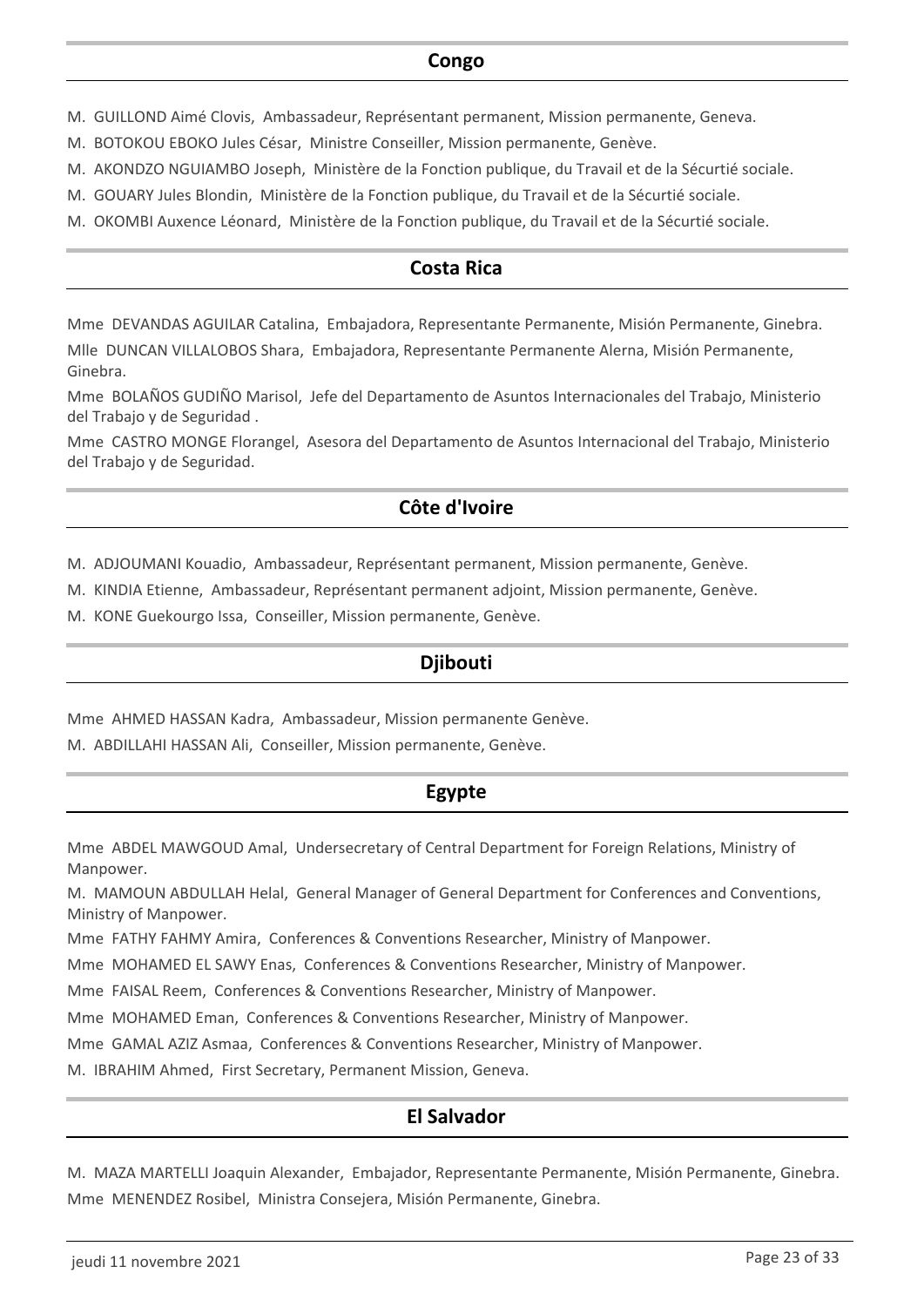## **Estonie**

Mme SAARSALU-LAYACHI Katrin, Ambassador, Permanent Representative, Permanent Mission, Geneva. M. MÄNDVEER Martin, Third Secretary, Permanent Mission, Geneva.

Mme TÕNISMAA Liis, Counselor, Policy Officer, Ministry of Social Affairs.

## **Ethiopie**

Mme AHMED Mufriat Kemil, Minister of Labour and Skills.

M. SHALLE Beker, Minister of State, Ministry of Labour and Skills.

M. GETACHEW Asseged, Minister of State, Ministry of Labour and Skills.

M. TILAHUN Nigussu, Minister of State, Ministry of Labour and Skills.

M. KORCHO Zenebe Kebede, Ambassador, Permanent Representative, Permanent Mission, Geneva.

Mme GUADEY Mahlet Hailu, Ambassador, Deputy Permanent Representative, Permanent Mission, Geneva.

M. ADEWO Abebe Haile, Director, Ministry of Labour and Skills.

M. SENBETE Fekadu Gebru, Director, Ministry of Labour and Skills.

M. BEDADA Dejene Bekele, Director, Ministry of Labour and Skills, Ministry of Labour and Social Affairs.

M. ASHENAFI Berhanu Abera, Director General, Ethiopian Overseas Employment, Ministry of Labour and Skills.

M. DEFABACHEW Mesfin Yilma, Team Leader, Ocupational Safety and Health, Ministry of Labour and Skills.

Mme ABEBE Hana Maru, Team Leader, Legal and International Affairs, Ministry of Labour and Skills.

M. WAKTOLE Kuma Bira, Team Leader, Labour Inspection, Ministry of Labour and Skills.

## **Finlande**

Mme HEINONEN Liisa, Government Counsellor, Ministry of Economic Affairs and Employment.

Mme VITIE Anna, Minister Counsellor, Permanent Mission, Geneva.

Mme KANTANEN Päivi, Ministerial Adviser, Ministry of Economic Affairs and Employment.

M. NÄRHINEN Antti, Ministerial Adviser, Ministry of Economic Affairs and Employment.

Mme KUMPULA Vilma, Permanent Mission, Geneva.

### **Ghana**

M. KORLETEY Eugene Narh, Chief Labour Officer, Labour Department, Ministry of Employment and Labour Relations.

Mme OFORI AGYEMAN Emma, Director, Policy Planning, Monitoring and Evaluation, Ministry of Employment and Labour Relations.

M. ASIEDU Daniel Sakyi, Assistant Director, Ministry of Employment and Labour Relations.

Mme KUUZEGH Carolyn Ansoah, Assistant Planning Officer, Ministry of Employment and Labour Relations.

Mme YAKUBU Salamatu, Head of Chancery, Permanent Mission, Geneva.

### **Grèce**

M. STOURNARAS Panayotis, Ambassador, Permanent Representative, Permanent Mission, Geneva.

M. LAKOVIDIS Lakovos, Deputy Permanent Representative, Permanent Mission, Geneva.

Mme LASKARIDOU Souzana, Head of Department, Department of Relations with International Organizations, Directorate of International Relations, Ministry of Labour and Social Affairs.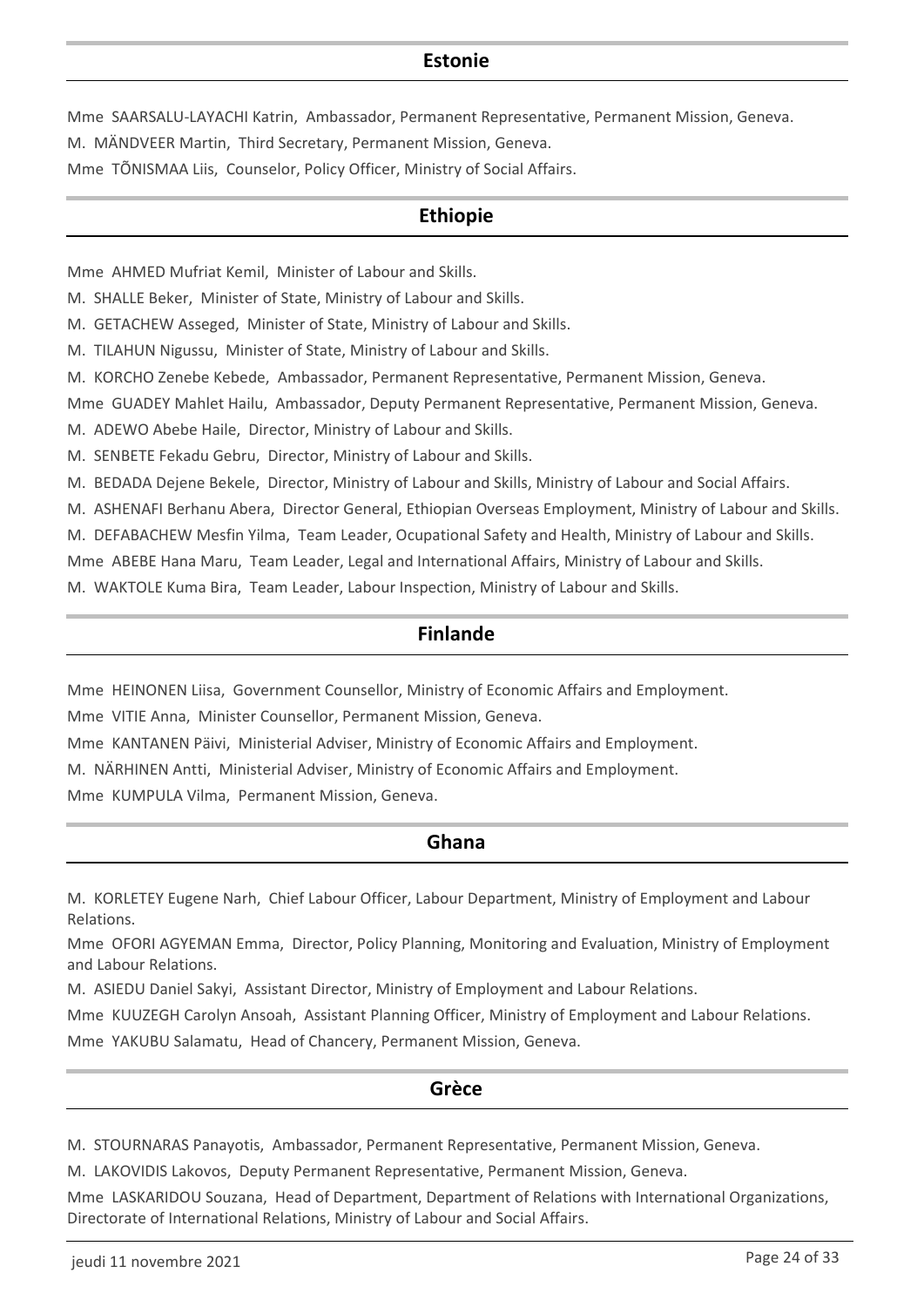Mme GKOUVA Myrto, Officer, Department of Relations with International Organizations, Directorate of International Relations, Ministry of Labour and Social Affairs.

Mme ANTONOPOULOU Georgia, Officer, Department of Relations with International Organizations, Directorate of International Relations, Ministry of Labour and Social Affairs.

#### **Haïti**

M. BOUTIN Max, Conseiller, Mission permanente, Genève.

M. JEAN Kelly, Conseiller, Mission permanente, Genève.

## **Honduras**

M. VILLANUEVA Mario, Subsecretario de Estado, Despacho de Trabajo y Seguridad Social, Secretaría de Estado en los Despachos de Trabajo y Seguridad Social .

M. FORTÍN MIDENCE Mario, Embajador, Representante Permanente, Misión Permanente, Ginebra.

M. PONCE Nelson, Asesor Ministerial, Secretaría de Estado en los Despachos de Trabajo y Seguridad Social.

M. CLAROS Ángel, Primer Secretario, Misión Permanente, Ginebra.

### **Hongrie**

Mme SZUCS Margit, Ambassador, Permanent Representative, Permanent Mission, Geneva.

M. SZÖRÉNYI András, Ambassador, Deputy Permanent Representative, Permanent Mission, Geneva.

M. GAÁL Miklós, Third Secretary, Permanent Mission, Geneva.

M. FALLMANN Bálint, Desk Officer, Ministry for Innovation and Technology.

#### **Irlande**

M. GAFFEY Michael, Ambassador, Permanent Mission, Geneva.

Mme DUNNE Clare, Director-General for ILO, Department of Enterprise, Trade and Employment.

M. DALY Kevin, Director for ILO, Department of Enterprise, Trade and Employment.

Mme BOYLE Dympna, Deputy Director for ILO, Department of Enterprise, Trade and Employment.

M. FORDE Eugene, Minister-Counsellor, Deputy Permanent Representative to the WTO, Permanent Mission, Geneva.

Mme HALPIN Caitríona, Policy Analyst, Department of Enterprise, Trade and Employment.

M. D'ARCY Patrick, Administrative Attaché, Permanent Mission, Geneva.

#### **Israël**

Mme EILON SHAHAR Meirav, Ambassador, Permanent Representative, Permanent Mission, Geneva.

Mme MARKS Meirav, Legal Adviser, Permanent Mission, Geneva.

M. AMY Nitzan, Counsellor, Permanent Mission, Geneva.

Mme ELIYAHU Mor, Adviser, Permanent Mission, Geneva.

M. REUBEN Rafael, Legal Assistant, Permanent Mission, Geneva.

### **Jordanie**

M. OBEIDAT Walid, Ambassador, Permanent Representative, Permanent Mission, Geneva.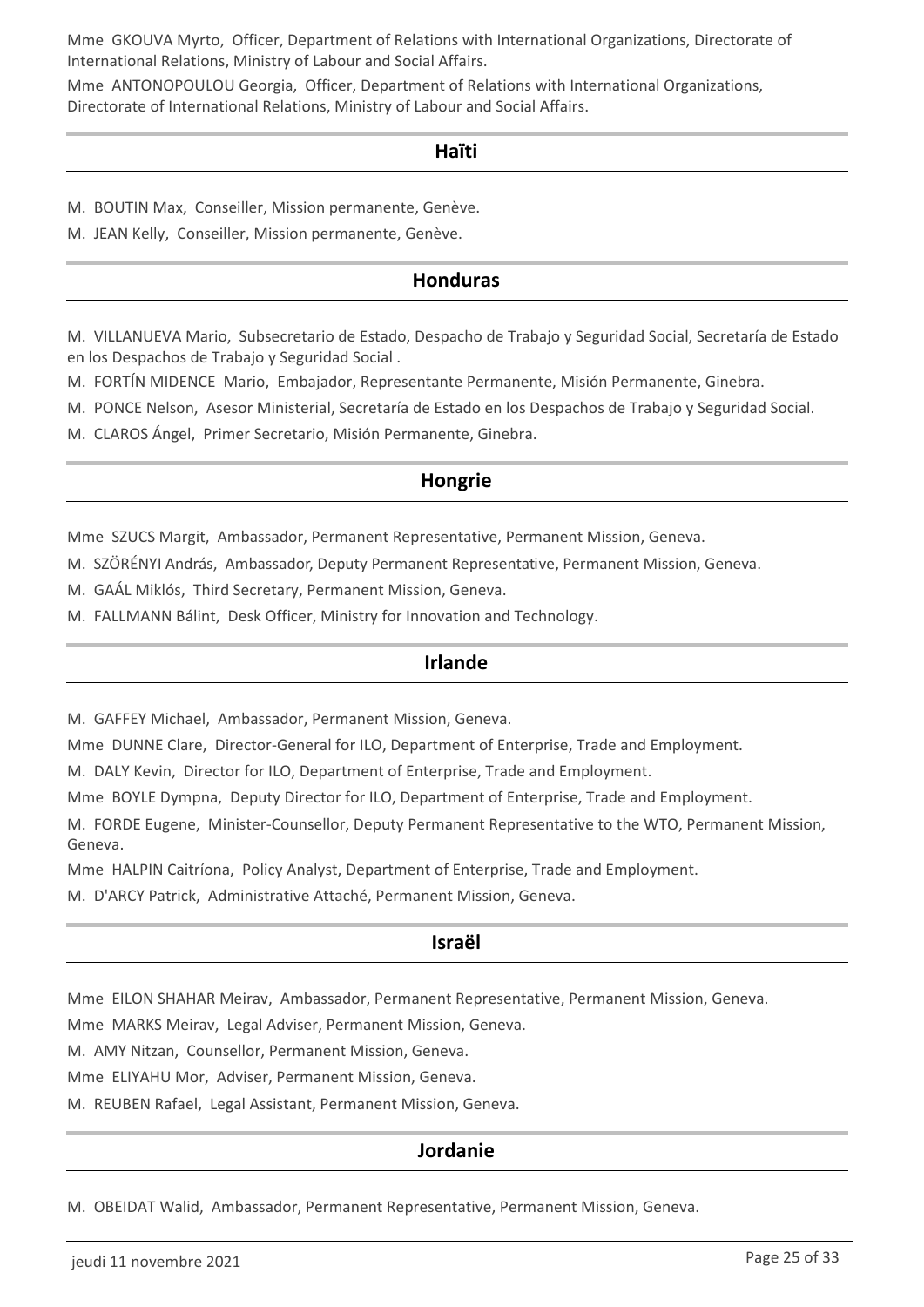M. HAZAIMEH Belal, First Secretary, Permanent Mission, Geneva.

M. AREKAT Mohammad, Second Secretary, Permanent Mission, Geneva.

### **Kenya**

M. MAILU Cleopa, Ambassador, Permanent Representative, Permanent Mission, Geneva. Mme MULI Millicent, Minister Counsellor Labour, Permanent Mission, Geneva. Mme APIYO Hellen, Acting Labour Commissioner, Ministry of Labour. Mme MANENO Helen, Deputy Labour Commissioner, Ministry of Labour.

## **Liban**

M. BADDOURA Salim, Ambassadeur, Représentant permanent, Mission permanente, Genève.

M. CHAAR Hani, Conseiller, Mission permanente, Genève.

## **Luxembourg**

M. BICHLER Marc, Ambassadeur, Représentant Permanent, Mission permanente, Genève.

M. DOCKENDORF Luc, Représentant permanent adjoint, Mission permanente, Genève.

Mme TOCKERT Lynn, Conseiller, Mission permanente, Genève.

M. SIMONA Romain, Attaché, Mission permanente, Genève.

Mme RAUCHS Anne-Sophie, Mission permanente, Genève.

## **Maurice**

Mme DWARKA-CANABADY Usha, Permanent Representative, Permanent Mission, Geneva.

M. GOPAUL Parasram, Counsellor, Permanent Mission, Geneva.

M. SEWRAJ Omduttrajsingh, Counsellor, Permanent Mission, Geneva.

Mme BURUMDOYAL Tejaswinee, Second Secretary, Permanent Mission, Geneva.

## **Montenegro**

Mme MILACIC Slavica, Permanent Representative, Permanent Mission, Geneva.

Mme SCHMIDT-GUTZAT Maja, First Counsellor, Permanent Mission, Geneva.

## **Mozambique**

M. HUATE Casimiro, Consejero de Trabajo, Misión Permanente, Ginebra.

### **Népal**

M. GHIMIRE Danduraj, Joint Secretary, Ministry of Labour, Employment and Social Security.

M. GURUNG Janga Bahadur, Minister-Counsellor, Permanent Mission, Geneva.

M. SUBEDI Keshav Raj, Under Secretary, Ministry of Labour, Employment and Social Security .

Mme ADHIKARI Srijana, First Secretary, Permanent Mission, Geneva.

M. PANDEYA Ramesh, Section Officer, Ministry of Labour, Employment and Social Security .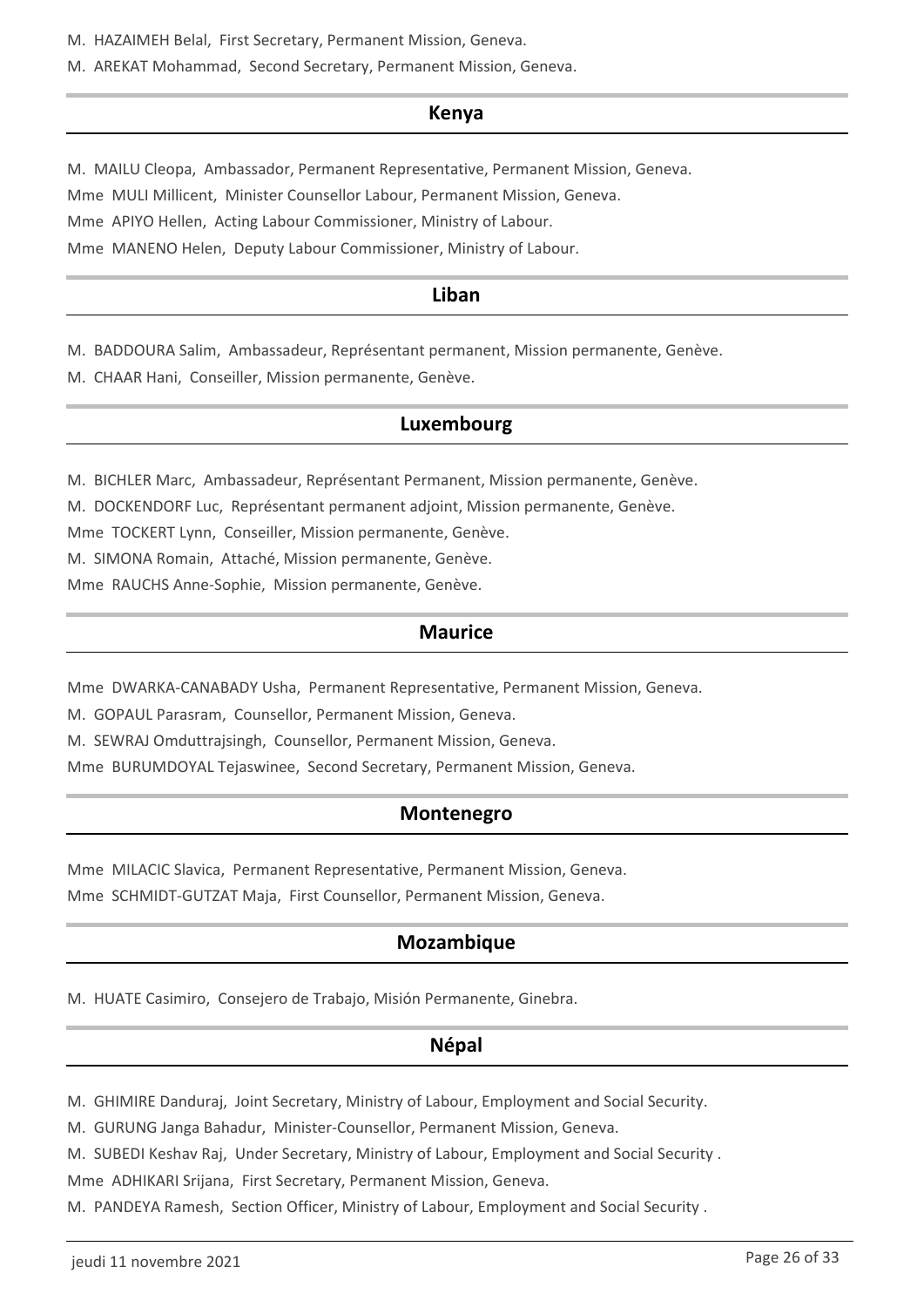### **Nicaragua**

M. ARGUELLO MALESPÍN José León, Secretario General, Ministerio del Trabajo.

M. ZEPEDA José Antonio, Diputado, Presidente de la Comisión de Educación, Cultura, Deportes y Medios de Comunicación Social de la Asamblea Nacional.

Mme TORRES BRIONES Alba Luz, Ministra del Trabajo.

M. MURILLO CENTENO Alvaro Fernando, Embajador, Representante Permanente, Misión Permanente, Ginebra.

Mme BOHÓRQUEZ PALACIOS Rosalia Concepción, Ministra Consejera, Misión Permanente, Ginebra.

## **Norvège**

Mme SAMUELSEN Tanya Marie, Head of Norwegian ILO Committee/Senior Legal Adviser, Ministry of Labour and Social Affairs.

Mme GRAATRUD Jannicke, Minister, Deputy Permanent Representative, Permanent Mission, Geneva.

Mme HOTVEDT Marthe, Senior Adviser, Ministry of Foreign Affairs.

## **Nouvelle-Zélande**

M. HOBBY Michael, Principal Adviser, International Labour Policy, Ministry of Business, Innovation and Employment.

### **Panama**

M. CASTILLERO Juan, Embajador, Representante Permanente, Misión Permanente, Ginebra.

M. GÓMEZ RUILOBA César Augusto, Embajador, Representante Permanente Adjunto, Misión Permanente, Ginebra.

M. MITRE Bredio, Director, Oficina de Asuntos Internacionales y Cooperación, Ministerio de Trabajo y Desarrollo Laboral.

### **Pays-Bas**

M. GEURTS Wilm, Director International Affairs, Ministry of Social Affairs and Employment.

M. BEKKERS Paul, Permanent Representative, Permanent Mission, Geneva.

Mme OLDE OLTHOF Conny, Head of International Affairs Unit, Ministry of Social Affairs and Employment.

M. WARNINK Laurens, Deputy Head of International Affairs Unit, Ministry of Social Affairs and Employment.

Mme REINDERS VAN STEENIS Jolanda, Senior Policy Adviser, Ministry of Social Affairs and Employment.

M. VERNOOIJ Marcel, Minister Plenipotentiary, Head Economic and Development Affairs, Permanent Mission, Geneva.

M. VAN DE SANDE Theo, Senior Policy Adviser, Ministry of Foreign Affairs.

Mme VEERBEEK Marlies, Policy Adviser, Ministry of Social Affairs and Employment.

### **Pérou**

M. CHUQUIHUARA Luis, Embajador, Representante Permanente, Misión Permanente, Ginebra.

M. BRICEÑO Carlos, Representante Permanente Alterno, Misión Permanente, Ginebra.

Mme TINCOPA Romy, Directora para Asuntos Sociales, Ministerio de Relaciones Exteriores .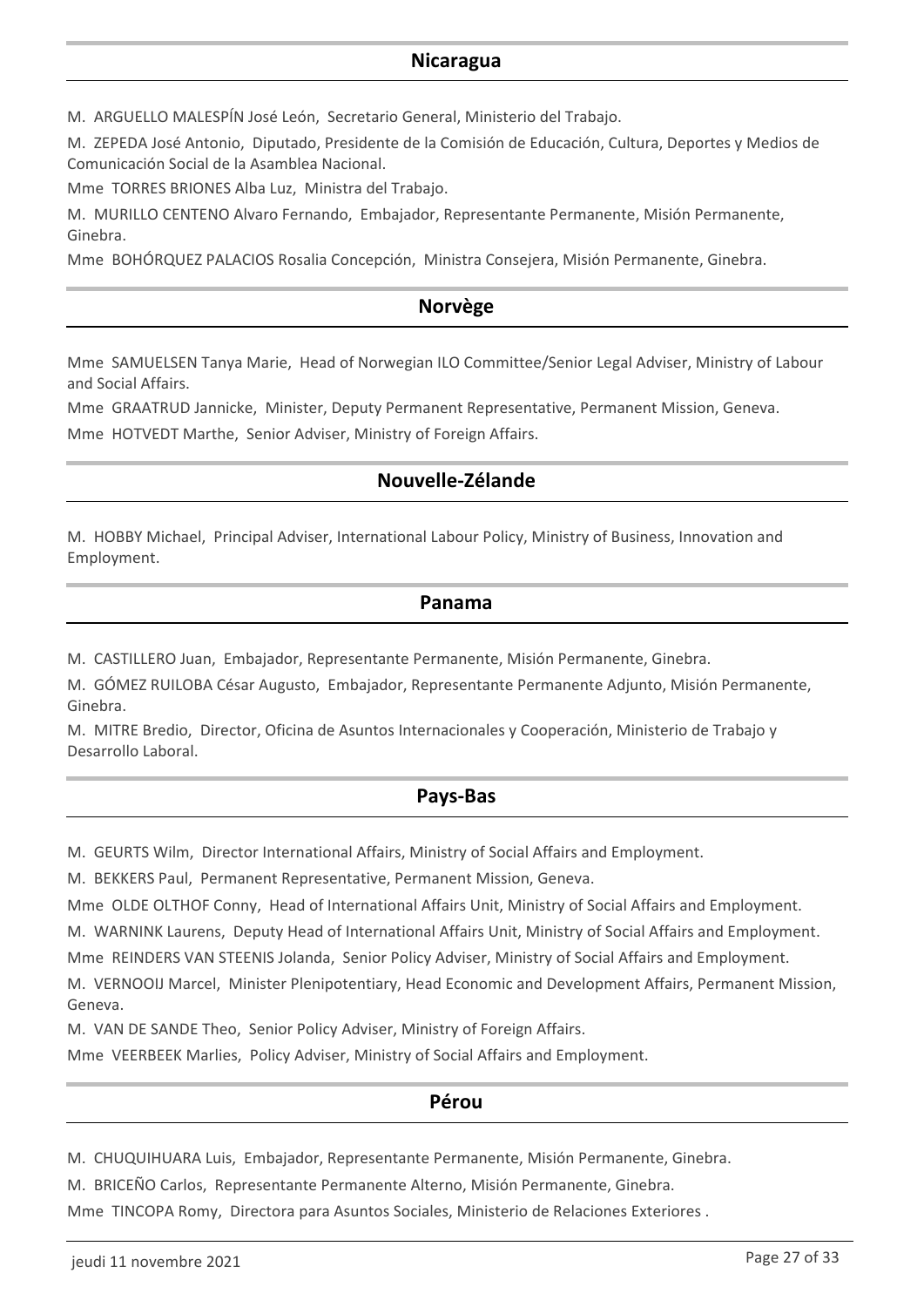Mme ECHEVARRÍA Rocío, Subdirectora para Asuntos Sociales, Ministerio de Relaciones Exteriores.

M. POMAREDA Juan Carlos, Segundo Secretario, Misión Permanente, Ginebra.

M. BALDEÓN Jesús Adalberto, Jefe de la Oficina General de Cooperación y Asuntos Internacionales, Ministerio de Trabajo y Promoción del Empleo.

M. CHÁVEZ CUBA Hugo, Coordinador de asuntos internacionales de la Oficina General de Cooperación y Asuntos Internacionales, Ministerio de Trabajo y Promoción del Empleo.

M. FLORES CÁRDENAS Juan Manuel, Asesor de la Oficina General de Cooperación y Asuntos Internacionales, Ministerio de Trabajo y Promoción del Empleo.

Mme SÁNCHEZ Teresa, Especialista Legal de la Dirección para Asuntos Sociales, Ministerio de Relaciones Exteriores.

### **Philippines**

M. BELLO Silvestre H., Minister/Secretary, Department of Labor and Employment .

M. GARCIA Evan P., Ambassador, Permanent Representative, Permanent Mission, Geneva.

Mme DAYTEC Cheryl L., Labor Attaché, Philippines Overseas Labor Office, Permanent Mission, Geneva.

M. CABUGAO Paul B., Administrative Staff, Philippines Overseas Labor Office, Permanent Mission, Geneva.

### **Pologne**

M. CZECH Zbigniew, Ambassador, Permanent Representative, Permanent Mission, Geneva.

Mme WYSOCKA-MADEJ Magdalena, Head of Unit, Social Dialogue and Social Partnership Department, Ministry of Economic Development, Labour and Technology.

Mme LEMIESZEWSKA Renata, Chief Expert, Social Dialogue and Social Partnership Department, Ministry of Economic Development, Labour and Technology.

Mme NIEWIADOMSKA Maria, Senior Expert, Social Dialogue and Social Partnership Department, Ministry of Economic Development, Labour and Technology.

Mme ZEBER Joanna, First Secretary, Permanent Mission, Geneva.

#### **Qatar**

M. AL-SIDDIQI Mahmood, Representative of the Ministry of Administrative Development, Labour and Social Affairs, Permanent Mission, Geneva.

Mme AL-KHATER Shaikha, Director, Department of International Labour Relations, Ministry of Administrative Development, Labour and Social Affairs.

Mme AL-MOHANNADI Aljazi, Researcher, Department of International Labour Relations, Ministry of Administrative Development, Labour and Social Affairs.

M. AL-MARZOUKI Abdulla, Researcher, Department of International Labour Relations, Ministry of Administrative Development, Labour and Social Affairs.

Mme KHALED Latifa, Legal Specialist, Permanent Mission, Geneva.

## **République-Unie de Tanzanie**

M. MBINDI Francis, Labour Commissioner, Ministry of Labour.

M. CHIKWINDO Noel, Labour Officer, Ministry of Labour.

Mme ZAKARIA Khadija, Senior Labour Officer - Zanzibar - Ministry of Labour.

Mme ALLY Fatma, Labour Commissioner - Zanzibar - Ministry of Labour.

Mme FUNDI Zulekha, First Secretary, Permanent Mission, Geneva.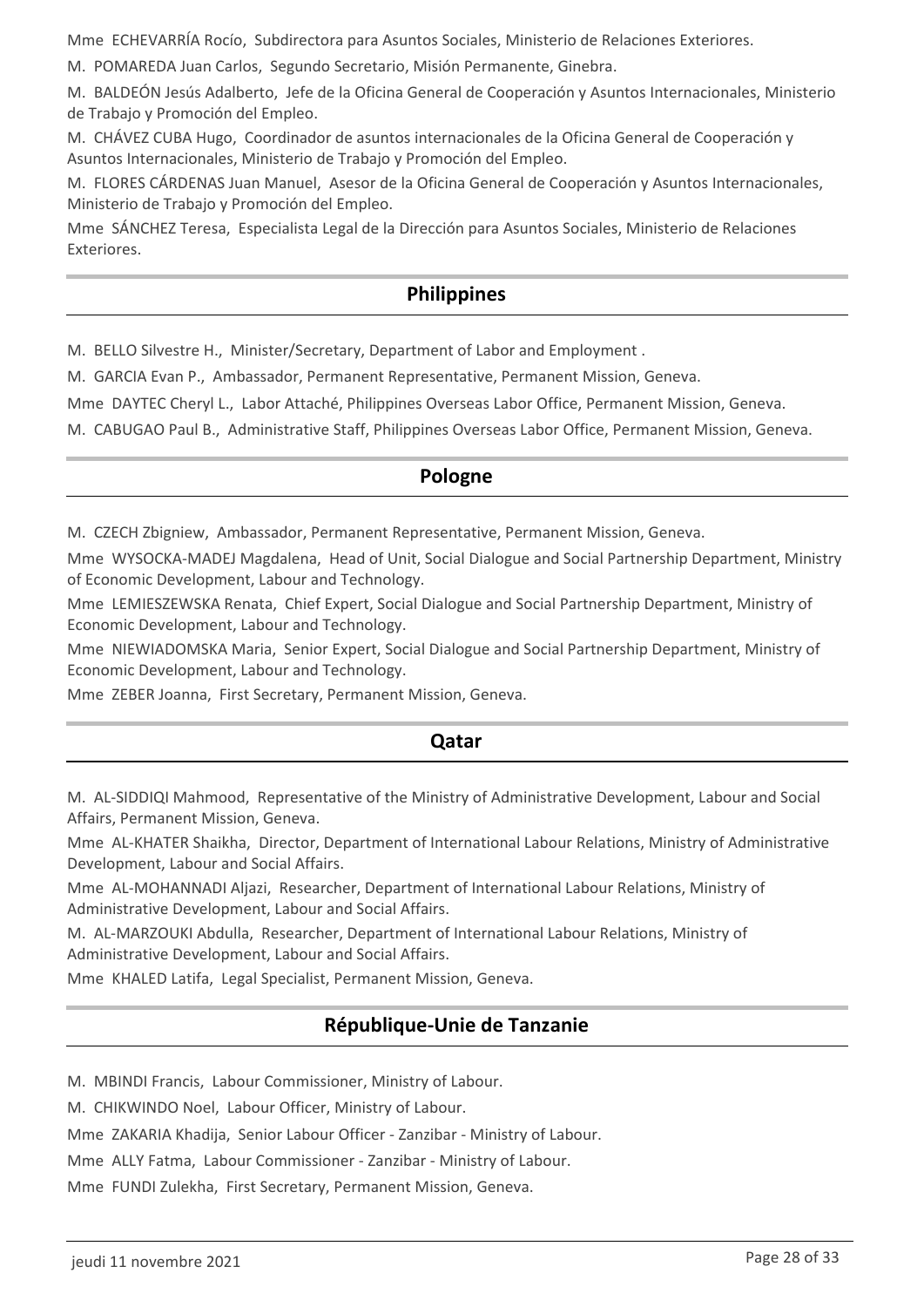## **Seychelles**

Mme VIDOT Juliette, Senior Cooperation Officer, Policy Planning, Employment Department, Ministry of Employment and Social Affairs.

### **Sierra Leone**

M. SHERIFF Mohamed, Labour Attaché, Permanent Mission, Geneva.

### **Singapour**

Mme LOH Justine, Senior Prosecuting Officer and Deputy Team Leader, Legal Services Division, Ministry of Manpower.

M. LUM Amias, Senior Civil Advisory Officer, Legal Services Division, Ministry of Manpower.

M. KHOO Jimmy, Assistant Commissioner, Legal Services Division, Ministry of Manpower.

M. SIM Li Chuan, Deputy Director, Employment Standards and International Relations, Workplace Policy & Strategy Division, Ministry of Manpower.

Mme CHI Jeanine, Principal Manager, International Relations, Workplace Policy and Strategy Division, Ministry of Manpower.

## **Sri Lanka**

M. PATHIRANA Mapa, Ministry of Labour.

M. CHANDRAPREMA C.A., Ambassador, Permanent Representative, Permanent Mission, Geneva.

M. CHANDRAKEERTHI Prabath, Commissioner General of Labour, Ministry of Labour.

M. VASANTHAN B., Senior Assistant Secretary, Ministry of Labour.

Mme MENDIS Dayani, Deputy Permanent Representative, Permanent Mission, Geneva.

Mme GUNAWARDENA Udani, Counsellor, Permanent Mission, Geneva.

#### **Suisse**

Mme BERSET BIRCHER Valérie, Ambassadrice, Cheffe Affaires internationales du Travail.

Mme RAST Natalie, Affaires internationales du Travail.

M. BLESS Adrian, Affaires internationales du Travail.

M. MEIER Andri, Affaires internationales du travail.

Mme BRUGGER Céline, Affaires internationales du Travail.

Mme AIT YAHIA Myriam, Affaires internationales du Travail.

M. PASQUIER Jonas, Chef Affaires internationales, Mission permanente, Genève.

M. SCHÄRER Alexander, Collaborateur diplomatique, Mission permanente, Genève.

M. MAHMOUD Nadim, Stagaire diplomatique, Mission pemanente, Genève.

#### **Suriname**

M. PIROE Mohamed, Deputy Director Legal and International Affairs, Ministry of Labour Employment Opportunity and Youth Affairs.

Mme WUNGAARDE Maisa, Head Legal Affairs, Ministry of Labour, Employment Opportunity and Youth Affairs.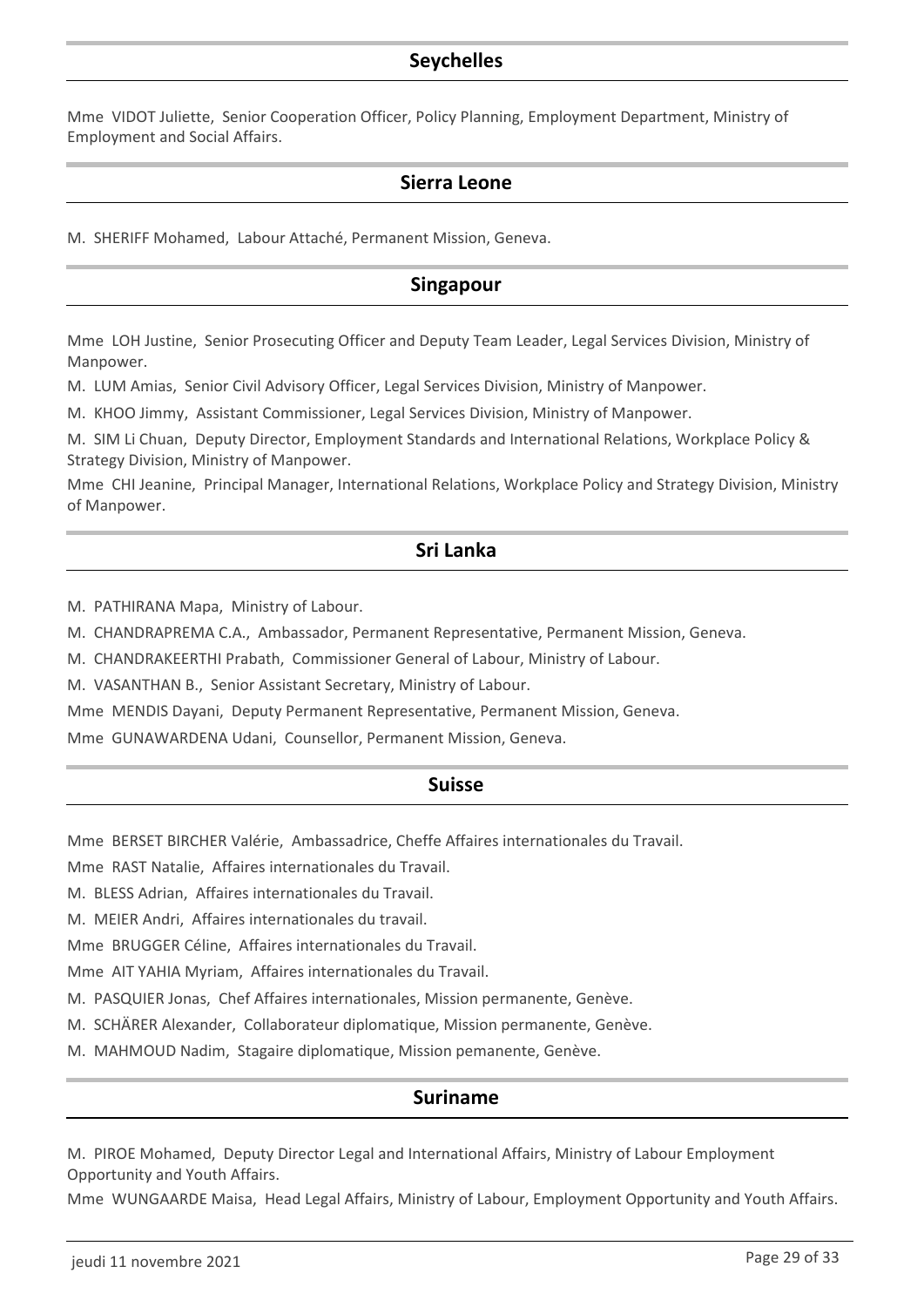Mme LODIK Withley, Head Legislation, Ministry of Labour, Employment Opportunity and Youth Affairs.

M. PATER Ronny, Senior Official International Affairs, Ministry of Labour, Employment Opportunity and Youth Affairs.

M. MENSO Jason, Senior Official International Affairs, Ministry of Labour, Employment Opportunity and Youth Affairs.

## **Thaïlande**

Mme TECHAGOMAIN Angkana, Minister-Counsellor (Labour), Permanent Mission, Geneva.

M. PATTARANIT Worrawit, Counsellor, Permanent Mission, Geneva.

## **Trinité-et-Tobago**

Mme WHITTIER Rosa-Mae, Director, International Affairs, Ministry of Labour.

Mme RAMLOGAN-GANGABISSOON Amanda, Senior Research Specialist, International Affairs Unit, Ministry of Labour.

Mme COWARD Cherisse, International Affairs Officer, International Affairs Unit, Ministry of Labour.

Mme BOXILL Kaliyma, International Affairs Officer, International Affairs Unit, Ministry of Labour.

Mme ST. BRICE Allison, Second Secretary, Permanent Misison, Geneva.

### **Tunisie**

Mme BEN SMAIL Hayet, Chef du Comité Général du Travail et des Relations Professionnelles, Ministère des Affaires Sociales .

M. ZAMMOURI Mohamed Ali, Directeur Général de la Législation du travail, des Négociations collectives et de la Rémunération, Ministère des Affaires Sociales.

Mme GHORAB Feriel, Directrice Générale de la Coopération Internationale et des Relations Extérieures, Ministère des Aff.

## **Turquie**

M. ARSLAN Sadik, Ambassador, Permanent Representative, Permanent Mission, Geneva.

Mme ONUK Menekse, Counsellor, Permanent Mission, Geneva.

M. EKINCI Serdar, Expert, Ministry of Labour and Social Security.

Mme AKIN Fatma Feyza, Expert, Ministry of Labour and Social Security.

Mme VURAL Gühercan, Expert, Ministry of Labour and Social Security.

M. ACAR Fatih, Expert, Permanent Mission, Geneva.

### **Ukraine**

M. NIKITOV Andriy, First Secretary, Permanent Mission, Geneva.

Mme FILIPENKO Yevheniia , Permanent Representative, Permanent Mission, Geneva.

### **Uruguay**

M. ARIZTI Mario, Viceministro, Ministerio de Trabajo y Seguridad Social.

M. MOERZINGER Álvaro, Representante Permanente, Embajador, Misión Permanente, Ginebra.

Mme COSTA Alejandra, Representante Permanente Alterna, Misión Permanente, Ginebra.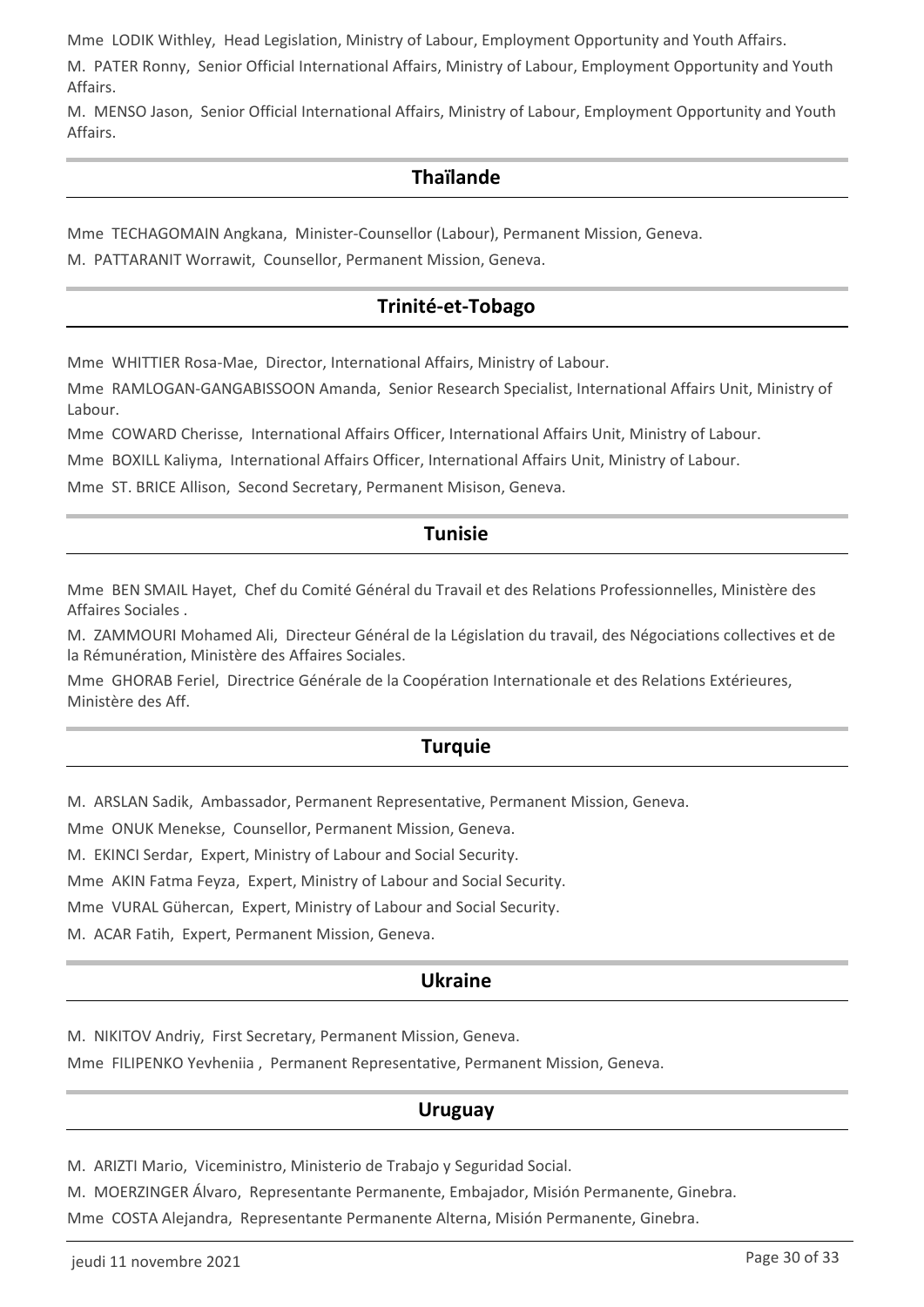Mme WEISSEL Susan, Encargada, Asesoría Relaciones Internacionales, Ministerio de Trabajo y Seguridad Social. Mme MARTÍNEZ Soledad, Consejera, Misión Permanente, Ginebra.

Mme ABIMORAD Yliana, Segunda Secretaria, Misión Permanente, Ginebra.

## **Venezuela (Rép. bolivarienne du)**

M. RIVERO GONZÁLEZ José Ramón, Ministro del Poder Popular para el Proceso Social de Trabajo.

Mme ZINGALES Rosalía, Viceministra para el Sistema Integrado de Inspección Laboral y Seguridad Social, Ministerio del Poder Popular para el Proceso Social de Trabajo.

M. CONSTANT ROSALES Hector, Embajador, Representante Permanente, Misión Permanente, Ginebra.

M. COLMENAREZ GOYO Elio, Embajador, Representante Permanente Alterno, Misión Permanente, Ginebra.

M. FLORES TORRES Carlos, Agregado Laboral, Misión Permanente, Ginebra.

## **Viet Nam**

Mme LE Thi Tuyet Mai, Ambassador, Permanent Representative, Permanent Mission, Geneva.

Mme NGUYEN Phuong Anh, Minister Counsellor, Deputy Permanent Representative, Permanent Mission, Geneva.

Mme NGUYEN Khanh Van, Second Secretary, Permanent Mission, Geneva.

## **Zambie**

M. MTONGA Patrick Harry, First Secretary (Legal), Permanent Mission, Geneva.

## **Zimbabwe**

M. MUDYAWABIKWA Poem, Minister-Counsellor, Permanent Mission, Geneva.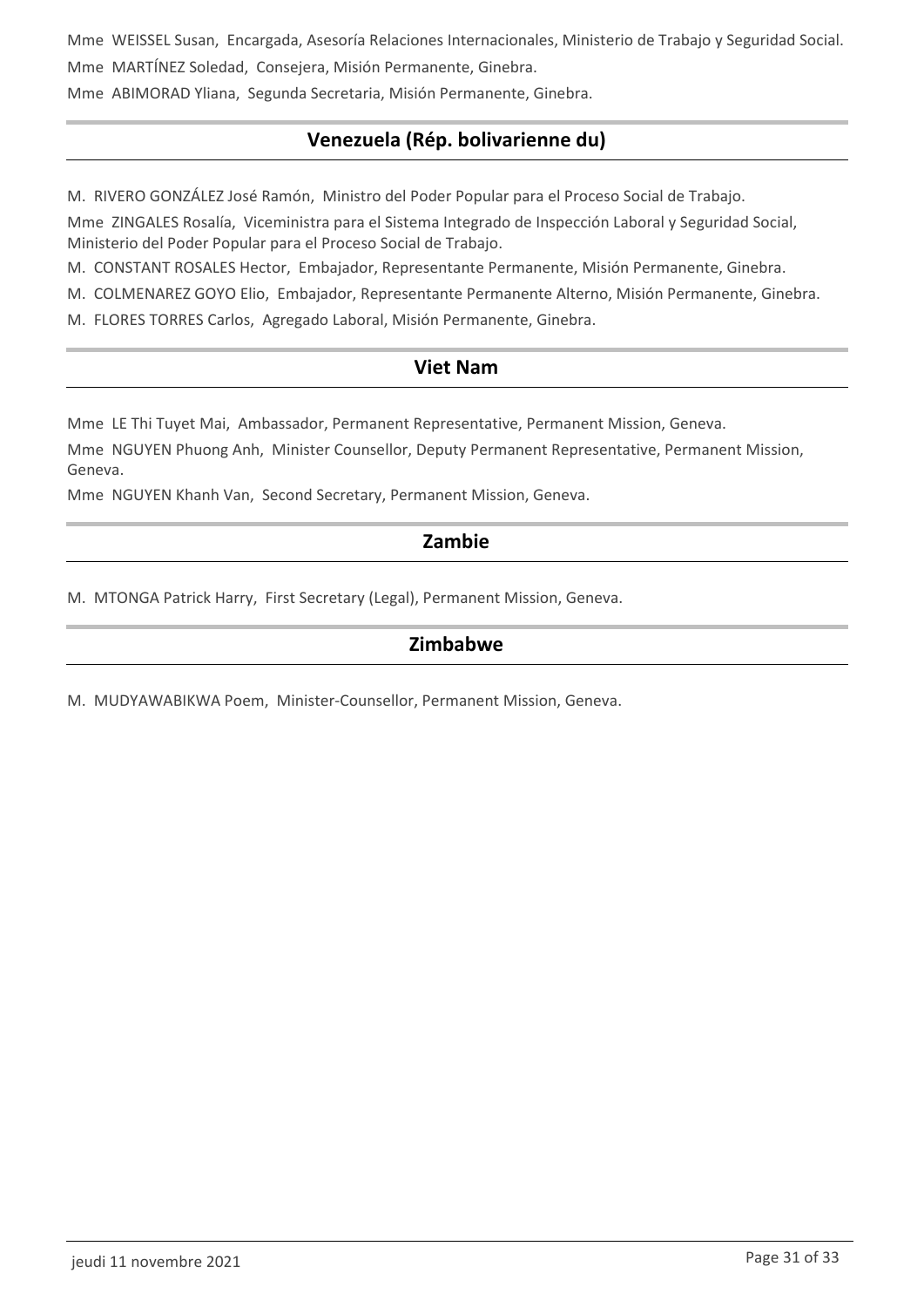## **Saint-Siège**

M. PUTZER John, Mission permanente, Genève.

M. DE GREGORI Mgr. Massimo, Mission permanente, Genève.

Mme BARONI Jessica, Mission permanente, Genève.

Mme MAZZOLENI Domitilla, Mission permanente, Genève.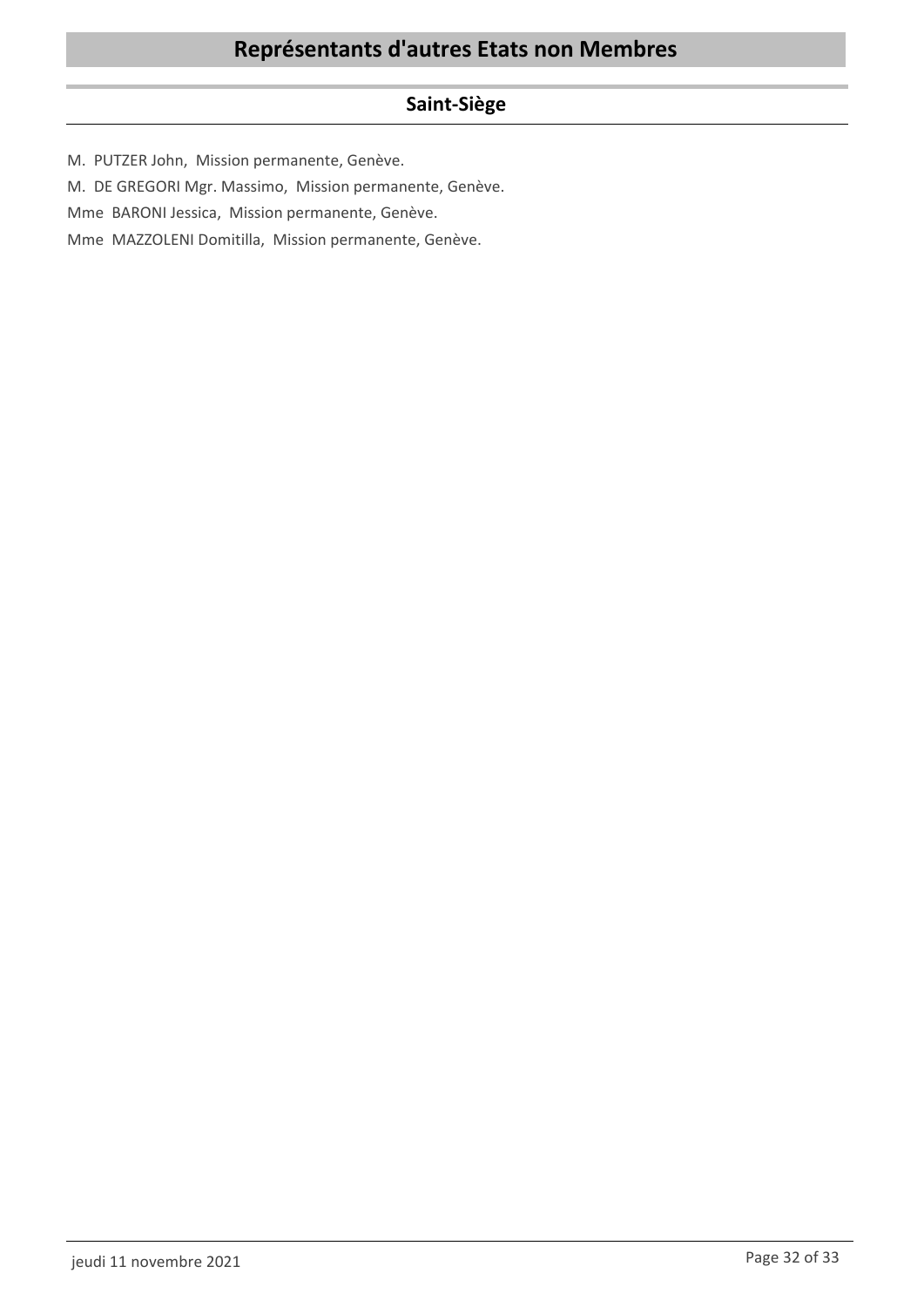## **Palestine**

M. ABUJAISH Nasr, Minister of Labour.

Dr. KHRAISHI Ibrahim, Ambassador, Permanent Observer, Permanent Observer Mission of Palestine.

M. MUSA Ibrahim, First Counsellor, Permanent Observer Mission of Palestine.

Mlle BALAWI Rawia, Third Secretary, Permanent Observer Mission of Palestine.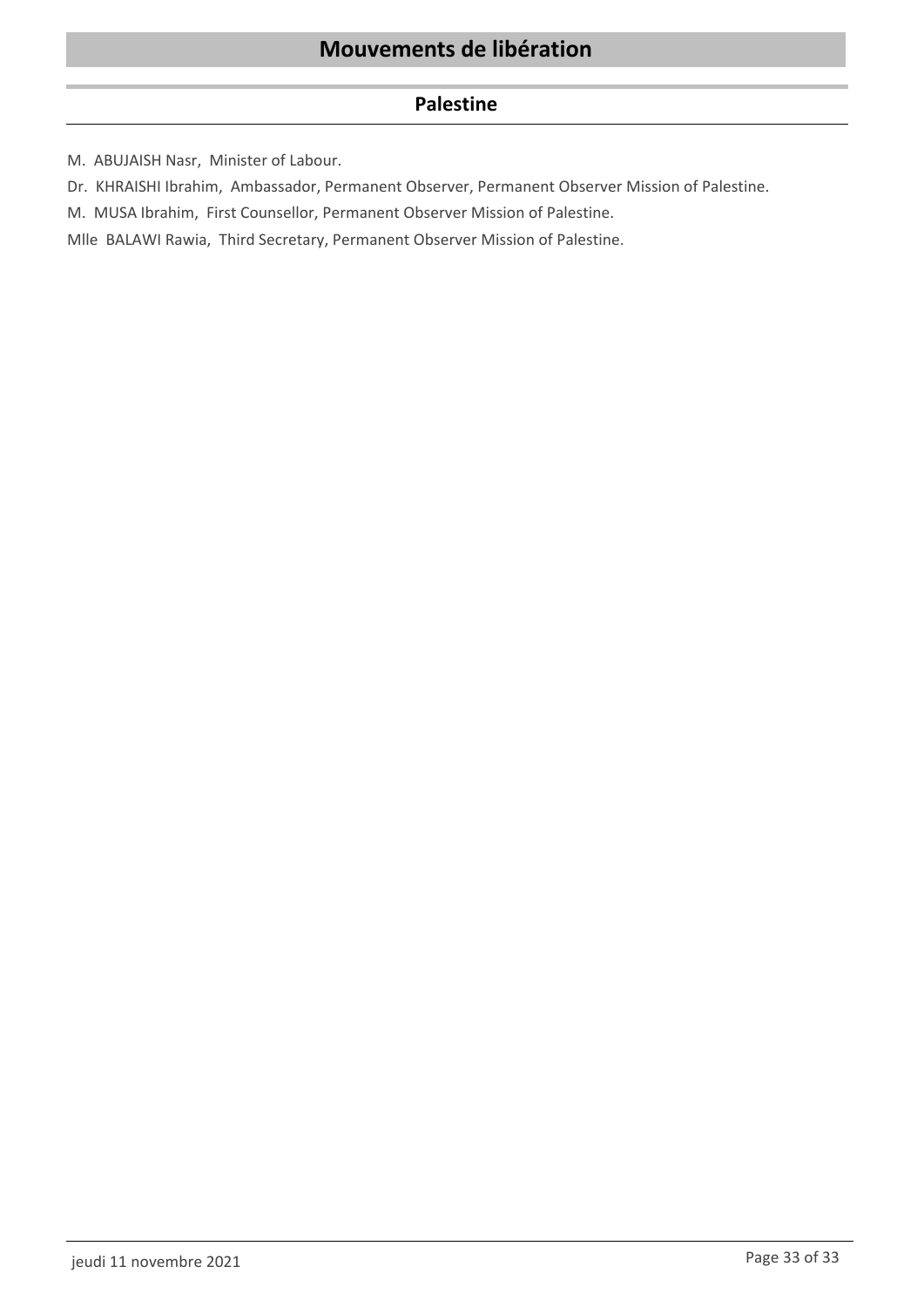# **343<sup>e</sup> session du Conseil d'administration**



*Genève - novembre 2021*

# **Personnes accréditées - Employeurs**

## **Membres employeurs titulaires**

**M. BARKLAMB Scott** - *Australie* - Director, Workplace Relations, Australian Chamber of Commerce

**M. DIOP Hamidou** - *Sénégal* - Secrétaire général, Conseil national du Patronat du Sénégal

**M. DUBEY Rajeev** - *Inde* - Group President and CEO, Mahindra and Mahindra Ltd.

**M. ECHAVARRÍA Alberto** - *Colombie* - Vicepresidente, Asuntos Jurídicos y Sociales, Asociación Nacional de Empresarios de Colombia

**Mme HORNUNG-DRAUS Renate** - *Allemagne* - Employer Vice-Chairperson of the ILO Governing Body, Managing Director, European and International Affairs, Confederation of German Employers' Associations

**M. MACKALL Thomas Milton** - *États-Unis d'Amérique* - Senior Counsel, United States Council for International Business

**M. MATSUI Hiroyuki** - *Japon* - Senior Adviser, International Cooperation Bureau, Nippon-Keidanren/Japan Business Federation

**M. MATTAR Khalifa Khamis** - *Emirats arabes unis* - Adviser, Federation of United Arab Emirates Chambers of Commerce and Industry

**M. MATTHEY Blaise** - *Suisse* - Directeur général, Fédération des Entreprises romandes Genève

**M. MEGATELI El Mahfoudh** - *Algérie* - Secrétaire général, Confédération générale des Entreprises algériennes

**Mme MUGO Jacqueline** - *Kenya* - Executive Director, Federation of Kenya Employers

**M. MUNTHE Henrik** - *Norvège* - Advocate, Naeringslivets Hovedorganisasjon

**Mme VAUCHEZ Anne** - *France* - Conseillère, Affaires sociales internationales et européennes, Mouvement des Entreprises de France

**M. YLLANES Fernando** - *Mexique* - Presidente de la Comisión de Seguridad Social, Confederación de Cámaras Industriales de los Estados Unidos Mexicanos

## **Membres employeurs adjoints**

M. AHMED Farooq - *Bangladesh* - Secretary-General, Bangladesh Employers' Federation

M. BECKETT John O'Reilly - *Canada* - Vice-President, Training, Safety and Recruitment, British Columbia Maritime Employers Association

M. DE MEESTER Kris - *Belgique* - Premier Conseiller, Fédération des Entreprises de Belgique

M. DRAGÚN Pablo - *Argentine* - Director Centro de Estudios, Unión Industrial Argentina

M. FURLAN Alexandre - *Brésil* - Presidente del Consejo de Relaciones del Trabajo, Confederación Nacional de la Industria

M. GHARIANI Khelil - *Tunisie* - Directeur des Affaires sociales, Union tunisienne de l'Industrie, du Commerce et de l'Artisanat

M. GILL Vern - *Sainte-Lucie* - Director, Saint Lucia Employers' Federation

M. KOH Juan Kiat - *Singapour* - Director General, Singapore National Employers' Federation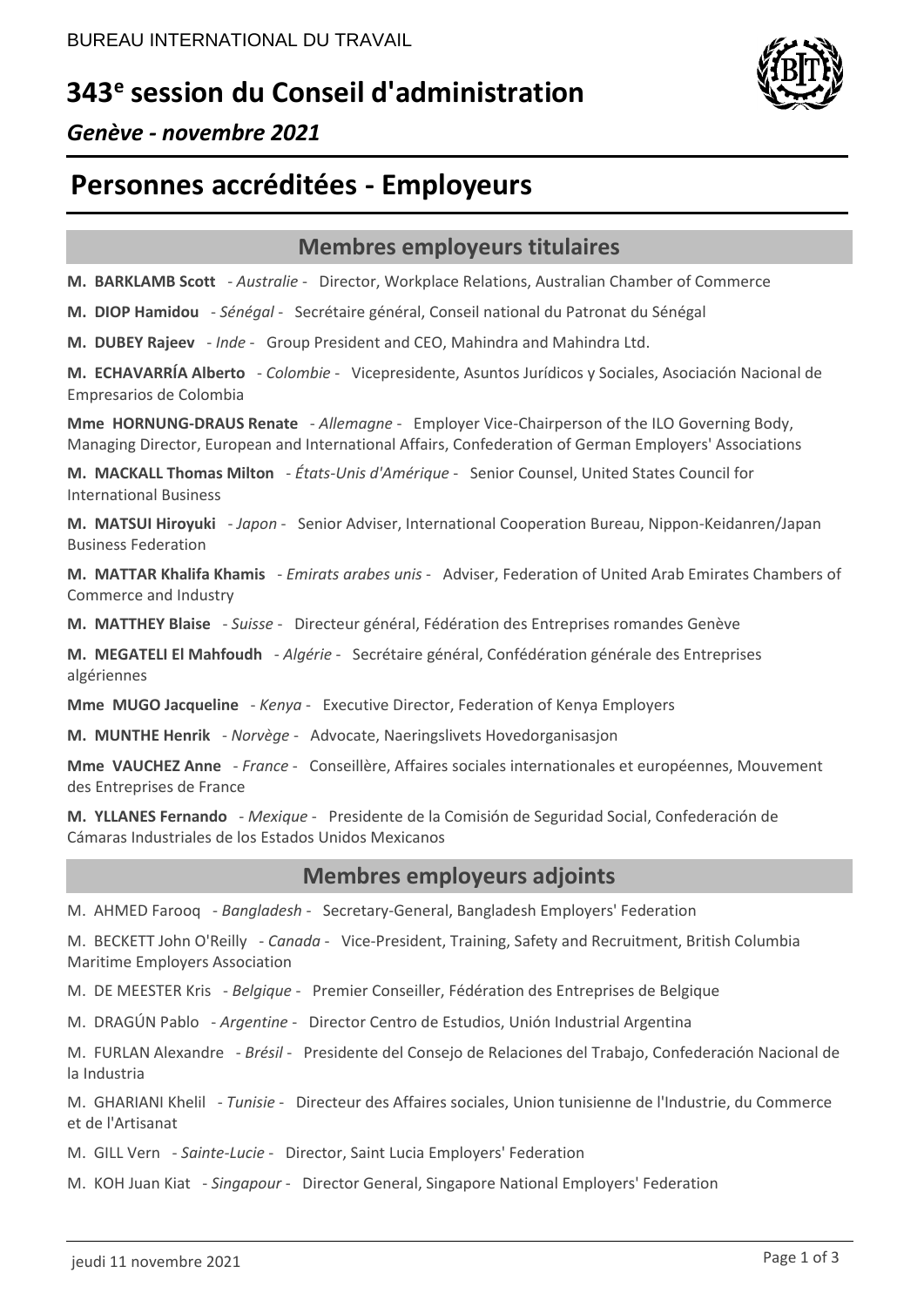M. KYRIAZIS Chariton - *Grèce* - Advisor to the Board, Hellenic Federation of Enterprises

M. LACASA ASO José Maria - *Espagne* - Secretario General, Confederación Española de Organizaciones Empresariales

Mme LIU Hansong - *Chine* - Deputy Director, China Enterprise Confederation

M. MACKAY Paul - *Nouvelle-Zélande* - Manager Employment Relations Policy, Business New Zealand

Mme MBONO NGONO Aline Valérie - *Cameroun* - Directrice Exécutive, Groupement Inter-Patronal du Cameroun

Mme MOHAMED JANAHI Sonya - *Bahreïn* - Board of Directors Member, Bahrain Chamber of Commerce & Industry

Mme MOSKVINA Marina - *Fédération de Russie* - Managing Director, Russian Union of Industrialists and Entrepreneurs

M. MOYANE Kaiser - *Afrique du Sud* - Board Member - NEDLAC, Business Unity South Africa

M. N'DRI Koffi - *Côte d'Ivoire* - Secrétaire exécutif, Union des Entreprises agricoles et forestières

M. OLAWALE Timothy - *Nigéria* - Director-General, Nigeria Employers' Consultative Association

M. RICCI Guido - *Guatemala* - Director de Asuntos Laborales, Comité Coordinador de Asociaciones Agrícolas, Comerciales, Industriales y Financieras

## **Membres employeurs suppléants**

Mme AKAN Nagehan - *Turquie* - Legal Affairs Manager, Turkish Confederation of Employer Associations

M. ALI ABBAS Seitchi - *Tchad* - Vice President, Conseil national du patronat tchadien

M. ALMAHROUQ Maher - *Jordanie* - Director-General, Jordan Chamber of Industry

Mme ANDRIAMAMONJIARISON Joséphine - *Madagascar* - Présidente, Groupement des Entreprises de Madagascar

M. ANTONIOU Michael - *Chypre* - Director-General, Cyprus Employers and Industrialists Federation

M. ARTHUR Guillermo - *Chili* - Confederación de la Producción y del Comercio

M. AZIZ Majyd - *Pakistan* - President, Employers' Federation of Pakistan

Mme BAE Jungyeon - *République de Corée* - Head of International Affairs Team, Korea Enterprises Federation

M. BARDAN Datul Shamsuddin - *Malaisie* - Executive Director, Malaysian Employers Federation

M. BISSAT Mounir - *Liban* - Board Member, Association of Lebanese Industrialists

M. CARRASCO Pablo - *Bolivie (Etat plurinational de)* - Presidente, Confederación de Empresarios Privados de Bolivia

M. CHEN Wayne - *Jamaïque* - Chief Executive Officer, Jamaica Employers' Federation

M. CHIBANDA Harrington - *Zambie* - Executive Director, Zambia Federation of Employers

M. DREESEN Flemming - *Danemark* - Senior Counsellor, Confederation of Danish Employers

M. IOANNOU Christos - *Grèce* - Director - Employment and Labour Market, Hellenic Federation of Enterprises

M. LEDEZMA Juan Antonio - *Panama* - Presidente de la comisión de trabajo, Consejo Nacional de la Empresa Privada

M. MAILHOS Juan - *Uruguay* - Gerente, Asuntos Laborales, Cámara Nacional de Comercio y Servicios del Uruguay

Mme MCELWEE Maeve - *Irlande* - Director of Employer Relations, Irish Business and Employers' Confederation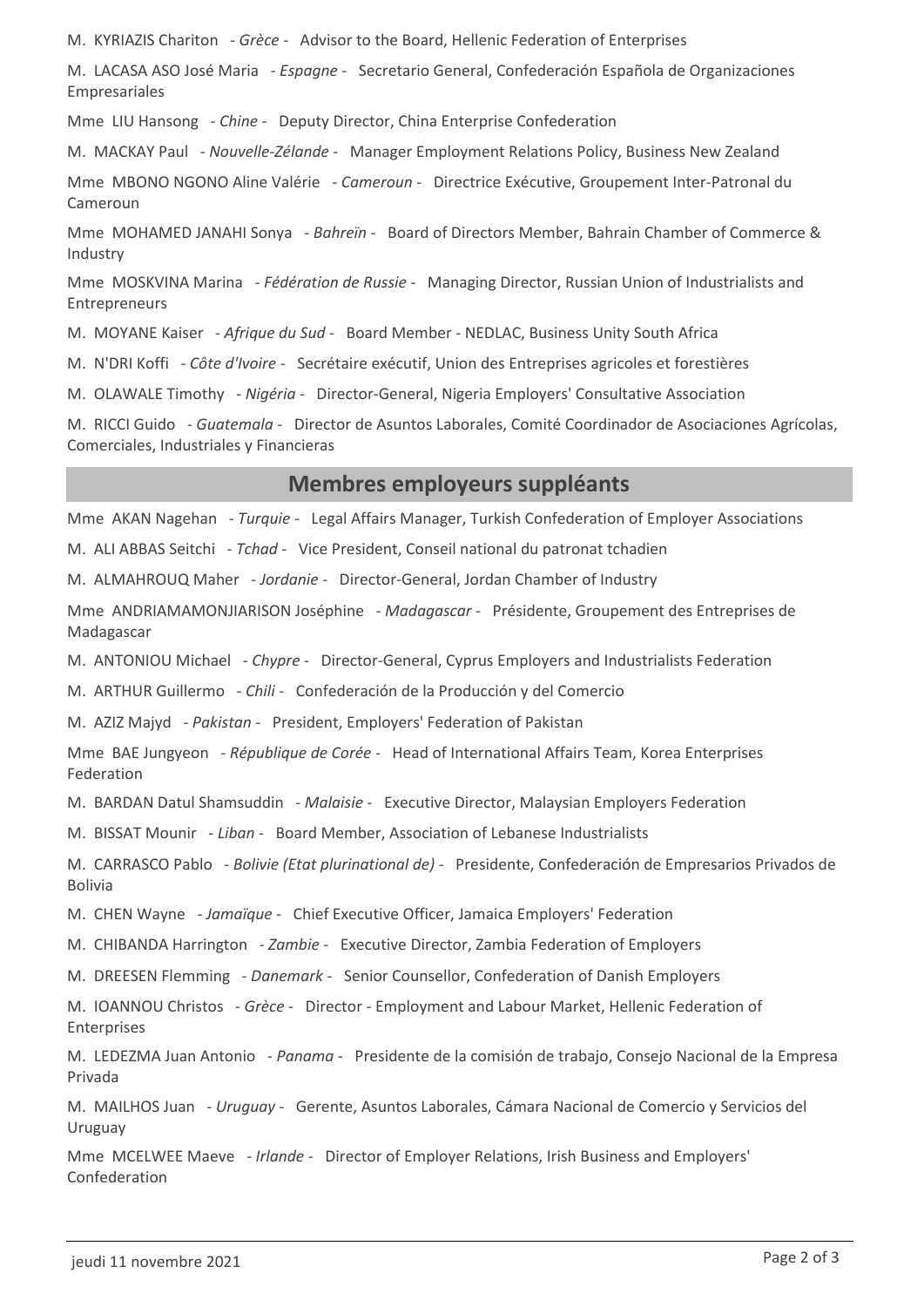M. OTAREDIAN Mohammad - *Iran (République islamique d')* - President, Iran Confederation of Employers Association

Mme OWSIAK Barbara - *Pologne* - Deputy Director General, Employers of Poland

M. ROIG Jorge - *Venezuela (Rép. bolivarienne du)* - Presidente, Federación de Cámaras y Asociaciones de Comercio y Producción de Venezuela

Mme ROSSI Stefania - *Italie* - Manager - EU and International Social Affairs, General Confederation of Italian Industry

M. SCHOENMAECKERS Ton - *Pays-Bas* - Director for International Social Affairs, VNO-NCW

Mme SEPHOMOLO Lindiwe - *Lesotho* - Chief Executive, Association of Lesotho Employers

M. SMOLE Jože - *Slovénie* - Secretary General, Association of Employers of Slovenia

M. TERÁN Manuel - *Equateur* - Federación Nacional de Cámaras de Industrias del Ecuador

M. URTECHO Armando - *Honduras* - Director Ejecutivo, Consejo Hondureño de la Empresa Privada

M. VA'AI Hobart - *SAMOA* - Chief Executive Officer, Samoa Chamber of Commerce and Industry

Mme VLASCEANU Silvia - *Roumanie* - Vice-President, Employers Confederation of Romania

M. ZOUANAT Hicham - *Maroc* - Président - Comité de l'Emploi et des Relations sociales, Confédération générale des Entreprises du Maroc

## **Autres personne(s) accréditée(s) à la session**

Mme NWE Rosaline - *Myanmar* -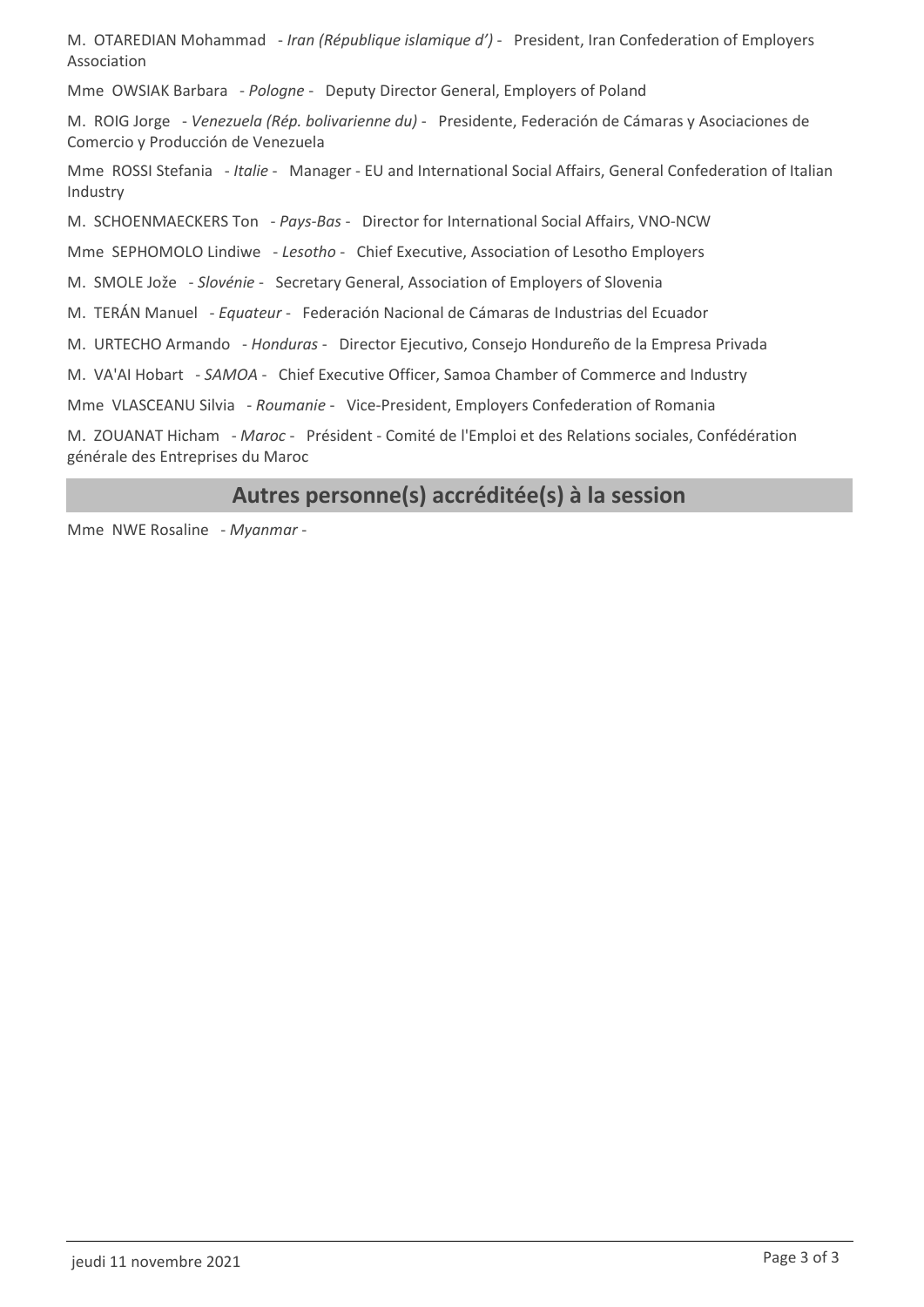# **343<sup>e</sup> session du Conseil d'administration**



*Genève - novembre 2021*

# **Personnes accréditées - Travailleurs**

## **Membres travailleurs titulaires**

**M. ATWOLI Francis** - *Kenya* - Secretary General, Central Organization of Trade Unions Kenya

**Mme CHANG Lily** - *Canada* - Secretary Treasurer, Canadian Labour Congress

**M. DIMITROV Plamen** - *Bulgarie* - President, Confederation of Independent Trade Unions in Bulgaria

**Mme FRANCISCO Maria Fernanda Carvalho** - *Angola* - Secretária para Relações Internacionais, União Nacional dos Trabalhadores de Angola

**Mme GONO Akiko** - *Japon* - Vice-President, UA ZENSEN Japan

**M. JIANG Guangping** - *Chine* - Executive Committee Member, All-China Federation of Trade Unions

**Mme LESTIC Béatrice** - *France* - Secrétaire nationale, Confédération française démocratique du Travail

**M. MARTÍNEZ Gerardo** - *Argentine* - Secretario Internacional, Confederación General del Trabajo de la República de Argentina

**M. NORDDAHL Magnus** - *Islande* - Chief Lawyer, Icelandic Confederation of Labour

**Mme PASSCHIER Catelene** - *Pays-Bas* - Worker Vice-Chairperson of the ILO Governing Body, Special Adviser to the President of FNV

**M. ROSS Kelly** - *États-Unis d'Amérique* - Deputy Policy Director, American Federation of Labor and Congress of Industrial Organizations

**M. SINGH Ashok** - *Inde* - President of the Uttar Pradesh Branch, Indian National Trade Union Congress

**M. WABBA Ayuba** - *Nigéria* - President, Nigeria Labour Congress

**M. WAGSTAFF Richard** - *Nouvelle-Zélande* - President, New Zealand Council of Trade Unions

## **Membres travailleurs adjoints**

M. AMANCIO VALE Antonio de Lisboa - *Brésil* - Secretária de Relaçoes Internacionais, Central Única dos Trabalhadores, Brasil

M. AWAN Zahoor - *Pakistan* - General Secretary, Pakistan Workers' Federation

M. BOTSCH Andreas - *Allemagne* - Director, European and International Affairs, Deutscher Gewerkschaftsbund, Germany

Mme BROWN Amanda - *Royaume-Uni de Grande-Bretagne et d'Irlande du Nor* - Assistant General Secretary, National Union of Teachers, United Kingdom

Mme CHIPELEME Annette Mpundu - *Zambie* - Director, Organization and Recruitment, Zambia Congress of Trade Unions

Mme EGUSQUIZA GRANDA Paola del Carmen - *Pérou* - Secretaria de Defensa, Central Autónoma de Trabajadores de Perú

Mme EL AMRI Amal - *Maroc* - Secrétaire nationale, Union marocaine du Travail

Mme FAMILIA Eulogia - *République dominicaine* - Vicepresidenta encargada de Política de Equidad de Género, Confederación Nacional de Unidad Sindical

M. GUIRO Mody - *Sénégal* - Secrétaire général, Confédération nationale des Travailleurs du Sénégal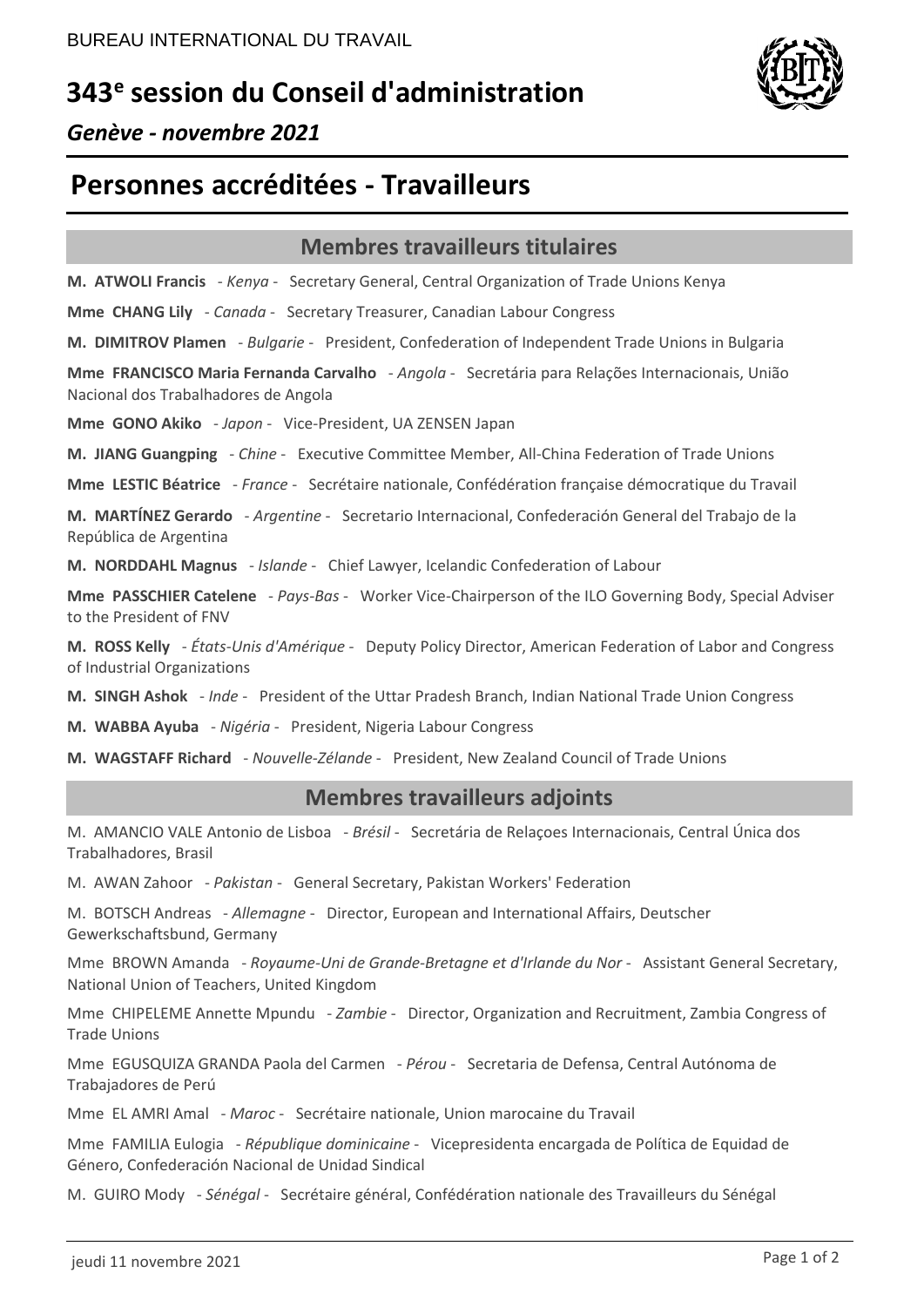M. IQBAL Said - *Indonésie* - President, Confederation of Indonesian Trade Unions

Mme LIEW KIAH ENG Mary - *Singapour* - General Secretary, Singapore Maritime Officers' Union, National Trades Union Congress

Mme MOORE Toni - *Barbade* - General Secretary, Barbados Workers' Union

M. NDONGALA Modeste - *République démocratique du Congo* - Président, Union nationale des Travailleurs du Congo

M. NTSHALINTSHALI Bheki - *Afrique du Sud* - General Secretary, Congress of South African Trade Unions, South Africa

Mme OCMIN Liliana - *Italie* - National Coordinator for Women, Confederazione Italiana Sindicati Lavoratori, Italy

Mme PHYO SANDA Soe - *Myanmar* - Assistant General Secretary, Confederation of Trade Unions Myanmar

M. SAED Mohammed Shaher A.F. - *Palestine* - General Secretary, Palestine General Federation of Trade Unions

Mme TAVARES Catarina - *Portugal* - Executive Secretary, União Geral de Trabalhadores, Portugal

M. ZHARKOV Alexey - *Fédération de Russie* - National Secretary, Federation of Independent Trade Unions of Russia

## **Autres personne(s) accréditée(s) à la session**

M. CARBONE Servando - *Venezuela (Rép. bolivarienne du)* -

Mme DUBOIS Jocelyne

Mme FRAPARD Mathilde - *France* -

Mme HAYASHIBALA Michiko - *Japon* -

M. HO Frederick - *Singapour* -

M. JIUN Loy York - *Singapour* -

M. LAMAS Rafael - *Belgique* - Directeur, Relations internationales et européennes

Mme LEÓN MOLINA Leida Marcela - *Venezuela (Rép. bolivarienne du)* -

M. LOPEZ Carlos - *Venezuela (Rép. bolivarienne du)* -

M. POPELLO Sergey - *Fédération de Russie* -

M. RIVERO GONZALEZ José Vicente - *Venezuela (Rép. bolivarienne du)* -

Mme RUPPERT Clair Siobhan - *Brésil* -

Mme TEPFER Mónica - *Argentine* -

Mme VOLLMANN Carolin - *Allemagne* -

M. XIAOBAO Gang - *Chine* -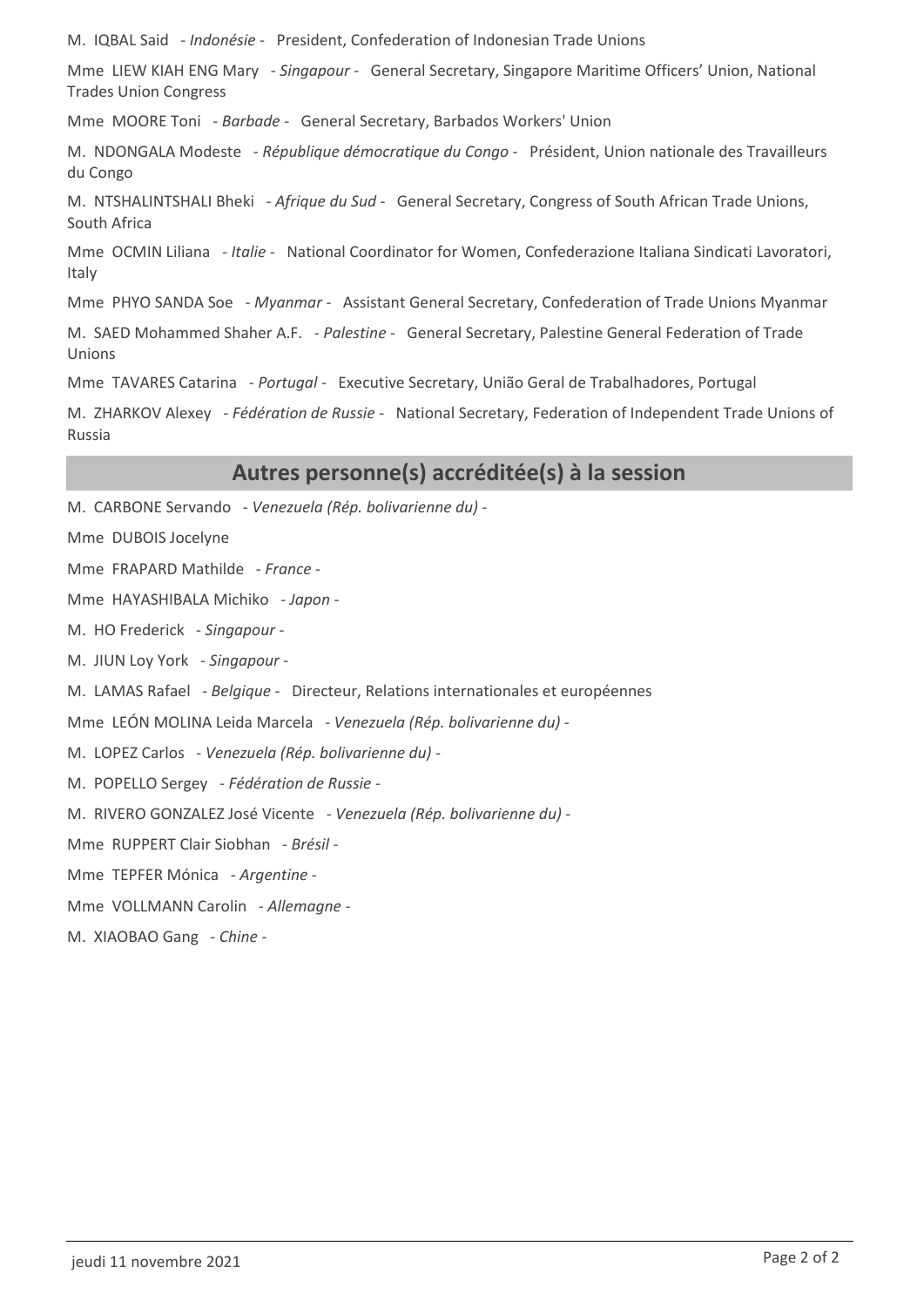# **343<sup>e</sup>session du Conseil d'administration**



## *Genève - novembre 2021*

# **Personnes accréditées - Organisations**

## **Représentants d'Organisations internationales gouvernementales**

## **GCC Labour Executive Bureau (GCC)**

- M. AL HAJRI Amur Bin Mohammad, Director-General
- M. BUHAZAA Khalil Yaqoob, Labour Department Manager

## **Nations Unies (UN)**

Mme MOLLARD Pauline, Associate Expert, Political Affairs and Partnerships Section, Office of the Director-General

M. FUNES BETANCOR Alberto, Policy Assistant, International Unit, Directorate-General for Employment, Social Affairs and Inclusion, European Commission

## **Organisation internationale de la Francophonie (OIF)**

M. NAKSEU-NGUEFANG Georges, Ambassadeur, Représentant permanent

Mme ODOUNLAMI BEUGGER Nathalie, Conseillère aux Affaires sociales et humanitaires

## **Organisation mondiale de la Santé (OMS)**

M. IVANOV Ivan D., Head of the Occupational and Workplace Health Unit, Environment, Climate Change and Health Departme

## **Organisation mondiale du Commerce (WTO)**

M. MATHUR Sajal, Counsellor, Trade and Environment Division

Mme DAR ALI Marisol, Young Professional, Trade and Environnement Division

M. FERRERO Mateo, Counsellor, Trade and Environnement Division

## **Organisation de Coopération islamique (OIC)**

Mme BAGHLI Nassima, Ambassador, Permanent Observer, Permanent Delegation, Geneva Mme EREN Yasemin, Consellor, Permanent Delegation, Geneva

## **Union africaine (AU)**

M. NAMEKONG Georges-Rémi, Chargé d'Affaires a.i., Permanent Delegation of the African Union in Geneva

- M. MBOKAZI Sabelo, Head of Division
- M. DIOP Oumar, Senior Policy Officer

Mme NAIDOO Bhavanesha, Social Affairs Officer, Permanent Delegation of the African Union in Geneva

## **Organisation arabe du Travail (OAT)**

M. ALMUTAIRI Fayez, Director-General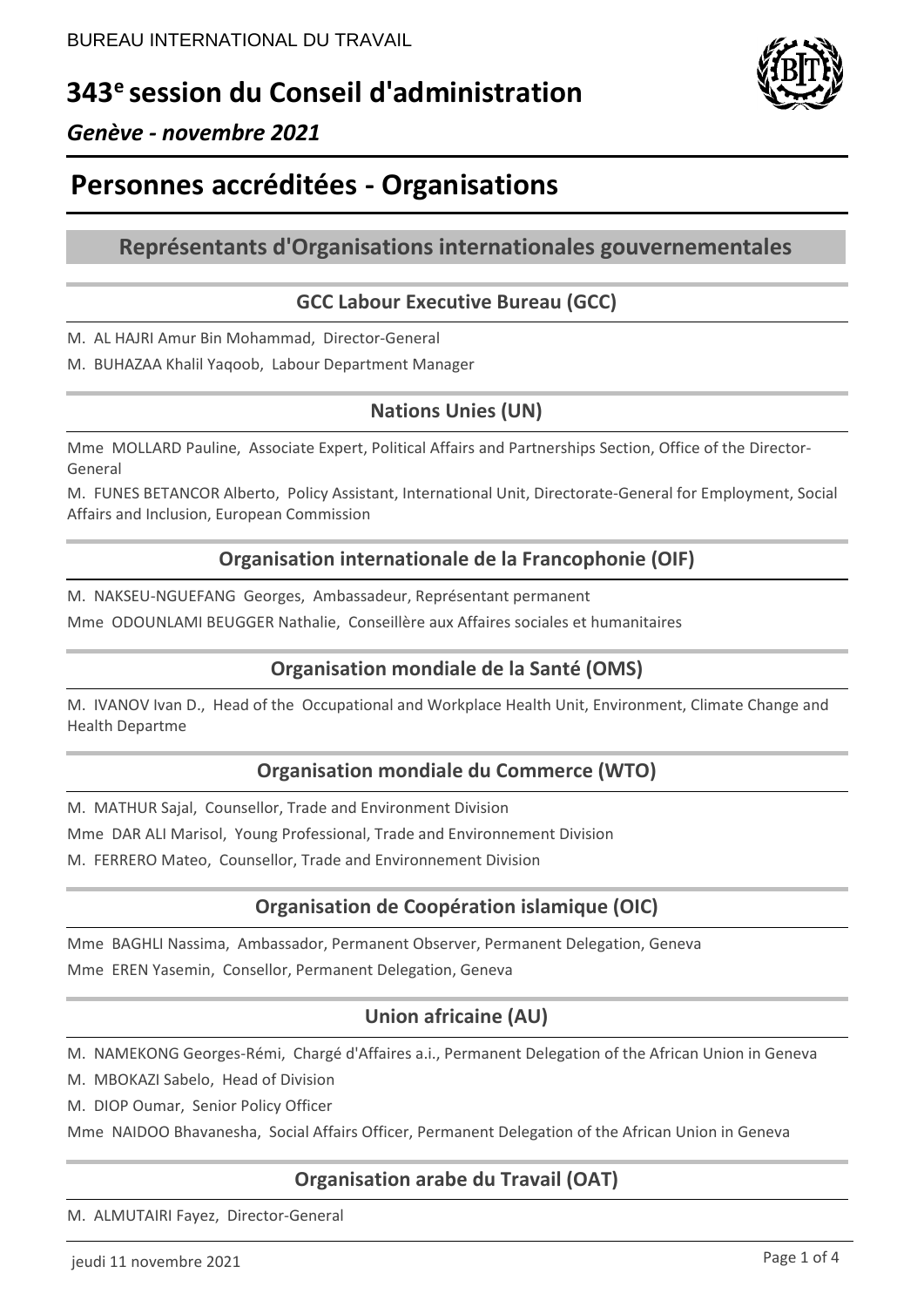## **Organisation européenne de droit public (EPLO)**

M. PAPADATOS George, Ambassador, Head of Delegation and Permanent Observer of EPLO in Geneva Mme SHAKHSHEER Liane

## **Union européenne (EU)**

Mme KNUDSEN Lotte, Ambassador, Head of the Permanent Delegation of the European Union to the United Nations in Geneva

M. WAGNER Thomas, Ambassador, Deputy Head of the Pemanent Delegation of the European Union to the United Nations in Geneva

M. VAN DEN AKKER Gerton, First Counsellor, Head of Section, Permanent Delegation of the European Union to the United Nations in Geneva

M. DZIWORSKI Wojciech, Counsellor, Permanent Delegation of the European Union to the United Nations in Geneva

Mme MCCARTHY Lynsey, First Secretary, Permanent Delegation of the European Union to the United Nations in Geneva

M. PRATS Luís, Head of International Unit, Directorate-General for Employment, Social Affairs and Inclusion, European Commission

Mme SEITZ Ruth, Deputy Head of International Unit, Directorate-General for Employment, Social Affairs and Inclusion, European Commission

M. BÜNKER Benedikt, Policy Officer, International Unit, Directorate-General for Employment, Social Affairs and Inclusion

Mme BRZOZOWSKA Anna, Policy Officer, Unit Multilateral Trade and Sustainable Development Policy, Green Deal, Conflict Minerals

Mme KÁDAS Vera, Team leader for ILO relations, Directorate-General for Employment, Social Affairs and Inclusion, European Commission

M. DE ONA Alvaro, Policy Officer, International Unit, Directorate-General for Employment, Social Affairs and Inclusion, European Commission

M. SCHRÖER Stefan, Policy Officer, International Unit, Directorate-General for Employment, Social Affairs and Inclusion, European Commission

Mme WARD Tina, International Relations Officer, Directorate-General for Employment, Social Affairs and Inclusion, European Commission

Mme ISMAIL Isabella, International Unit, Directorate-General for Employment, Social Affairs and Inclusion, European Commission

Mme CALAMANTI Giada, Permanent Delegation of the European Union to the United Nations in Geneva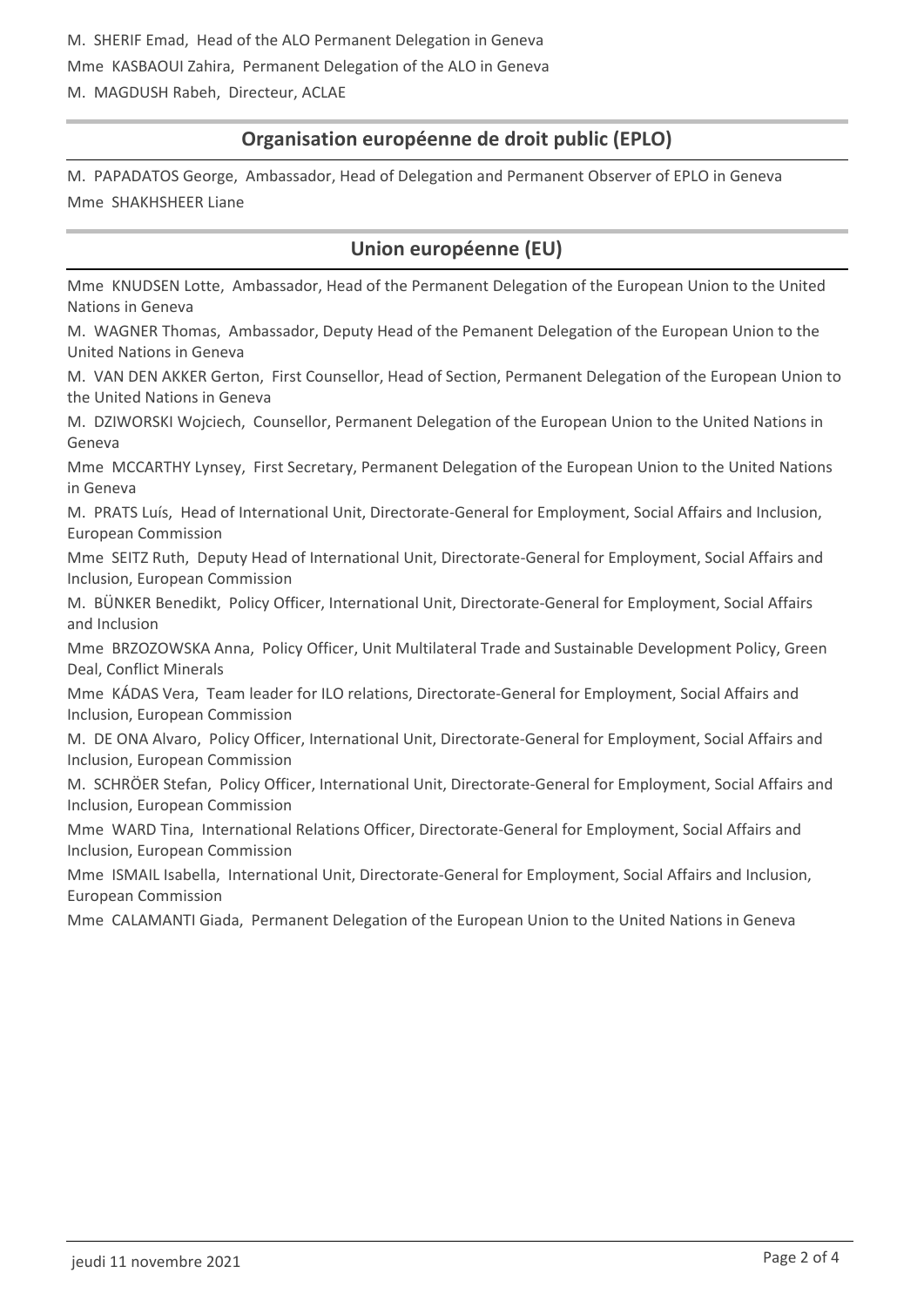## **Business Africa (BA)**

Mme MUGO Jacqueline, Secretary-General

## **Confédération syndicale internationale (ITUC)**

- Mme GONZALEZ Raquel, Director, ITUC Geneva Office
- Mme LLANOS Maité, Assistant Director, ITUC Geneva Office
- Mme COSTA Cidália, Administrative Assistant
- Mme BURROW Sharan, General Secretary
- M. TUDOR Owen
- M. DANQUAH Paapa
- Mme SIMONETTI Paola
- Mme WONG Monina
- M. PRAÇA Alex
- M. NOONAN Tim
- Mme ASTOR Evelyn
- M. BEIRNAERT Jeroen
- Mme GROSSI Mabel
- Mme WALTON Karene
- M. BAEZ Victor
- M. DIALLO Mamadou
- M. BARRETTO Hugo

## **Fédération syndicale mondiale (WFTU)**

#### Mme ANASTASAKI Archontia M. PETROU Petros

## **Organisation internationale des Employeurs (IOE)**

M. SUÁREZ SANTOS Roberto, Secretary-General M. THORNS Matthias, Deputy Secretary-General Mme ANZORREGUY Maria Paz, Director of ILO Coordination M. VINCENSINI Pierre, Senior Adviser Mme MORNI Akustina, Senior Adviser M. MORALES Luis Rodrigo, Senior Adviser Mme YIP Rita, Adviser M. ESPINOSA Matias, Adviser M. MARINKOVIC Robert, Adviser M. SAKO Amadou, External Adviser for the Africa Region Mme WINET Stéphanie, Head of Stakeholder Engagement Mme WIEBUSCH DE FARIA Marina, Management Assistant Mme RICHTER Elodie, Team Assistant M. PEGAT-TOQUET Jason, Advisers' Junior Assistant Mme MILLIGAN Jean, Director of Communications